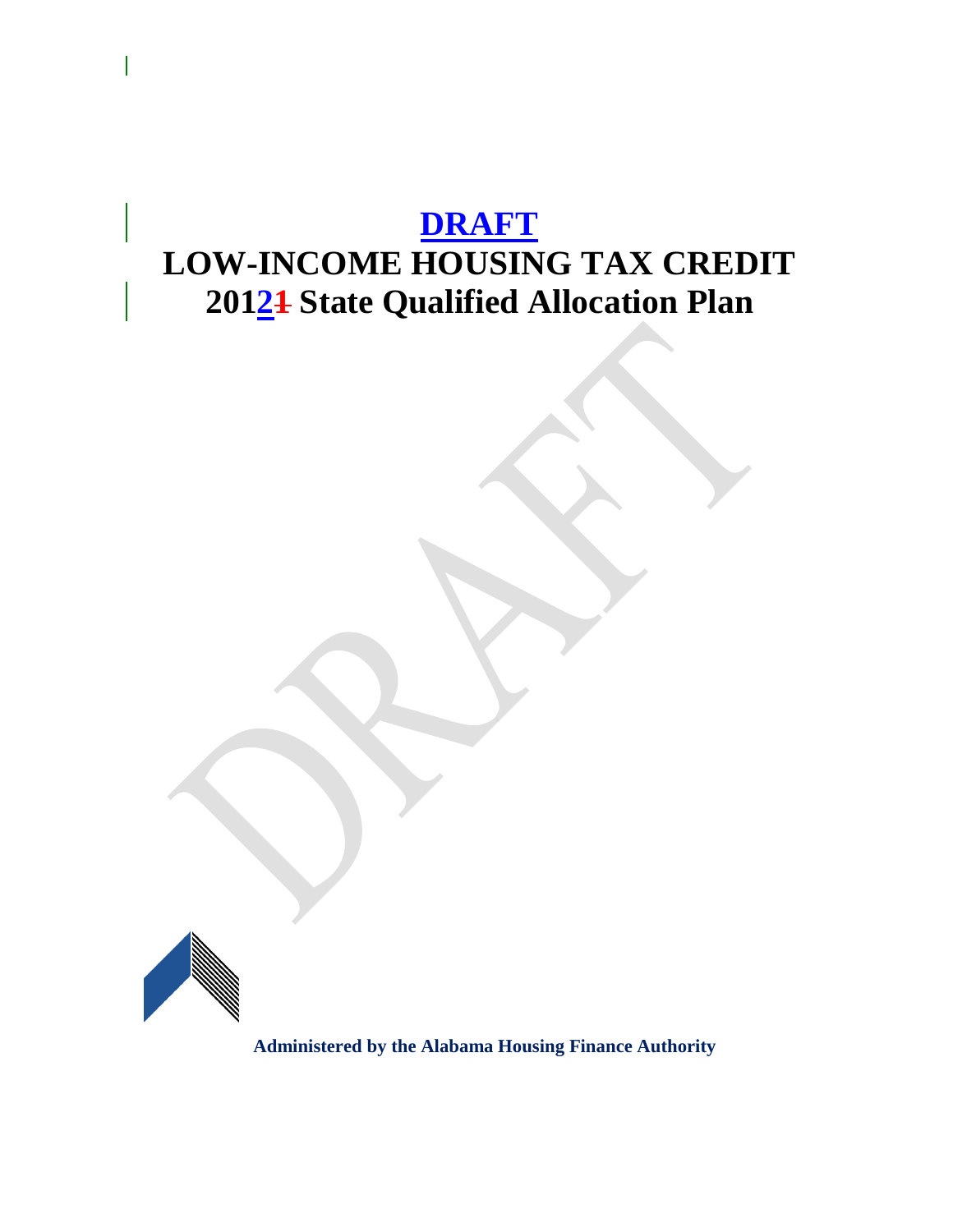#### **20121 HOUSING CREDIT QUALIFIED ALLOCATION PLAN**

# **TABLE OF CONTENTS**

| I. | <b>HOUSING CREDITS</b>                              | <b>PAGE</b> |
|----|-----------------------------------------------------|-------------|
|    | A. Development of Selection Criteria                | 4           |
|    | B. Establishment of Housing Priorities              | 5           |
|    | C. Project Selection Criteria                       | 5           |
|    | D. Amendments                                       | 8           |
|    | E. Future-Year Binding Commitments                  | 8           |
| Η. | <b>AHFA ALLOCATION PROCESS</b>                      |             |
|    | A. Application Cycles                               | 8           |
|    | <b>B.</b> Mailing List                              | 9           |
|    | C. Application Threshold Requirements               | 9           |
|    | D. Negative Actions                                 | 11          |
|    | E. Application Evaluation                           | 12          |
|    | F. Developer and Builder Fees                       | 14          |
|    | G. Housing Credit Allocations                       | 14          |
|    | H. Notification of Approval                         | 16          |
|    | I. Progress Requirements After Reservation          | 16          |
|    | J. Negative Action After Reservation                | 18          |
|    | K. Change in or Denial of Housing Credit Allocation | 19          |
|    | L. Memoranda of Understanding                       | 19          |
|    | M. Disclosure                                       | 20          |

 $\overline{\phantom{a}}$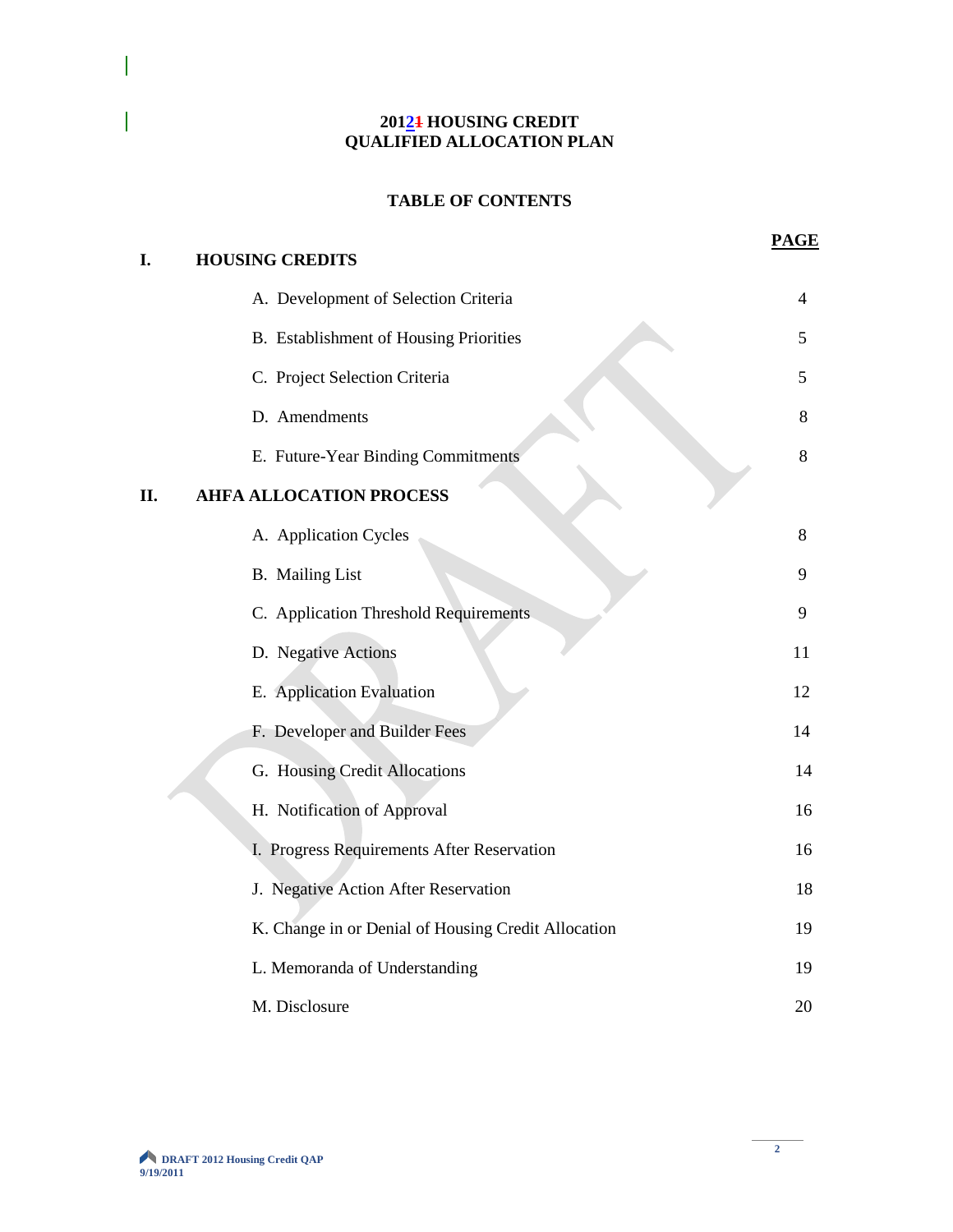# **III. POINT SCORING SYSTEM**

 $\overline{\phantom{a}}$ 

- A. Points Gained 21
- B. Points Lost 29

# **IV. COMPLIANCE MONITORING**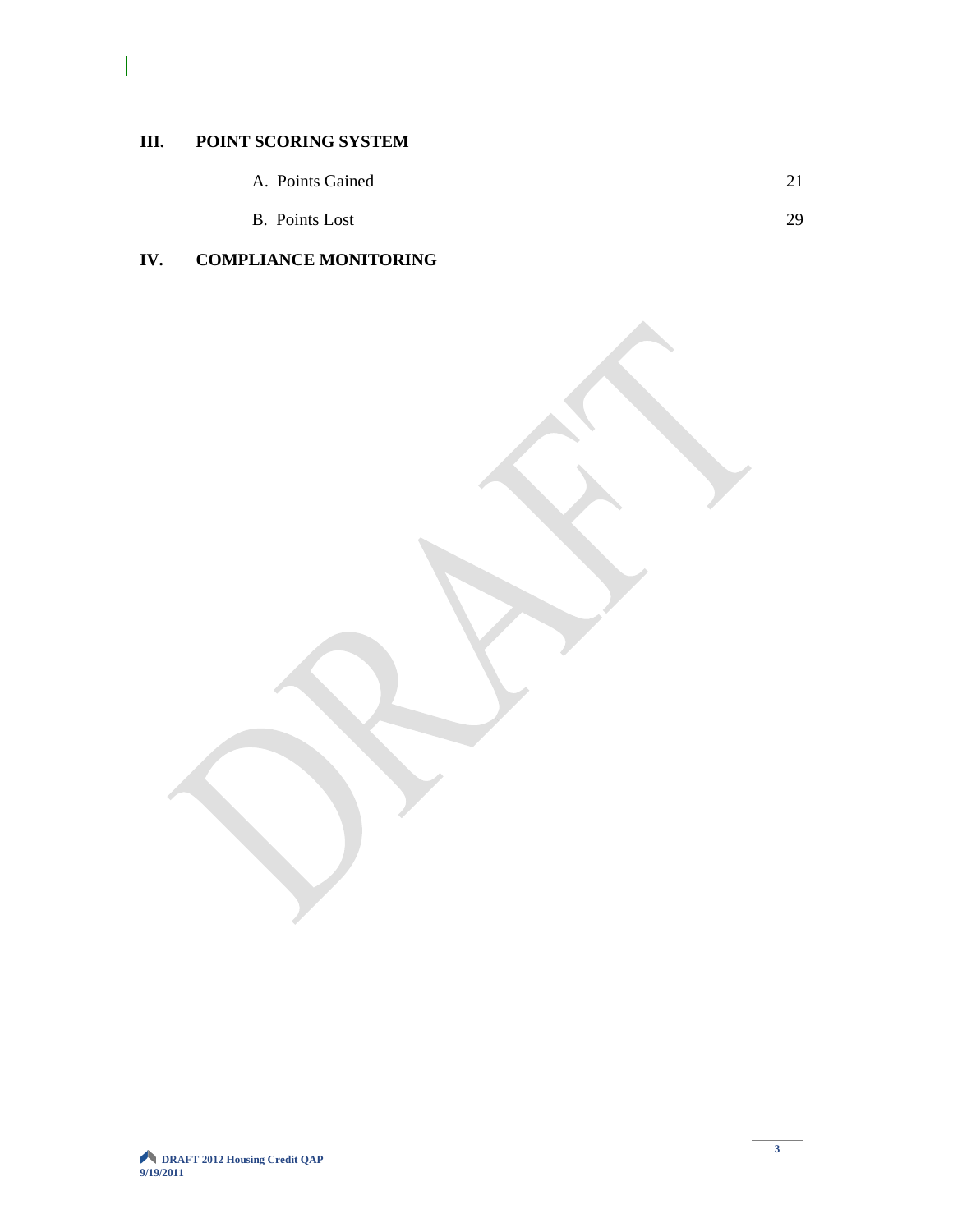#### **I. HOUSING CREDITS**

The Housing Credit (HC) program encourages and promotes investment in affordable rental housing for low-income households. Through these investments, the number of housing units is increased and the quality of existing housing units is significantly upgraded. The primary benefit to investors is a dollar-for-dollar reduction in federal tax liability.

To receive HCs, a project must qualify under federal rules contained in Section 42 of the Internal Revenue Code of 1986 (Section 42).

The Alabama Housing Finance Authority (AHFA) has developed and implemented this Housing Credit Allocation Plan for the State of Alabama in compliance with the rules set forth in Section 42. AHFA is required by Section 42 to:

- Develop selection criteria to be used in determining housing priorities for the State. The selection criteria includes ranking each project in accordance with its location, fulfillment of housing needs, project and applicant characteristics, participation of local tax-exempt organizations and targeting persons on public housing waiting lists;
- Develop an evaluation process whereby preference is given to projects which serve: (1) the lowest income tenants, and (2) qualified tenants for the longest period(s); and
- Develop compliance monitoring procedures to test for noncompliance with the provisions of Section 42 and for notifying the Internal Revenue Service (IRS) of noncompliance.
- A. Development of Selection Criteria

AHFA has been responsible for preparing a housing needs assessment and strategy for the State of Alabama since the HOME Investment Partnerships Program was created. In 1992, AHFA prepared the first Comprehensive Housing Affordability Strategy (or CHAS) as a prerequisite for Alabama to receive millions of federal dollars for housing. Prior to submitting the CHAS to HUD, AHFA prepared an extensive list of interested relevant parties from which to gather information and mailed letters of inquiry, questionnaires and surveys to various state agencies, service providers, housing directors and individuals. Based on the information gathered, along with data from the relatively new 1990 U. S. Census, AHFA then compiled a blueprint document for creating affordable housing across the State.

Beginning in 1995, HUD abandoned the CHAS and created the Consolidated Plan; an effort to blend the four *Community Planning and Development* programs - Community Development Block Grant (CDBG), Home Investment Partnerships (HOME), Emergency Shelter Grants (ESG), and Housing Opportunities for Persons with AIDS (HOPWA) - into a single submission process. AHFA, as administrators of the HOME Program, was deemed responsible for writing the housing portion of the new document. The Consolidated Plan provided a detailed overview of how the State planned to utilize some \$50,000,000 annually in HUD funding to meet economic development objectives, provide affordable housing, and address other special needs. As a contributor, AHFA offered a detailed analysis of the current status of housing in Alabama with special attention devoted to the condition of housing and housing affordability.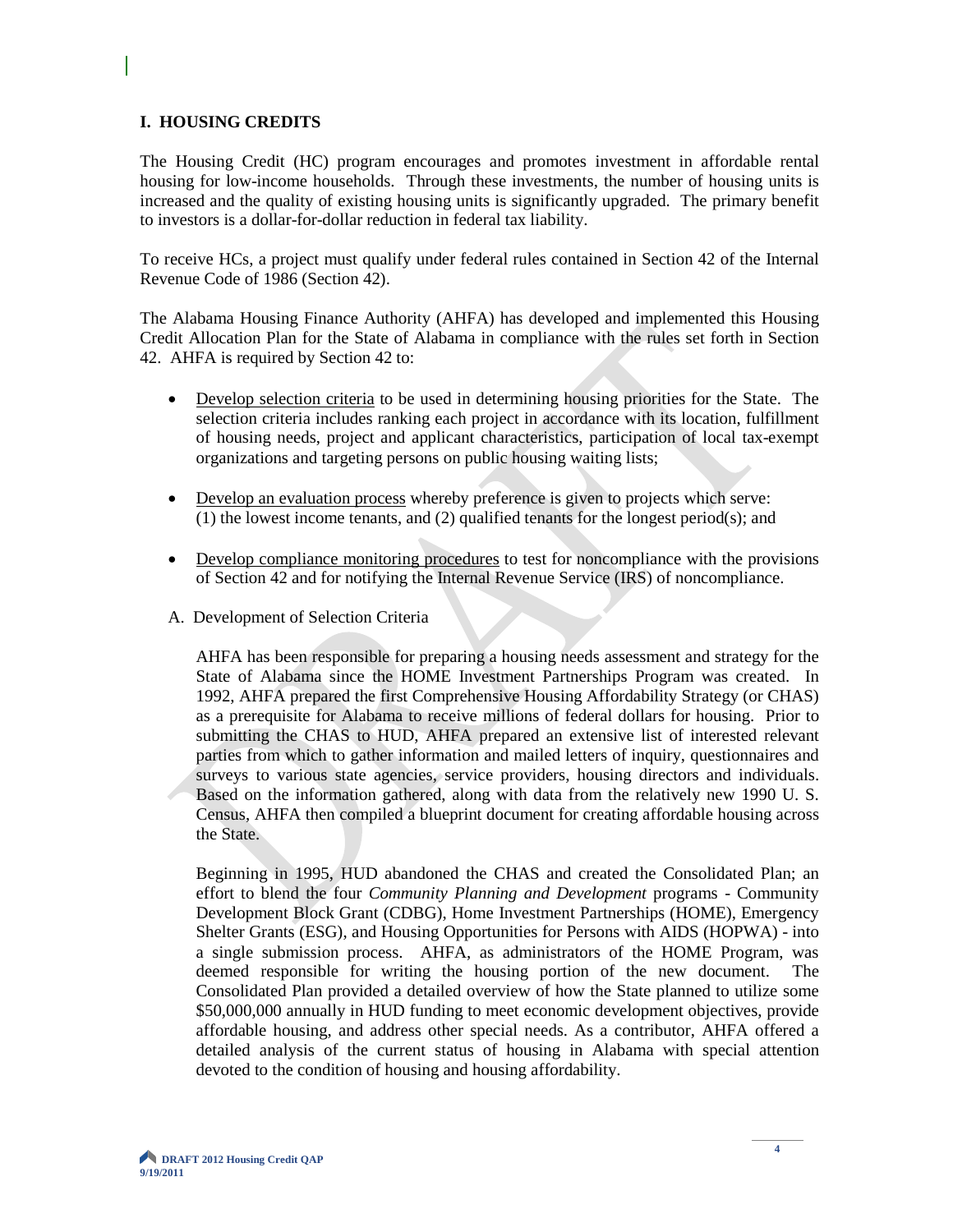The State Consolidated Plan relied on figures from the 2000 U. S. Census. While Alabama, like all states, has experienced ups and downs in population, income, and other critical census-tracked data between 1990 and 2000, one realization has not been altered – our State is still poor and thousands of Alabama families and households need a safe and affordable place to live. A great many unmet needs still exist and AHFA will use available resources to address them.

The Consolidated Plan, in addition to providing an overall assessment of housing needs for the State, identifies the housing needs associated with special needs groups (minorities, single-parent families, the elderly, people with disabilities, mental illness, or AIDS/HIV and homeless persons).

A demographic analysis performed for the first Consolidated Plan (and still true today) concluded "that a significant number of individuals in all parts of the state are in need of housing assistance. Those with the greatest needs are, predictably, concentrated at the lowest levels of the income hierarchy, wherein the housing cost burden is also the most severe. The largest numbers relative to housing needs are found in the state's most populous urban and metropolitan counties, but the greatest concentration of need is observed in the rural counties located in the southern portion of the state, the Black Belt in particular."

Additionally, the Consolidated Plan continues to be updated with historical AHFA data, including a list of HOME and Housing Credit projects placed in service and/or committed by AHFA since those programs began. The new Census data did not dramatically alter the state's affordable housing priorities. While state HOME funds provide hundreds of traditional affordable housing units across Alabama each year, the overwhelming majority of beneficiaries have been families and, in some cases, the elderly. Meeting those needs is consistent with Consolidated Plan findings and the need for additional family units and elderly units should remain strong.

B. Establishment of Housing Priorities

AHFA has established certain housing priorities to be used in the distribution of Housing Credits. In establishing these housing priorities for the  $2012\text{+}$  allocation cycle, AHFA seeks to promote:

- Projects that add to or significantly upgrade the existing low-income housing stock;
- Projects which, without Housing Credits, would not likely set aside units for lowincome tenants;
- Projects which use additional assistance through federal, state, or local subsidies; and
- A balanced distribution of the Housing Credits throughout the state in terms of geographical regions, counties, urban, and rural areas.
- C. Project Selection Criteria

In accordance with Section  $42(m)(1)(a)(ii)$  of the Internal Revenue Code, AHFA is required to notify the chief executive officer (or equivalent) of the local jurisdiction within which an applicant has submitted an application for funding using the Low-Income Housing Tax Credit program. AHFA is required to provide such individual a reasonable opportunity to comment on the project. Comments made by the executive officer will be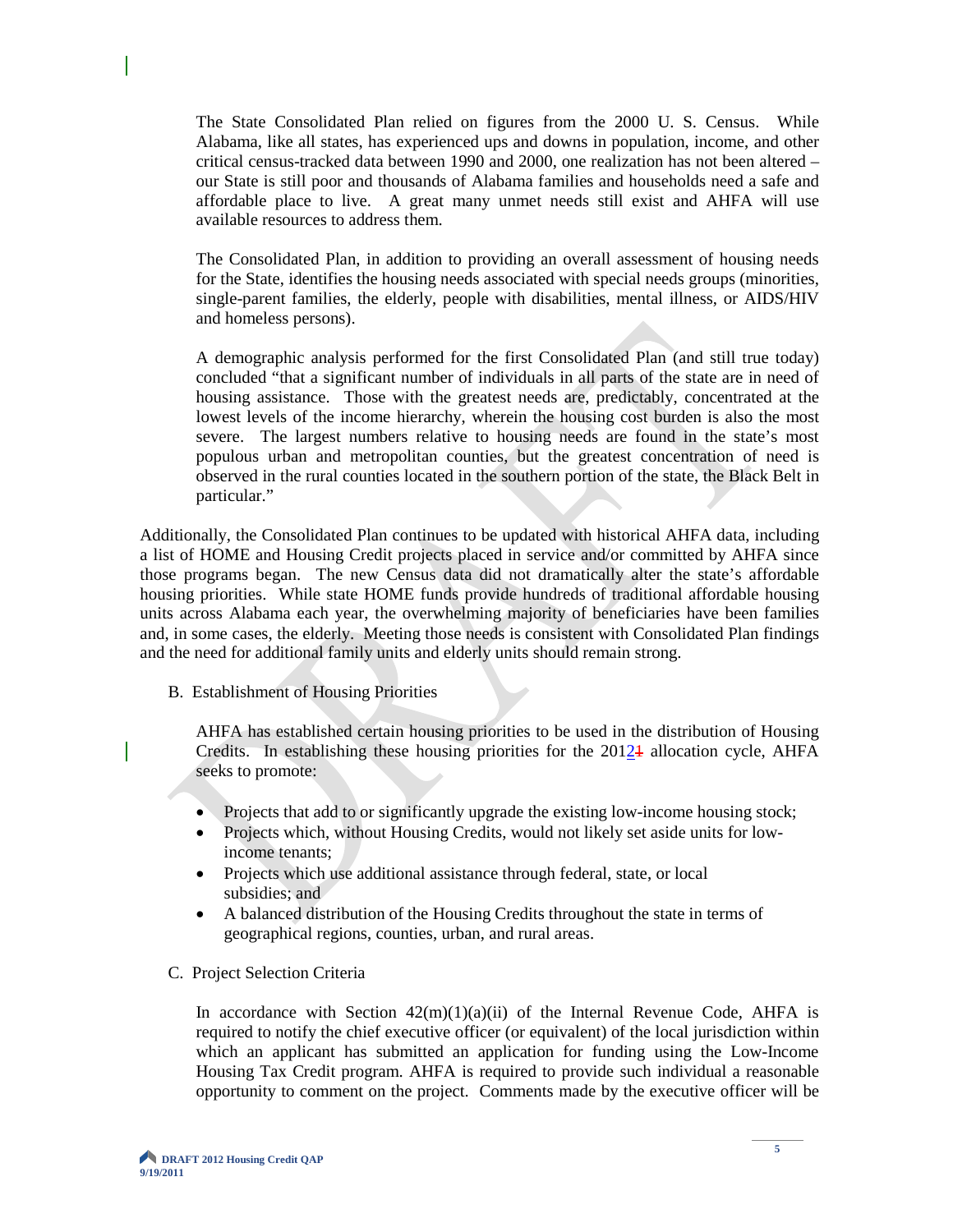considered by AHFA, along with other market information, to determine the feasibility or viability of the project.

While a lack of expressed support does not mean that the project is necessarily opposed by the community, more consideration is given to projects which are able to demonstrate support from the communities they will ultimately serve. AHFA recognizes that having community support can also reduce the "NIMBY" (Not-In-My-Backyard) issues that may accompany an affordable housing project.

AHFA is required to evaluate each application to determine which projects should receive Housing Credits. Applicants must complete the following basic steps:

1.) A complete application must be submitted to AHFA. The application package contains a checklist outlining items necessary to complete the application. The application is deemed complete if all pages are submitted on original forms with original signatures, legible, and all applicable spaces are fully completed. All AHFA-provided forms/documentation (see application checklist) must be submitted with the application in original form with original signatures. These forms/documentation must be submitted in numerical order behind the blue index pages, which are included in the application package. The application should not be in a binder or spiral binding. Failure to meet any of the above instructions will result in point deductions in the Point Scoring System (see Section III (B)(1)).

Portions of the application will be required to be submitted online.

**If an application remains incomplete after notification by AHFA of the missing documents and expiration of the time allowed for submission of said items, the application will be rejected, and no further consideration will be given.**

2.) Qualified multifamily residential rental projects must meet the basic occupancy and rent restrictions required of Section 42.

When Housing Credits are combined with HOME funds, the project must meet the occupancy and rent restrictions required in Section 42 and the HOME regulations, whichever is more restrictive.

Residential rental projects must be on a single site or contiguous sites. Sites may be considered contiguous if separated only by a neighborhood street. *An exception to the single site or contiguous sites will be allowed for non-contiguous existing rental project sites if the project meets the following requirements:*

- (i.) All units included in the project are within 1.5 miles of all other units included within that project.
- (ii.) Each separate site within the project contains a minimum of eight contiguous units.
- (iii.) The number of non-contiguous sites does not exceed six.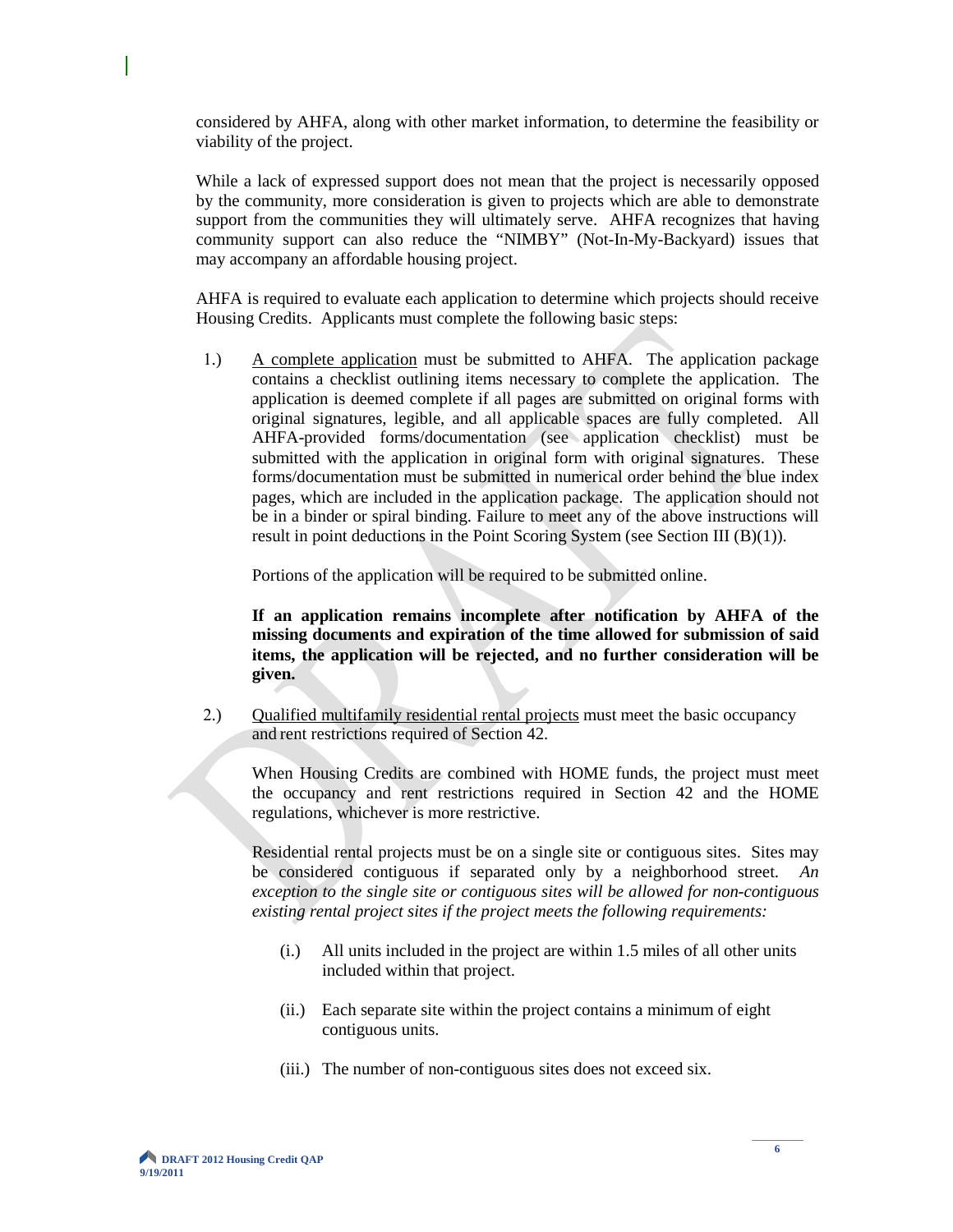(iv.) The project must be rehabilitation of existing units. The construction of utility rooms, additional bath or bedrooms may be allowed.

*Because non-contiguous sites increase AHFA's compliance monitoring and administrative costs, the reservation fee on non-contiguous sites will be increased from 10% to 12% of the first year's credit allocation.*

Mobile home developments do not qualify. Intermediate care facilities, group homes, and congregate care facilities are not allowed. In addition, any residential rental unit that is part of a hospital, nursing home, sanitarium, lifecare facility, or intermediate care facility for the mentally and physically handicapped is not for use by the general public and is not eligible for Housing Credits under Section 42. Projects with combined HOME funds and Housing Credits must contain no more than 56 units. Further, projects applying for Housing Credits must contain no fewer than 12 units. An exception to this requirement will apply if the project is a proposed HUD or USDA Rural Development rehabilitation.

All residential rental units must be under common ownership, deed, long term lease, financing and property management.

Applicants cannot submit more than one phase of the same project in the same application cycle.

- 3.) Market feasibility. The proposed rental project must meet AHFA's market feasibility requirements. AHFA's Market Study Criteria is included in the application package. A market study conducted by an independent third party market analyst must, at a minimum, document the following criteria.
	- (i.) Project's market area;
	- (ii.) Supply analysis;
	- (iii.) Demand analysis;
	- (iv.) Market feasibility of the proposed rent structure;
	- (v.) Analysis of the relationship between supply and demand; and
	- (vi.) Summary of salient facts and conclusions.

*The market study must demonstrate an adequate market for the proposed units and that the proposed project would not adversely impact any existing AHFA projects or create excessive concentration of multi-family units.* 

- 4.) Financial feasibility. The project must meet certain financial feasibility requirements. See Section II (E) (1) (iii) of this Housing Credit Allocation Plan.
- 5.) Prove adequate infrastructure capacity within the city (or county) in which the proposed project is/will be located.
- 6.) Likelihood of sustained 15-year compliance with Section 42. The financial statements required in the application must demonstrate that the Owner and Management Company have the financial capacity and experience to maintain compliance with Section 42 throughout the compliance period.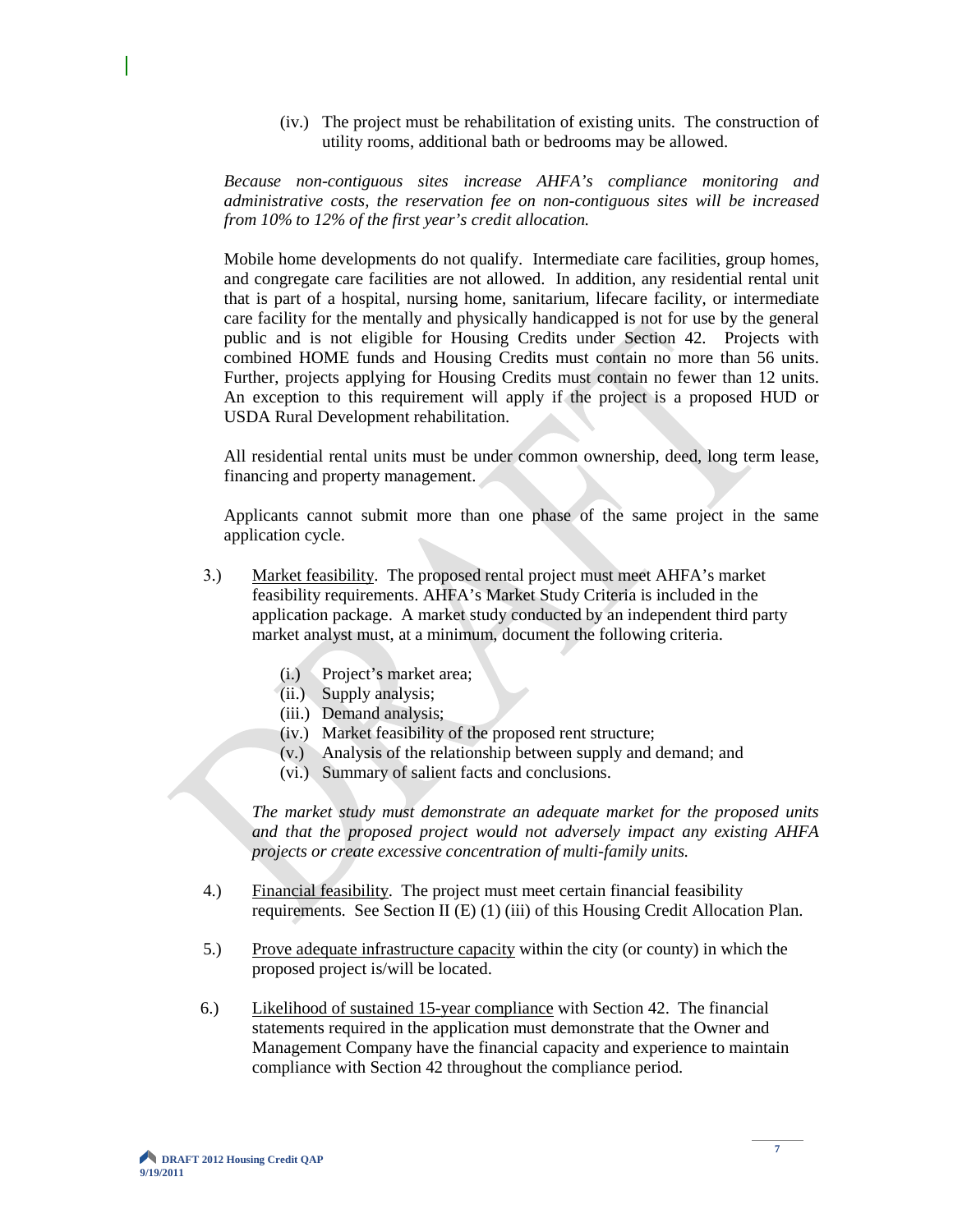#### D. Amendments

AHFA is entitled to amend this Housing Credit Allocation Plan, including compliance monitoring provisions, as required by the promulgation or amendment of Section 42, HOME Rules and Regulations, or both, from time to time or to implement new features or provisions of Section 42, the HOME Rules or their applicable regulations. Such amendment(s) are expressly permitted and the making of such amendment(s) will require a public notice.

E. Future-Year Binding Commitments

AHFA reserves the right to issue reservations for future-year Housing Credit allocations on current year projects only.

### **II. AHFA ALLOCATION PROCESS**

A. Application Cycles

The dates of application cycles will be determined by AHFA on an annual basis. All individuals who have requested to be on the mailing list (see Section II (B)) will receive notification of the cycles by mail or e-mail. Notice of the cycle will also appear in *The Birmingham News*, *The Huntsville Times*, *The Mobile Press Register* and *The Montgomery Advertiser*.

Persons wishing to apply for Housing Credits must request and complete the AHFA Multifamily Funding application. Applications may be obtained by letter request or online. All correspondence and inquiries are to be directed to the following:

| <b>Alabama Housing Finance Authority</b> |                              |
|------------------------------------------|------------------------------|
| <b>Attn: Multifamily Division</b>        | Phone Number: (334) 244-9200 |
| P. O. Box 242967                         | Fax Number: (334) 244-9214   |
| Montgomery, Alabama 36124-2967           | www.AHFA.com                 |

Applications received during a cycle will be evaluated on a competitive basis.

AHFA may, in its discretion, allocate Housing Credits without the use of application cycles or the point scoring system to:

- Any project financed by tax-exempt bond financing;
- Any project placed in service that has already received a Housing Credit allocation, has a final cost certification that indicates the need for additional allocation, and has been approved for additional credits by AHFA.
- Any project eligible for Housing Credits pursuant to any waiver, exception, program or other special action by the Internal Revenue Service.
- Any project that must be funded to meet Section 42's nonprofit set aside requirement.

However, owners for the projects listed above may be required at AHFA's discretion to submit a complete application and be subject to AHFA's threshold items and AHFA's underwriting and cost requirements in order to be considered for a Housing Credit allocation or additional allocation.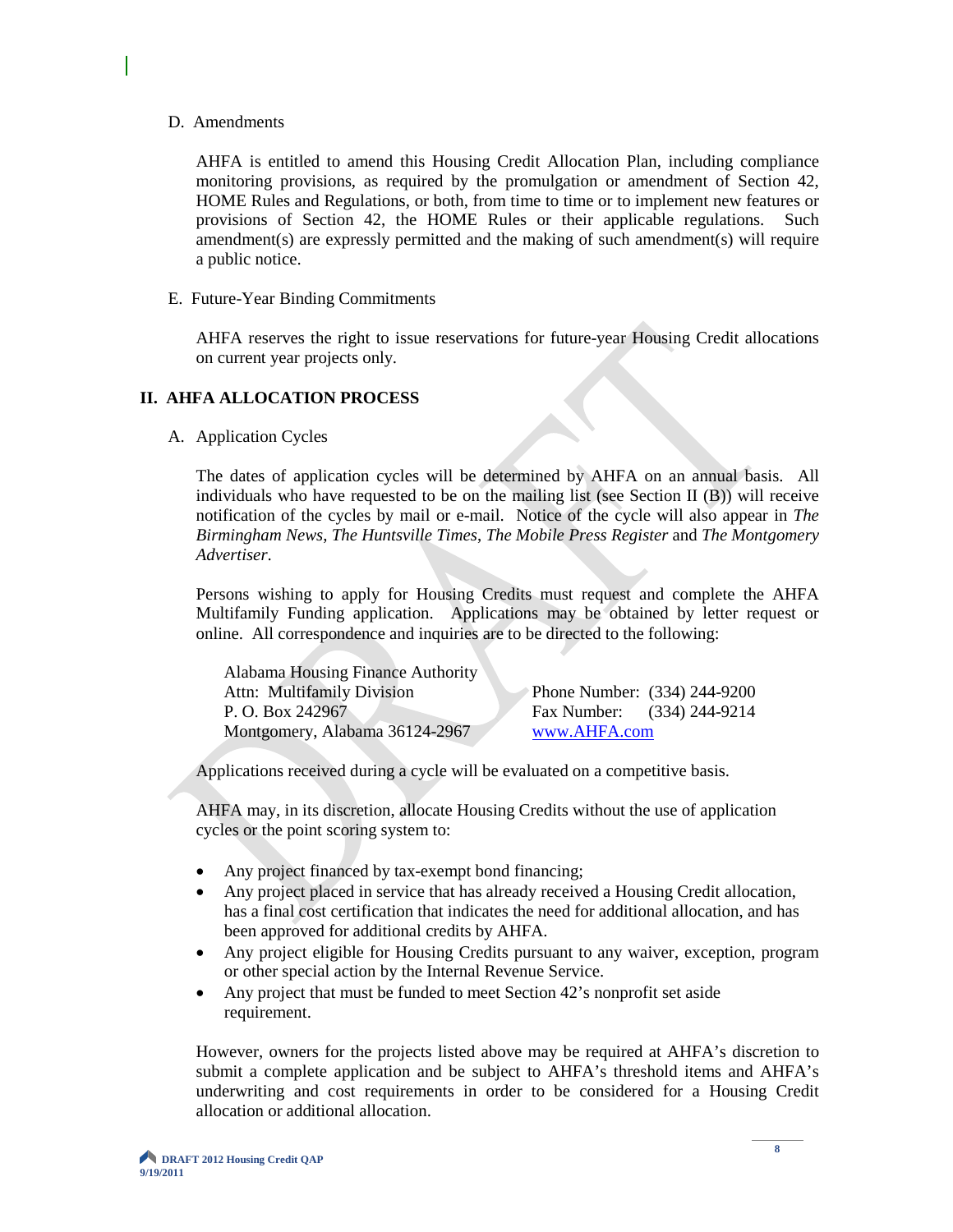#### B. Mailing List

AHFA maintains an e-mail distribution list for those interested in receiving notifications of application cycles and other AHFA Multifamily program activities. Visit AHFA's website at [www.AHFA.com](http://www.ahfa.com/) to be added to the e-mail list or you may submit a written request to the aforementioned address. Changes or updates to contact information are the responsibility of the provider and should be submitted to AHFA in a timely manner.

C. Application Threshold Requirements

Although AHFA recognizes that each application submitted is different, certain standard requirements **must be** met by all applicants before the application can be considered. If any of following threshold requirements is not met, the application will terminate. The threshold requirements are:

- 1.) Application Fee. A \$ 3,000 non-refundable fee must accompany the application. *The fee must be in the form of a check (no cash accepted). If the application fee is returned due to insufficient funds, the application will terminate. Regardless of the funding decisions, the application fee is non-refundable.*
- 2.) Site Control. If the applicant does not already own the property for which funds are requested at the time of application, the applicant must have site control as evidenced by a purchase option. Because of regulations that impact the varying lengths of the approval process for each property, AHFA strongly suggests that the applicant (i.) secure, at a minimum, a six-month purchase option with an option to renew for an additional six months and (ii.) obtain seller's written agreement not to disturb the site until all environmental issues have been cleared.
- 3.) Proper Zoning. The applicant must provide evidence that the property owned/to be owned is properly zoned and consistent with the proposed project's use. (AHFA does not consider the property zoned if contingent upon further city meetings, approvals and/or advertisement.) Evidence must be in the form of a signed statement from the local jurisdiction where the property is located.
- 4.) Market Study. The applicant must provide a market study conducted by an independent third-party market analyst with a signed Certification of Market Study Requirements Form provided by AHFA in the application package. The market study must demonstrate an adequate market for the proposed units and the proposed units will not adversely impact any existing AHFA projects or create an excessive concentration of multifamily units. If the market study does not satisfy AHFA's requirements, the application will terminate.
- 5.) A Phase I Environmental Site Assessment. The applicant must provide a Phase I environmental site assessment and it must include an environmental lien search and color photos of the site. The Phase I must be addressed to the Alabama Housing Finance Authority and conform to the American Society for Testing and Materials Practice Standard E-1527-05. **If the Phase I recommends that a Phase II be conducted, the application will not be considered for funding unless the applicant also submits a clean Phase II at the time of application, which indicates all issues have been cleared.**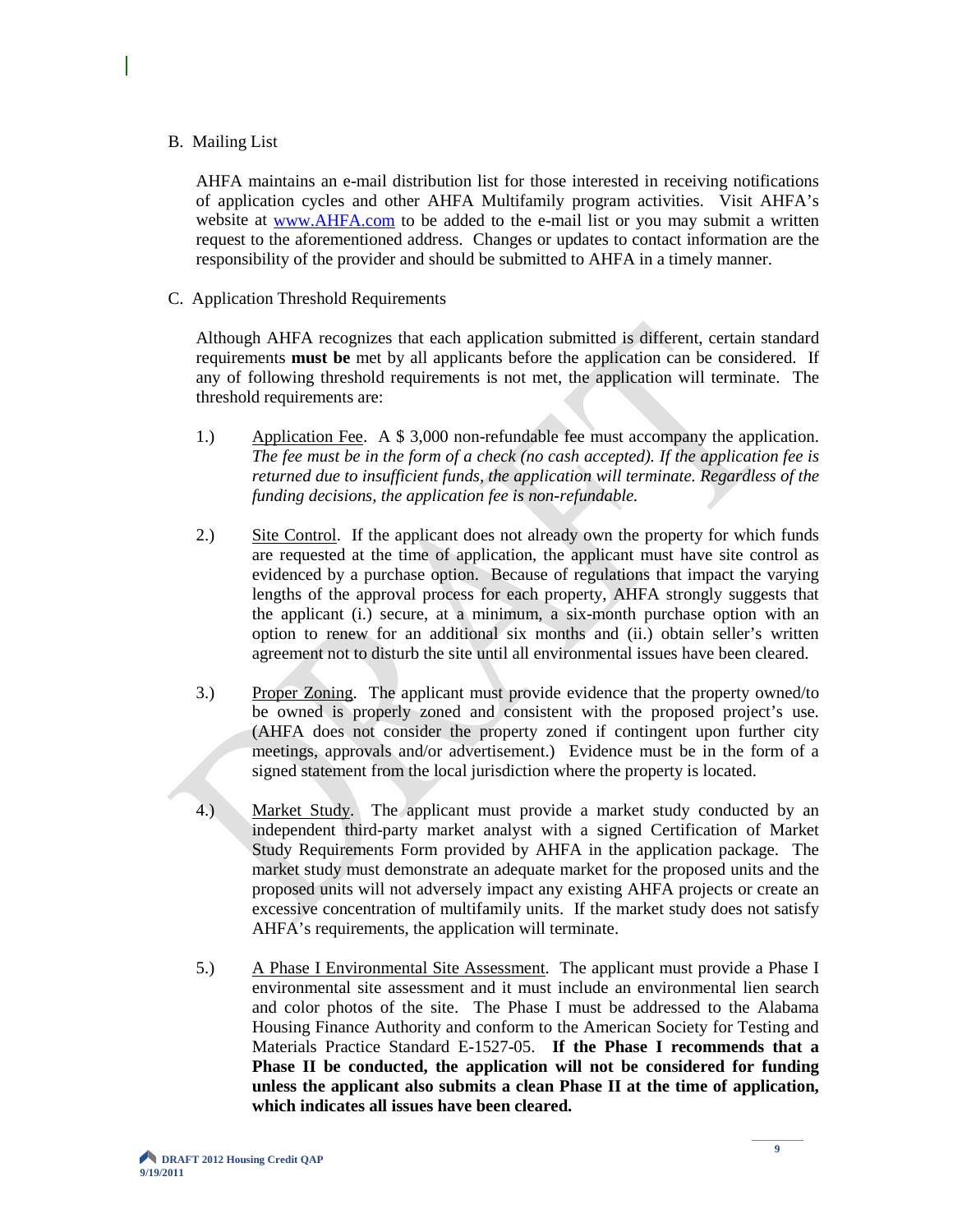- 6.) Certification of Consistency with the Consolidated Plan. **(HOME/Housing Credit only)** If the proposed project is in an area that is covered by a local Consolidated Plan (see instructions for list), the applicant must have the certification of consistency completed by an authorized official of the participating jurisdiction. If not, the project will be under the State of Alabama's Consolidated Plan and a letter will not be required. *Applications applying for Housing Credits only do not have to provide certification.*
- 7.) Design Quality Standards. All projects are required to meet **AHFA's Design Quality Standards (Addendum A) for attached rental units or (Addendum B) for single-family homes.** These are minimum standards. AHFA will permit projects to exceed these standards. Each applicant may construct the proposed project in a manner that reflects applicant goals or that exceeds local building codes.
- 8.) Architect's Certification of Project Progress. The project's architect must certify that all building foundation slabs or crawl space are in place on 20098 and 20109 AHFA funded projects. AHFA funding includes HOME, Housing Credit, TCAP, Exchange and Tax Exempt Bonds. GO Zone projects are exempt from this requirement.
- 9.) Minimum Rehabilitation. The minimum rehabilitation threshold is \$20,000 in hard construction costs per qualified low-income unit.
- 10.) Flood Certification. The applicant must provide a completed FEMA Standard Flood Hazard Determination Form (FEMA form 81-93, DEC 08) from a nationally recognized flood data service or from a licensed surveyor that **no buildings** (residential or any other use) of the property are located within the 100 year flood plain. Other portions of the site may be located in a flood plain but not in a wetlands including any portions not considered part of the site but necessary for ingress and egress to the site. AHFA may allow an existing acquisition/rehabilitation rental property to be located in a flood plain as long as acceptable evidence of flood insurance is provided at the time of application.
- 11.) Site Location. AHFA will not consider an application for new construction or rehabilitation that is less than 50% occupied at the time of application that is submitted in a county that AHFA funded in  $20098$ ,  $20109$ , and  $20110$  unless all AHFA 200 $9\frac{8}{9}$ , 2010 $9\frac{1}{9}$ , and 2011 $\frac{1}{9}$  projects within a 2-mile radius of the proposed site have been placed in service and are 90% occupied at the time of application.

Projects funded with Housing Credits only, Housing Credits combined with HOME funds, Exchange funds, and tax exempt Bonds combined with Housing Credits will be included within the 2-mile radius requirement. *Radius is defined as a straight line extending from the center of a circle to the circumference.*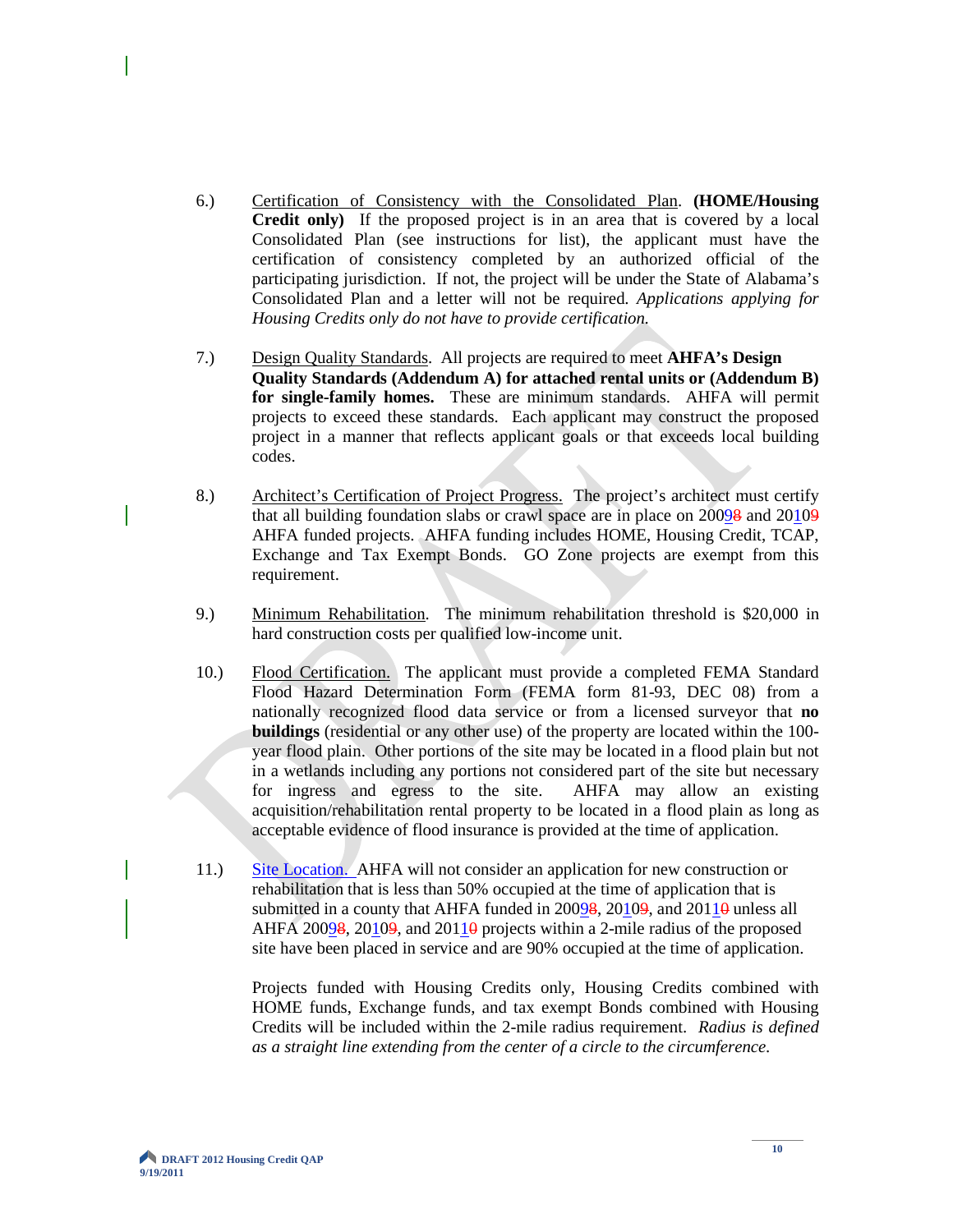**Applications for the rehabilitation of existing multifamily residential rental housing which is defined as being at least 50% or more occupied at the time of application will not be subject to the 2-mile radius requirement.**

**Applications that contain financing through HUD's HOPE VI, Choice Neighborhood, Replacement Housing Factor funds, Capital Fund Program funds, and Promise Neighborhood developments will not be subject to the 2 mile radius requirement.**

**Application for the rehabilitation of existing buildings that are listed on the National Register of Historical Places will not be subject to the 2-mile radius requirement.**

AHFA will provide reasonable assistance in determining occupancy of applicable projects, upon request. All information provided to applicants by AHFA will be based upon third party information reported to AHFA. AHFA will confirm occupancy of all applicable projects at the time of application.

AHFA's determination of occupancy is final and binding on all applicants. AHFA is not responsible for errors or omissions in occupancy reported to AHFA.

*Note: If a project returns it's Housing Credits and does not go forward before application process, that project will not considered in determining the 2-mile radius requirement.*

*Any applicant applying for a Housing Credit allocation for a project financed with tax exempt bonds does not have to compete in the point scoring process. However, the application must meet all of the Housing Credit Allocation Plan's required threshold items and AHFA's underwriting and cost requirements.*

D. Negative Actions

Should the following actions occur after the application has been submitted to AHFA, consideration of the application will terminate:

- 1.) Site change;
- 2.) Change in ownership--a change in the parties involved in the ownership entity (e.g., addition of a new general partner**/**member or removal of an existing general partner**/**member);
- 3.) Change in syndication structure--a change in the role of the syndicator or in the distribution of funds/allocation to others through syndication as stated in the application without prior written consent of AHFA;
- 4.) Change in unit design, square footage, unit mix, number of units, number of buildings, etc. (unless changes are required by local regulatory codes);
- 5.) Change in the general contractor;
- 6.) Change in the management company;
- 7.) Change in the architect;
- 8.) Instances of excessive or flagrant non-compliance on applicant's existing projects;
- 9.) Any staff or development team member (listed on page 2 of the application) who has instances of excessive or flagrant non-compliance with AHFA, Housing Credit, HOME, or Tax Exempt regulations on existing projects;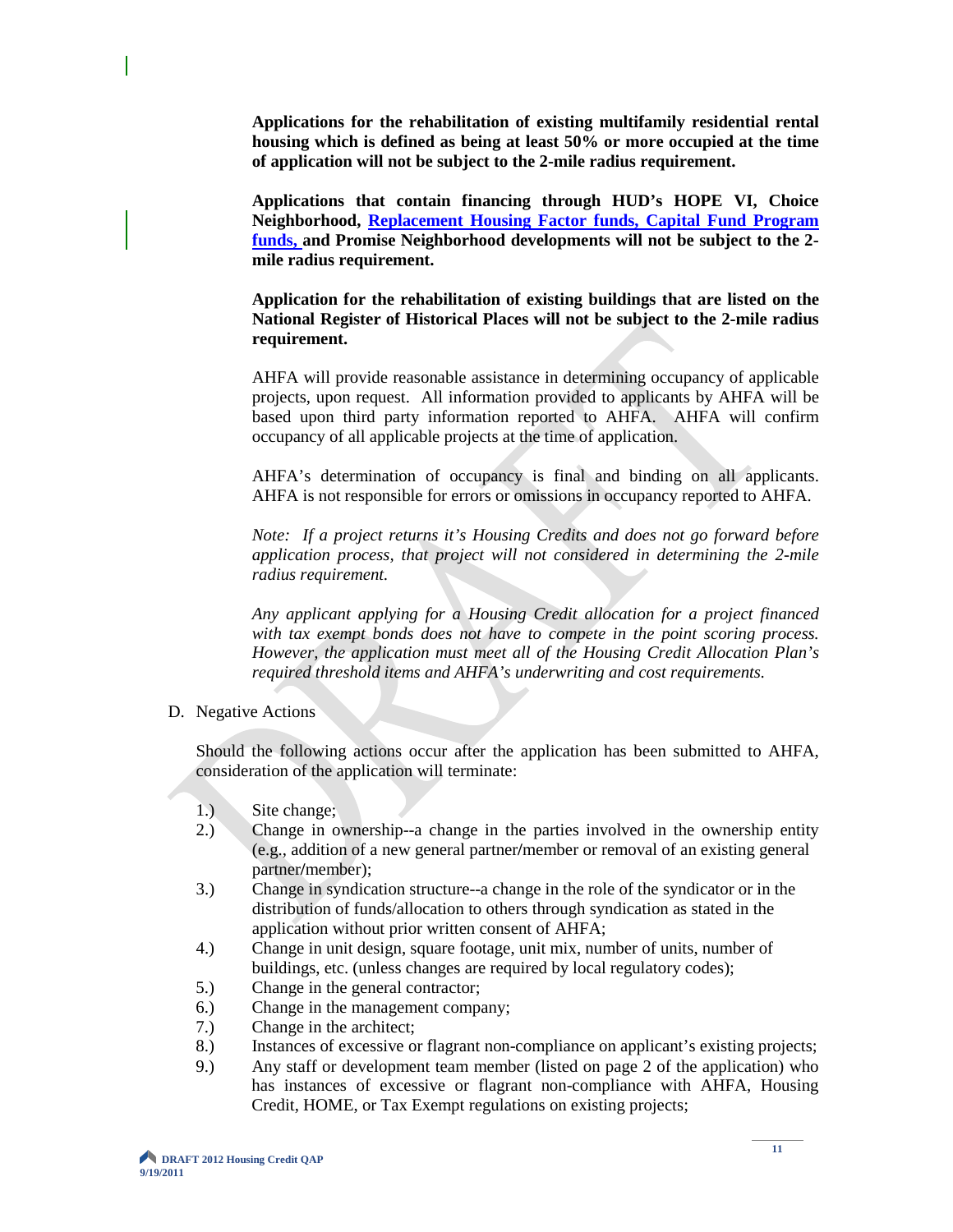- 10.) Any staff or development team member (listed on page 2 of the application) who is presently debarred, suspended, proposed for debarment or suspension, declared ineligible or voluntarily excluded from any transactions or construction projects involving the use of federal funds or Housing Credits;
- 11.) Applicant has a project with AHFA that is in foreclosure or has been foreclosed;
- 
- 12.) Any material adverse change relating to the project or owner;<br>13.) If the applicant's only project (applicant's first project and fir 13.) If the applicant's only project (applicant's first project and first time ever awarded funds by AHFA) was funded in,  $20098$ ,  $20109$ , or  $20110$  and that project is not completed and has not reached 90% occupancy at the time of application. (Projects funded with HOPE VI, Replacement Housing Factor funds, and Capital Fund Program funds are exempt from this requirement.)

The above list of negative actions is not all-inclusive. The application package itself will list other necessary requirements. AHFA may terminate consideration of an application if any factual information supplied in connection with the application is fraudulent, misleading, or materially incorrect. Determination of whether information is fraudulent, misleading, or materially incorrect will be determined by AHFA in its sole discretion.

E. Application Evaluation

AHFA follows a competitive process by which all applicants are objectively scored according to criteria specified in the allocation plan. AHFA strictly adheres to the policy and procedures of the program. Efforts to influence this process through the aid of lobbyists or other sources would be futile. Action of this type would be a violation of the allocation plans and could subject any offenders to civil or criminal liability. Each application must stand on its own merit.

- 1.) Process of Evaluation. Each application submitted will be subject to the following evaluations:
	- (i.) Completeness. Applications will first be examined for completeness. Should an application not be complete as defined on page 6, Section C, Part 1 of this Housing Credit Allocation Plan, it will receive point deductions. *If the application is still incomplete after time has been given to submit the missing or deficient items, the application will be rejected, and no further consideration will be given. AHFA will not transfer information from one application file to another. AHFA will not call applicants for missing items related to scoring the application.* AHFA may call applicants for clarification of any document submitted with the application.
	- (ii.) Point Scoring System. Once the application is checked for completeness, the application will be further evaluated using the Point Scoring System included in Section III.
	- (iii.) Financial Feasibility. Once the application is point-scored, the project will then be evaluated to determine its financial feasibility, including examining the market in which the project is located and performing an initial review of costs in connection with the proposed sources of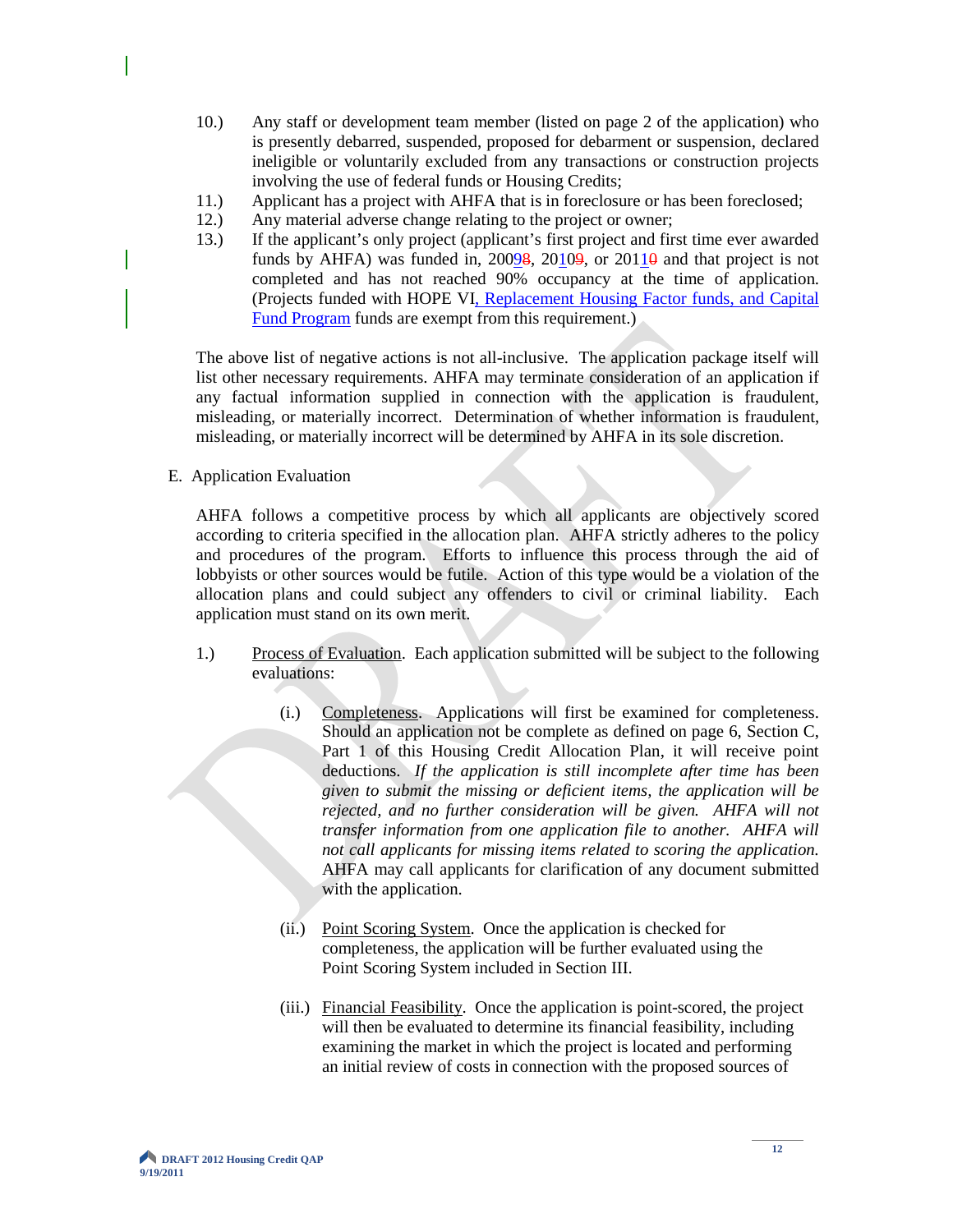funds. Applications that are not financially feasible at the time of submission because additional sources of funds are necessary will not be considered for funding.

AHFA will require a minimum debt service coverage ratio of 1.20 for Housing Credit development debt financing that would foreseeably result in foreclosure if not repaid. For purposes of this standard, debt service coverage is defined as the ratio of a property's net operating income (rental income less operating expenses and reserve payments) to foreclosable, currently amortizing debt service obligations. AHFA will determine the allowable operating expense based on historic and current Housing Credit properties' financial statements.

AHFA will require the project to establish and maintain throughout the compliance period a minimum operating reserve. The operating reserve will be an amount equal to six months of the projected first year operating expenses plus three months of debt service.

AHFA will require the project to establish and maintain throughout the compliance period a minimum replacement reserve of \$250 per unit annually (for ten years) for all new construction properties targeting the elderly and \$300 per unit annually (for ten years) for all new construction properties targeting families and all rehabilitation properties.

AHFA will underwrite all applications using a fixed 9% and/or 4%.

AHFA will award the lesser of the Housing Credit amount determined by AHFA or the amount requested by the applicant.

AHFA's determination of the appropriate amount of Housing Credits is not a representation or warranty as to the financial feasibility of such project, and may not be relied upon as such by the applicant, owner, developer, investor, lender or any other person. The amount of equity capital (net syndication proceeds) contributed by Investors to a project partnership shall not be less than the amount generally contributed by investors to similar projects in current market conditions. In the event that the project owner receives less equity capital than the amount which should be obtained based on current market conditions, AHFA will underwrite each project at the current market rate. Any equity deficits will become the responsibility the owner to contribute.

All applications will be underwritten the same regardless of project type.

- (iv.) Credit Worthiness. AHFA will perform credit investigations of the individuals and trade reports of businesses involved in the development and operation of the project. If these reports prove to be less than satisfactory, the application may be rejected.
- (v.) Reasonableness of Project Costs. Any line item costs, square footage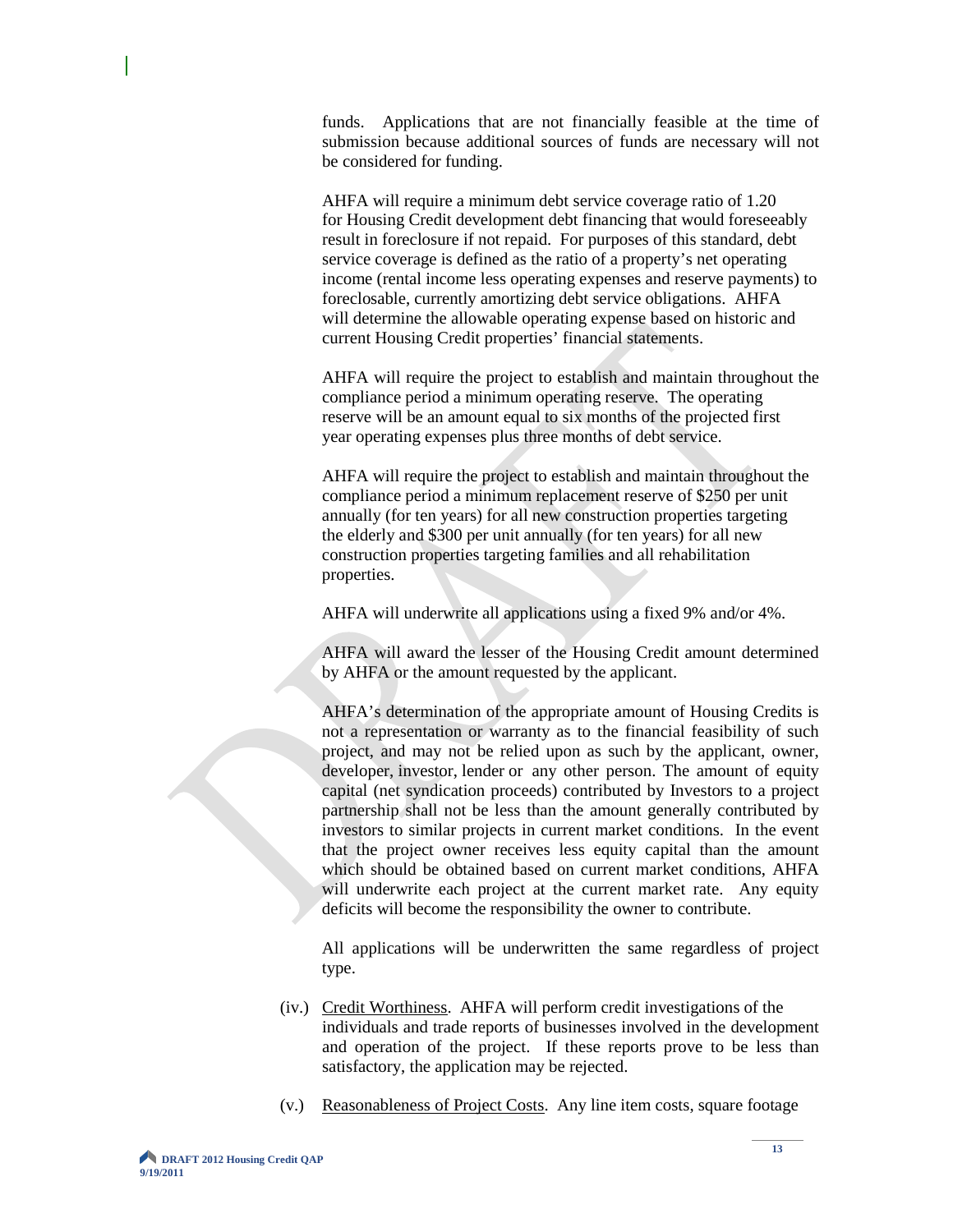costs or total unit costs exceeding a range of reasonableness may be disallowed solely at the discretion of AHFA. Additional information and documentation (verified by AHFA and/or AHFA's designee) may be required to substantiate the reasonableness of the cost. Any allocation made will be determined using AHFA's assessment of cost.

AHFA requires a cost certification made by an independent CPA verifying that the owner has met the 10% test as required by the Carryover Allocation Agreement for Housing Credits. AHFA reserves the right to request certification or verification in a form acceptable to AHFA of any line item cost at any time between the application cycle and final allocation of the Housing Credit. When the project is placed in service, AHFA requires the final cost certification to be made by an independent CPA.

- 2.) Frequency of Evaluation. Applications will be evaluated at least three times:
	- At submission:
	- When the allocation is made: and
	- When the project is placed in service.
- 3.) Cost Certification. The financial feasibility of the project will be evaluated when the project's cost certification package for issuance of the IRS Form 8609 is submitted to AHFA.
- F. Developer and Builder Fees
	- 1.) Developer Fee (New Construction and Rehab). The developer fee, which includes the developer's overhead and profit plus consultant fees and the owner's profit, should not exceed 15% of the total project costs (excluding the developer fee).
	- 2.) Developer Fee (Acquisition). The developer fee on acquisition costs only will be determined based on the following scale:

|                                      | Maximum       |
|--------------------------------------|---------------|
| Per Unit Hard Construction Costs     | Developer Fee |
| \$8,000-\$12,000 rehab expenditures  | 5%            |
| \$12,001-\$16,000 rehab expenditures | 10%           |
| \$16,001 and over rehab expenditures | 15%           |

*The Developer fee on Rural Development projects will be capped at 8%. A capital needs assessment will be required on all rehabilitation properties.*

- 3.) Builder Fee. The builder fee, which includes builder profit and overhead, should not exceed 8% of the construction costs, excluding the fee. General requirements must be cost-certified and, as a general rule, should not exceed 6% of the total construction costs. Items included in general requirements will be consistent with HUD and USDA Rural Development regulations.
- 4.) Identity of Interest. AHFA requires that the applicant identify the existence of an identity of interest with any other party to the project including the sale of real estate. "Identity of Interest" is defined in Section II (G) (3) of the Housing Credit Plan.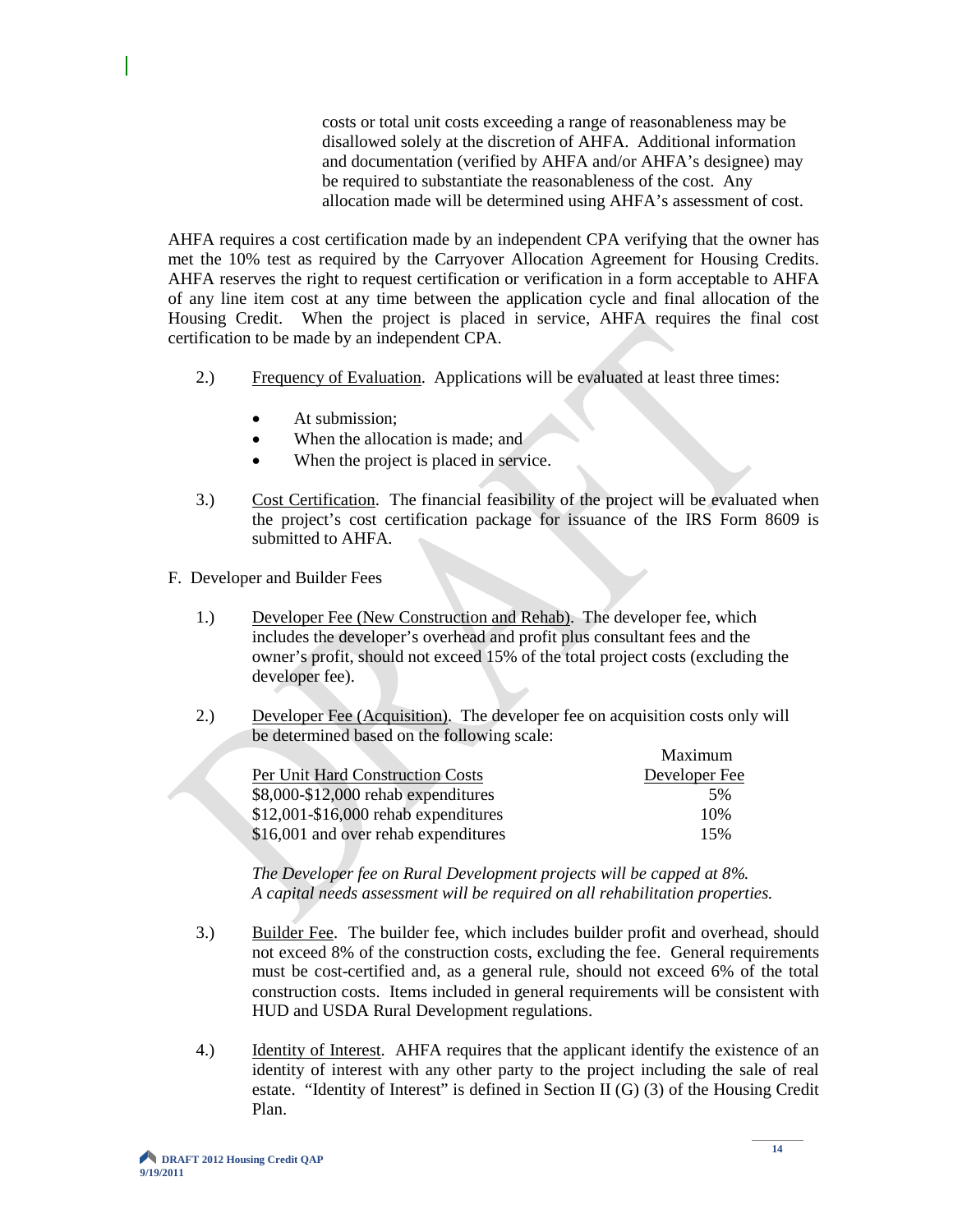G. Housing Credit Allocations

Any Housing Credit allocation awarded will be calculated first by using AHFA's computed eligible basis.

- 1.) Four Percent Credit. AHFA will compute the Housing Credit allocation at a maximum of 4% of AHFA's computed eligible basis if the project is financed with tax exempt bonds or qualifying acquisition.
- 2.) Nine Percent Credit. The computed Housing Credit allocation will be a maximum of 9% of AHFA's determined eligible basis for any new building or substantial rehabilitation of an existing building. Applicants applying for the 9% Housing Credit can request at the time of application an increase in Housing Credits up to 130% of AHFA's computed eligible basis.
- 3.) Ceilings. **The intent of the ceilings is to promote fair and objective administration of the Housing Credit program by ensuring that no single applicant can receive an excessive share of the available Housing Credits in any application cycle.**

No single project will be allocated Housing Credits in excess of 12% of the state's 20121 Housing Credit ceiling, and no related entities, principals or individuals as defined below shall be allocated Housing Credits in excess of 12% of the state's Housing Credit ceiling. Regardless of each individual owner's percentage of ownership in a project, 100% of the project's Housing Credit allocation will count towards all caps for all owners.

The Housing Credit ceiling will be determined by the amount Housing Credits the project is eligible to receive using AHFA's computed eligible basis before the increase in basis is applied. The amount Housing Credits received by the increase in basis will be allowed to exceed the owner and project cap for one project only and the owner will not be eligible for any additional Housing Credit allocations. In all circumstances, all Housing Credits received in 20121 competitive cycle will count toward the individual owner's credit cap.

 When Housing Credits are combined with HOME funds, no related entities, principals or individuals as defined by AHFA's identity of interest shall be allocated HOME funds in excess of 15% of the state's 20121 HOME fund allocation. Regardless of the percentage ownership in a project, 100% of the project's HOME fund allocation will count towards all caps.

**Parties that have an identity of interest are presumed to be sufficiently related for them to be treated as single applicant for purposes of the ceilings. As described below, AHFA may in its discretion identify other parties whose relationship is sufficiently close to cause them to be treated as a single applicant for purposes of the ceilings. A significant factor in AHFA's evaluation will be whether, based on the facts and circumstances, a primary**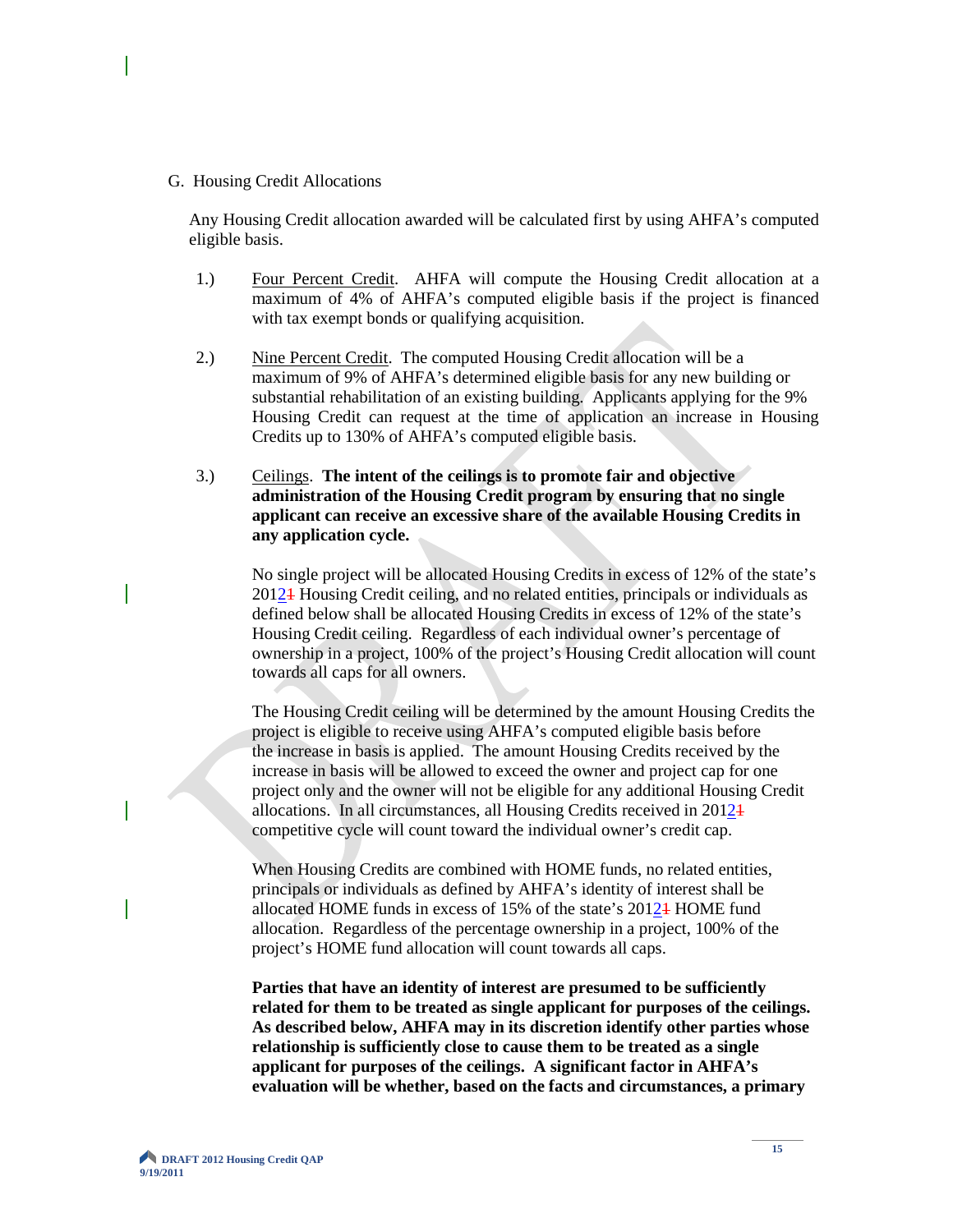#### **purpose of a party's involvement in a project appears to be avoidance of the ceilings.**

The following relationships constitute an identity of interest for purposes of identifying related parties in order to apply the ceilings:

- (i.) Individual persons are considered related to each other (a.) if they have any of the following direct relationships: parent, child, spouse, son-inlaw, daughter-in-law, father-in-law, and mother-in-law., including any such direct relationship created by marriage, remarriage, adoption, or any other legally recognized status, or (b.) if one individual is an employer, by common law or otherwise, of the other.
- (ii.) Entities are considered related to each other (a.) if any director, shareholder, partner, member or any other type of owner of any entity would be considered a related individual (under item a. above) to any director, shareholder, partner, member or any other type of owner of another entity, (b.) if the entity has the ability to control another entity, or (c.) if the entity owns a material interest in another entity. An entity will be presumed to control another entity if it has a percentage of ownership in the other entity or the ability to appoint a percentage of the members of the other entity's governing body (i.e., board of directors, board of trustees, partners, managers, etc…) that would permit it to control the other entity either by operation of law or by agreement. A material interest means any ownership interest in excess of 20% of the stock, partnership interests, membership interests or other forms of ownership of any entity; provided, however, that ownership interests held by Housing Credit investors, Housing Credit syndicators or special administrative partners or members shall be disregarded for purposes of 20% test.
- (iii.) Without limiting the above, a trust will be considered related to any individual or entity if any trustee, trustor, grantor, settlor, beneficiary, permissible distributee, any person or entity serving a role similar to the foregoing, or any person holding power of appointment (general or limited) over trust property would be considered related to the individual or entity under items a. or b. above.
- (iv.) Any other relationship which, while not specifically listed above, is determined to constitute an identity of interest because it is a relationship at least as close as an identity of interest described above or because it would permit an allocation that violates the intent of the ceiling.

#### H. Notification of Approval

The applicant will be notified of AHFA's decision in the form of a reservation letter. The reservation letter will outline actions by which owners, if they accept the terms, must abide. Failure to abide by the terms of the reservation letter will automatically terminate such reservation.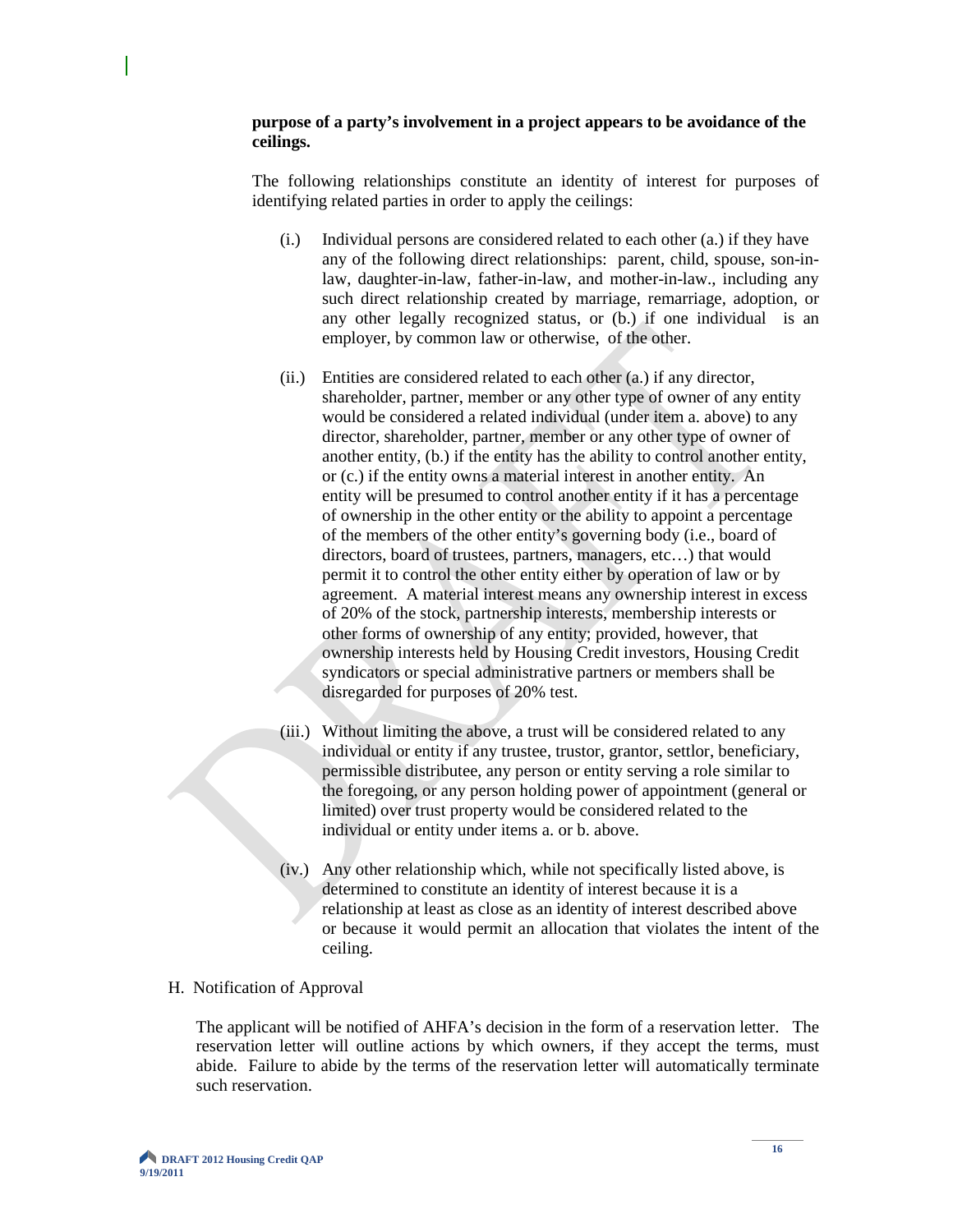I. Progress Requirements After Reservation

From the date of the reservation, the applicant has the outlined time constraints set forth below in which to obtain the following items. AHFA may grant thirty-day extensions of certain items for a fee of \$1,500. **If the applicant requests a change from the original application, AHFA will charge a fee of \$500 for each approved change.** Each change will be charged separately even if submitted with multiple change requests in one letter. All fees are payable in advance. Failure to comply with any one of the items may cause the reservation to be automatically terminated:

- 1.) Within 30 days of the date of the reservation letter, the applicant must:
	- (i.) Submit the Certificate of Existence from the Secretary of State (must be dated prior to execution of the reservation letter).
	- (ii.) Submit the original executed Reservation Letter acknowledging acceptance of the terms and conditions.
	- (iii.) Remit a check (certified funds) (no cash accepted) in an amount equal to 12% *(14% for non-contiguous sites)* of the first years Housing Credit allocation.
	- (iv.) Submit Carryover Allocation Agreement.
- 2.) Within 90 days of the date of the reservation letter, the applicant must:
	- (i.) Submit a legally binding commitment for construction and permanent financing which details the specific terms of funding and repayment and is not subject to further approval of the creditor's board or credit committee.
	- (ii.) Submit an executed binding commitment for syndication, in form and content acceptable to AHFA.
	- (iii.) Submit evidence that an application for a Site Appraisal and Market Analysis (SAMA) or Multifamily Accelerated Process (MAP) has been made if the project is to be financed by HUD.
	- (iv.) Submit the Syndicator Relevant Experience Form in an AHFA provided form.
- 3.) Within 105 days of the date of the Reservation Letter, the applicant must:
	- (i.) Provide stamped plans and specifications.
	- (ii.) Provide a site specific soils report.
	- (iii.) Provide an ALTA/ACSM Certified Survey bound within the Plans and specifications.
	- (iv.) Provide standard AIA form of agreement between owner and architect.
	- (v.) Provide the utility letters.
- 4.) Within 135 days of the date of the Reservation Letter, the applicant must:
	- (i.) Provide certified organizational documents.
	- (ii.) Provide a copy of the complete to-be-built appraisal.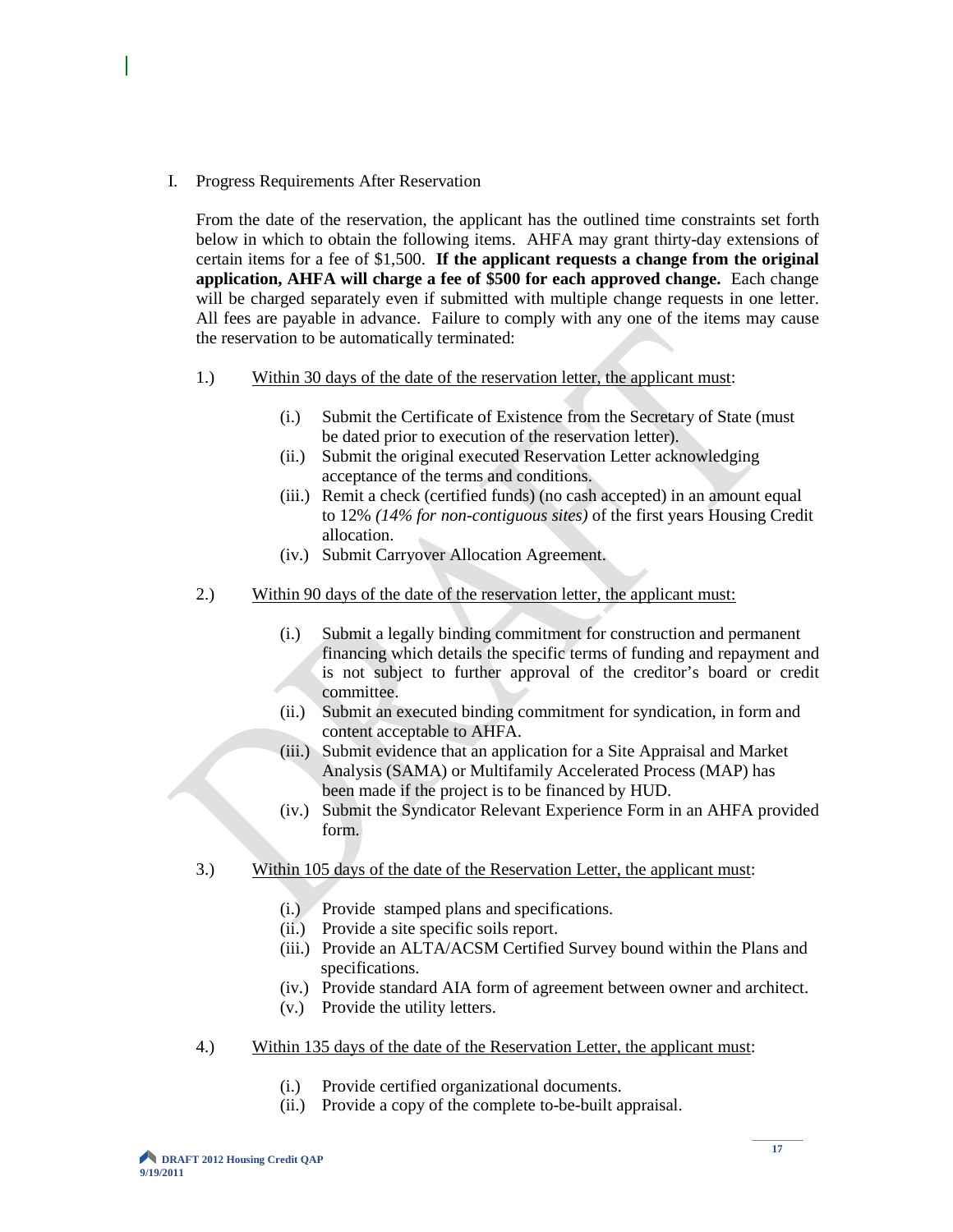- (iii.) Provide construction cost estimate summary.
- (iv.) Provide detailed construction schedule.
- (v.) Provide standard form of agreement between owner and contractor (AIA form)
- 5.) Within 165 days of the date of the Reservation Letter, the applicant must:
	- (i.) Submit a copy of executed construction note or agreement.
	- (ii.) Take full possession of the site as evidenced by the warranty deed.
	- (iii.) Provide original recorded Declaration of Land Use Restrictive Covenants.
	- (iv.) Submit a copy of the building permit.
	- (v.) Provide proof of construction commencement evidenced by copy of Owner's Notice to Proceed to project's General Contractor.
	- (vi.) Provide Title Insurance Policy.
	- (vii.) Provide IRS Form #SS-4 Assignment of Employer Identification Number.
- 6.) The applicant must incur more than ten percent (10%) of the reasonably expected basis in the project by the deadline outlined in the Carryover Allocation Agreement.
- 7.) Within 90 days after the project is placed in service, the applicant must:
	- (i.) Provide AHFA with the Actual Cost Certification package.
	- (ii.) Remit a check (no cash accepted) in an amount equal to \$500 for the processing of the Actual Cost Certification package.
	- (iii.) Remit a check (no cash accepted) in an amount equal to \$750 (\$500 if Housing Credits are combined with HOME funds from AHFA) per lowincome unit for the project's Housing Credit Compliance Fee.
- 8.) The owner must close the first mortgage and receive IRS Form 8609 from AHFA no later than the end of the first year of the credit period. If AHFA is required to amend the IRS Form 8609 due to an owner request or error, a reprocessing fee of \$100 per form corrected will be charged.
- 9.) The owner must place the project in service by December 31, 20143, or request an extension of the placed-in-service date, if eligible, under IRS Revenue Ruling 2007-54, by December 1, 20143.

*AHFA is under no obligation to issue 8609s for the current year if the package is received after December 1, 20121.*

J. Negative Action After Reservation.

Should the following actions occur, the reservation of Housing Credits may be terminated:

- 1.) Site change;
- 2.) Change in ownership--a change in the parties involved in the ownership entity (e.g., addition of a new general partner**/**member or removal of an existing general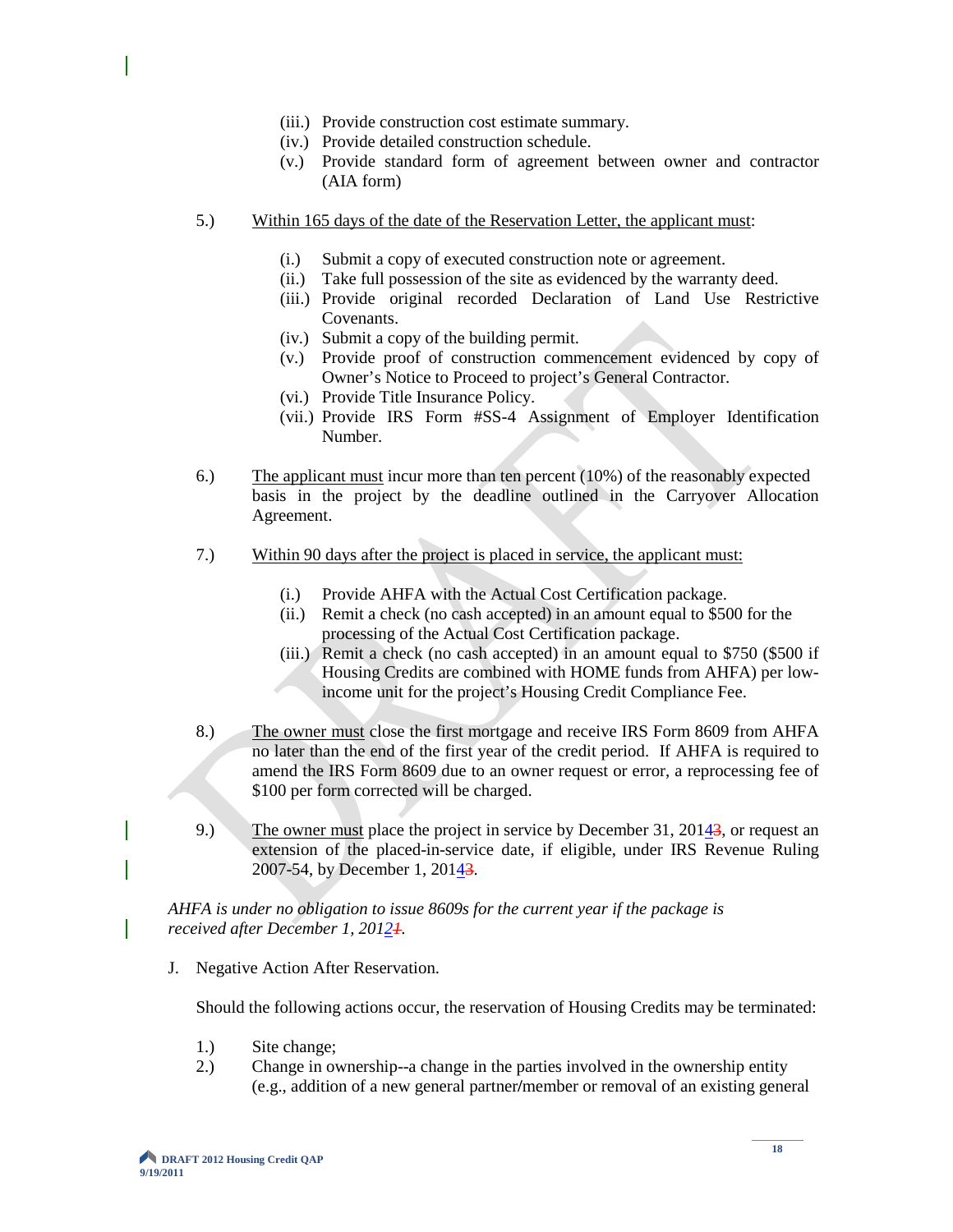partner**/**member) without prior written consent of AHFA. Examples of situations in which consideration may be given for a change in ownership include, but are not limited to: death or bankruptcy. Any person or entity, including syndicators, that attempts to circumvent this requirement, may be subject to debarment from all AHFA programs;

- 3.) Change in syndication structure--a change in the role of the syndicator or in the distribution of funds/allocation to others through syndication as stated in the application without prior written consent of AHFA;
- 4.) Change in unit design, square footage, unit mix, number of units, number of buildings, etc. (unless changes are required by local regulatory codes);
- 5.) Change in the general contractor without prior written consent of AHFA;
- 6.) Change in the management company without prior written consent of AHFA;
- 7.) Change in the architect without prior written consent of AHFA;
- 8.) Instances of excessive or flagrant non-compliance on applicant's existing projects;
- 9.) Any staff or development team member (listed in the application) who has instances of excessive or flagrant non-compliance with AHFA, Housing Credit, HOME, or Tax Exempt regulations on existing projects;
- 10.) Any staff or development team member (listed in the application) who is presently debarred, suspended, proposed for debarment or suspension, declared ineligible or voluntarily excluded from any transactions or construction projects involving the use of federal funds or Housing Credits;
- 11.) Applicant has a project with AHFA that is in foreclosure or has been foreclosed;
- 12.) Any material adverse change relating to the project or owner; and/or
- 13.) Any AHFA fee returned due to insufficient funds.

The above list of negative actions is not all-inclusive. The reservation letter itself will list other necessary requirements. AHFA may terminate reservation if any factual information supplied in connection with the project is fraudulent, misleading, or materially incorrect. Determination of whether information is fraudulent, misleading, or materially incorrect will be determined by AHFA in its sole discretion.

K. Change in or Denial of Housing Credit Allocation

The evaluations listed in Section II (E) of the Housing Credit Allocation Plan may result in a possible change in the amount of Housing Credits allocated to a project or denial of the total allocation altogether due, but not limited to, one of the following reasons:

- 1.) Information in the application submitted is determined to be incorrect or fraudulent;
- 2.) Conditions in the Reservation Letter are not met;
- 3.) Changes in the actual cost of the project;
- 4.) Applicant obtains additional subsidies or financing other than those disclosed in the application;
- 5.) Additional syndication proceeds other than those disclosed in the application;
- 6.) Subsequent regulations issued by U.S. Treasury or the IRS pertaining to Section 42; and/or
- 7.) Applicant's failure to notify AHFA promptly of any material or adverse changes in the original application. Material or adverse changes include, but are not limited to, applicant's loss of site control, rights of way, ingress and egress,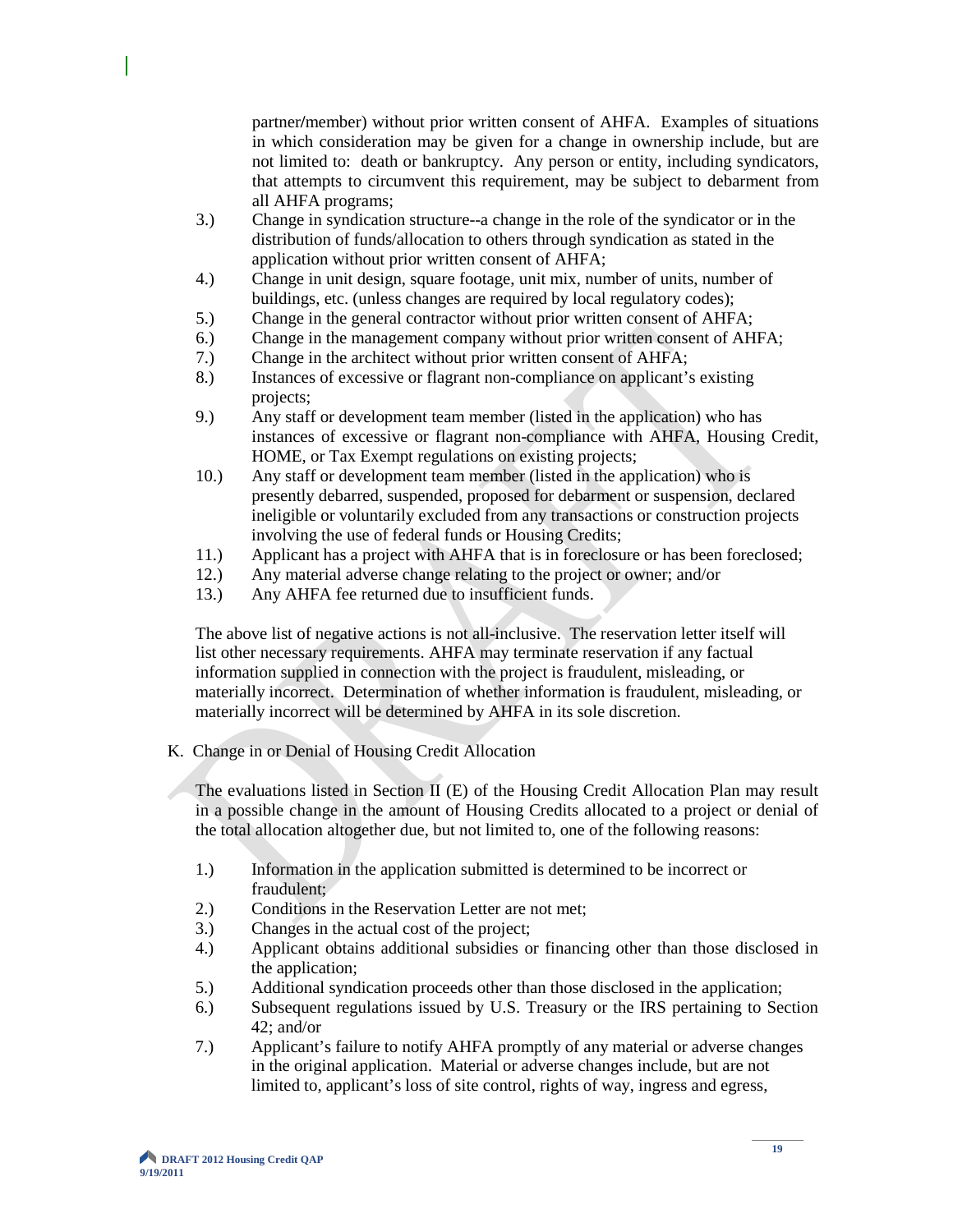adverse change in the financial condition of the applicant, and applicant's inability to perform tasks proposed in the application by the deadline set by the applicant and further set or agreed to by AHFA.

L. Memoranda of Understanding

The Memorandum of Understanding ("USDA MOU"), executed August 14, 1997, between AHFA and USDA Rural Development, will apply to applicants seeking both Housing Credits and RHS loan assistance. USDA Rural Development will provide a copy of the USDA MOU to applicants for their guidance when combining assistance provided by both agencies.

The Memorandum of Understanding ("HUD MOU"), executed August 30, 2000, between AHFA and HUD, will apply to applicants seeking both Housing Credits and HUD loan assistance. The HUD MOU gives AHFA the authority to conduct the subsidy layering review to determine if excess federal funds are being used in the project.

M. Disclosure

AHFA will attempt to request all information necessary to make informed decisions regarding Housing Credit allocations. Therefore, it is in the best interest of everyone concerned with the process to disclose completely and accurately all information regarding each proposed project. AHFA acknowledges that errors and misjudgment sometimes occur and simply requests that the applicant notify AHFA of any errors that may occur upon discovery. Any modification made by the applicant to the final cost certification after AHFA has issued IRS Form 8609 is subject to a re-processing fee. Said modification must be acceptable to AHFA in order for the amended 8609 to be issued.

# **III. POINT SCORING SYSTEM**

Through the point scoring system, AHFA will award points to projects that best meet the identified housing priorities for the State.

The point scoring system will rank each project in two sections (Points Gained and Points Lost). The ranking of the project will be determined by taking the Points Gained section and deducting the Points Lost section to get an overall project score. The point scoring system will largely determine which projects should be funded.

AHFA has separated rehabilitation into two types of projects for scoring and funding purposes. Rehabilitation projects are defined as the following:

- 1. A rehabilitation project that has less than 50% occupancy *(of income qualified tenants for the proposed population)* at the time of application will not be considered existing multifamily residential housing due to the fact that it will be adding significant new units to the proposed market. Therefore, the project will be treated as a new construction project when considering funding for targeting elderly and family populations.
- 2. A rehabilitation project that has 50% or more occupancy *(of income qualified tenants for the proposed population)* at the time of application will be considered existing multifamily residential rental housing. Therefore, the project will be treated as rehabilitation of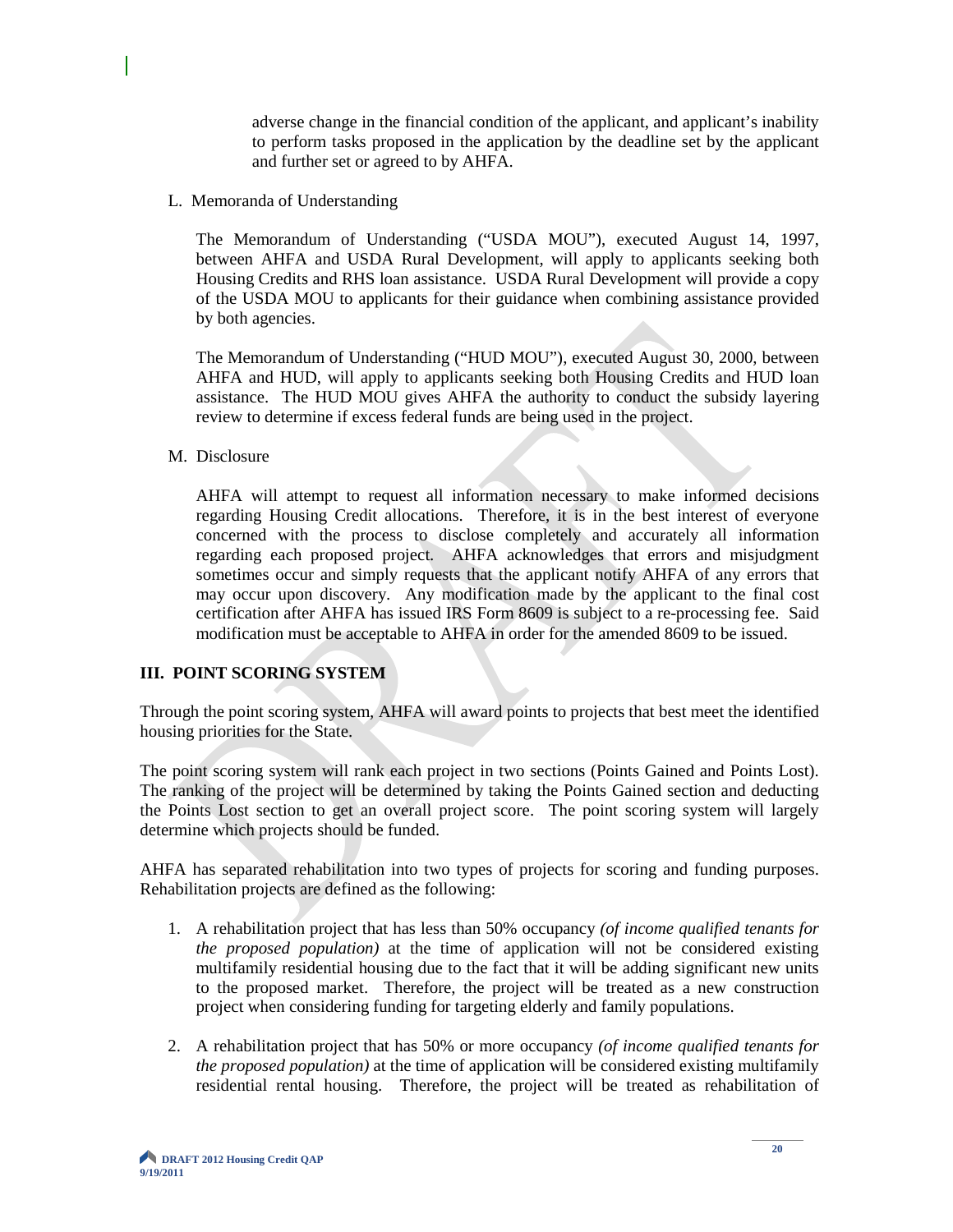existing multifamily residential housing and the targeted population will not be considered during the funding process.

AHFA has established a housing priority of balanced distribution of Housing Credits throughout the state in terms of geographical regions, counties, urban, and rural areas. AHFA will achieve this priority by allocating Housing Credits in the following manner:

- In all circumstances, only one new construction project (or one rehabilitation project that is less than 50% occupied at the time of application) and targeting the family population will be selected for funding per county.
- In all circumstances, only one new construction project (or one rehabilitation project that is less than 50% occupied at the time of application) and targeting the elderly population will be selected for funding per county.

#### **Housing Credit Selection Procedures:**

#### **Tier 1 Funding Selection:**

• The highest scoring HOME project combined with Housing Credits and/or Housing Credit project will be funded per county until all HOME and Housing Credit funds have been allocated. All projects must score a minimum of 120 points to be considered for funding in Tier 1.

If AHFA has not allocated all HOME funds and Housing Credits, AHFA will allocate them in the following manner:

#### **Tier 2 Funding Selection:**

The highest scoring new construction or rehabilitation project per county will be selected for funding subject to the following restrictions:

- New construction projects must target a different population (elderly versus family) than a new construction project that was previously selected for funding in the same county.
- Rehabilitation projects that are less than 50% occupied at the time of the application must target a different population (elderly versus family) than a new construction project that was previously selected for funding in the same county.

In all circumstances, AHFA will not fund more than one project in a county unless there is a market for more than one project in that county .

Projects with a net score of less than 95 points (Points Gained less Points Lost) will not be considered for funding based on project score.

#### **New Construction projects located in Clarke County will not be considered for funding.**

*AHFA will consider new construction projects in Baldwin County with the following restrictions:*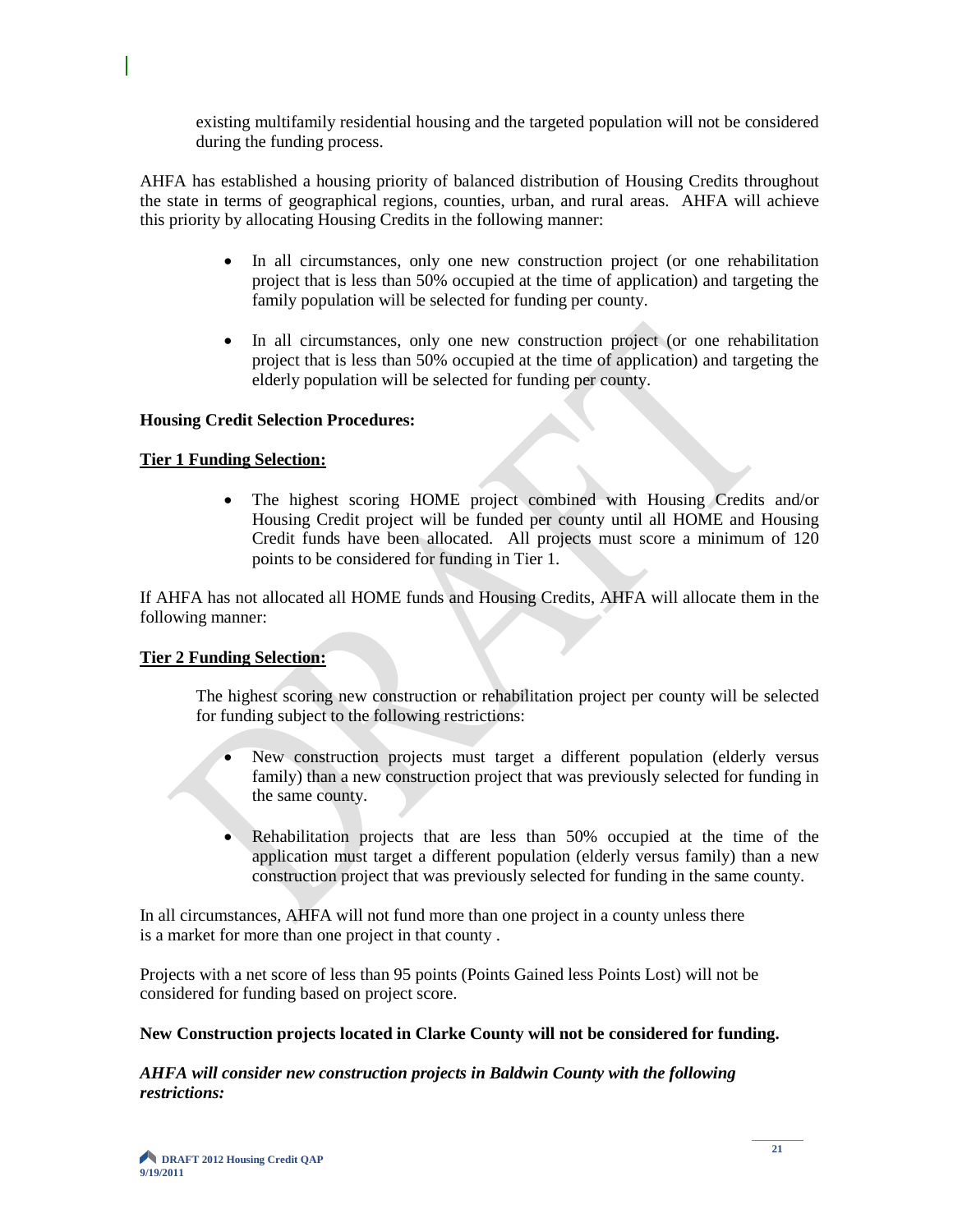- *(i.) The project is not located in the city limits of Robertsdale or the projects primary market area is from the Robertsdale area.*
- *(ii.) The project is not located in the city limits of Bay Minette or the projects primary market area is from the Bay Minette area.*
- *(iii.) If the project is located in the Daphne, Spanish Fort, or Fairhope city limits or the projects primary market area includes these cities, the project must target the elderly population. Family projects will not be considered.*

*In the event of a tie between two or more applications the projects will be ranked in the following order to break the tie:*

*1. The application located in a county that has not received funds in the current cycle by a higher scoring application or CHDO application will be funded until the regulatory fifteen percent (15%) CHDO requirement is met.* 

*2. AHFA will fund the project that has the least amount of participation by the owner in approved Housing Credits and HOME/Housing Credits (combined) projects in the current cycle. Any percentage of ownership reflected on the AHFA provided ownership forms will be considered participation,* 

*3. AHFA will fund the project which is located in a Qualified Census Tract and which has a Revitalization plan. 4. AHFA will fund the project that is intended for eventual tenant ownership. The project must consist of single-family homes, duplexes, or townhomes to be eligible. The applicant must complete the AHFA provided Homeownership Conversion Proposal and provide a plot plan.* 

*5. AHFA will fund the project that has the earliest submission date as evidenced by the time and date stamped by AHFA. Applications that are submitted by 11:00 a.m. on the first day of the application cycle will be entered into a drawing. The drawing will be held as soon as practical in AHFA's boardroom that same day to determine the order of funding in the event of a tie. An impartial person will be selected to draw. The drawing will be open to the public and the results will be posted on AHFA's website.* 

*AHFA reserves the right to deny a Housing Credit reservation to any applicant or project, regardless of that applicant's point ranking if, in AHFA's sole determination, the applicant's proposed project is not financially feasible or viable. Additionally, AHFA may recommend that a Housing Credit reservation be awarded out of the ranking order established by the points earned,*  based on the amount of Housing Credit allocation needed relative to the amount of funding *available for the project to be financial feasible.*

*Regardless of strict numerical ranking, the scoring does not operate to vest in an applicant or project any right to a reservation or allocation of Housing Credits in any amount. AHFA will in all instances reserve and allocate Housing Credits consistent with sound and reasonable judgment, prudent business practices and the exercise of its inherent discretion.*

# **A. POINTS GAINED**

# **1.) Project Characteristics (Maximum 124 Points)**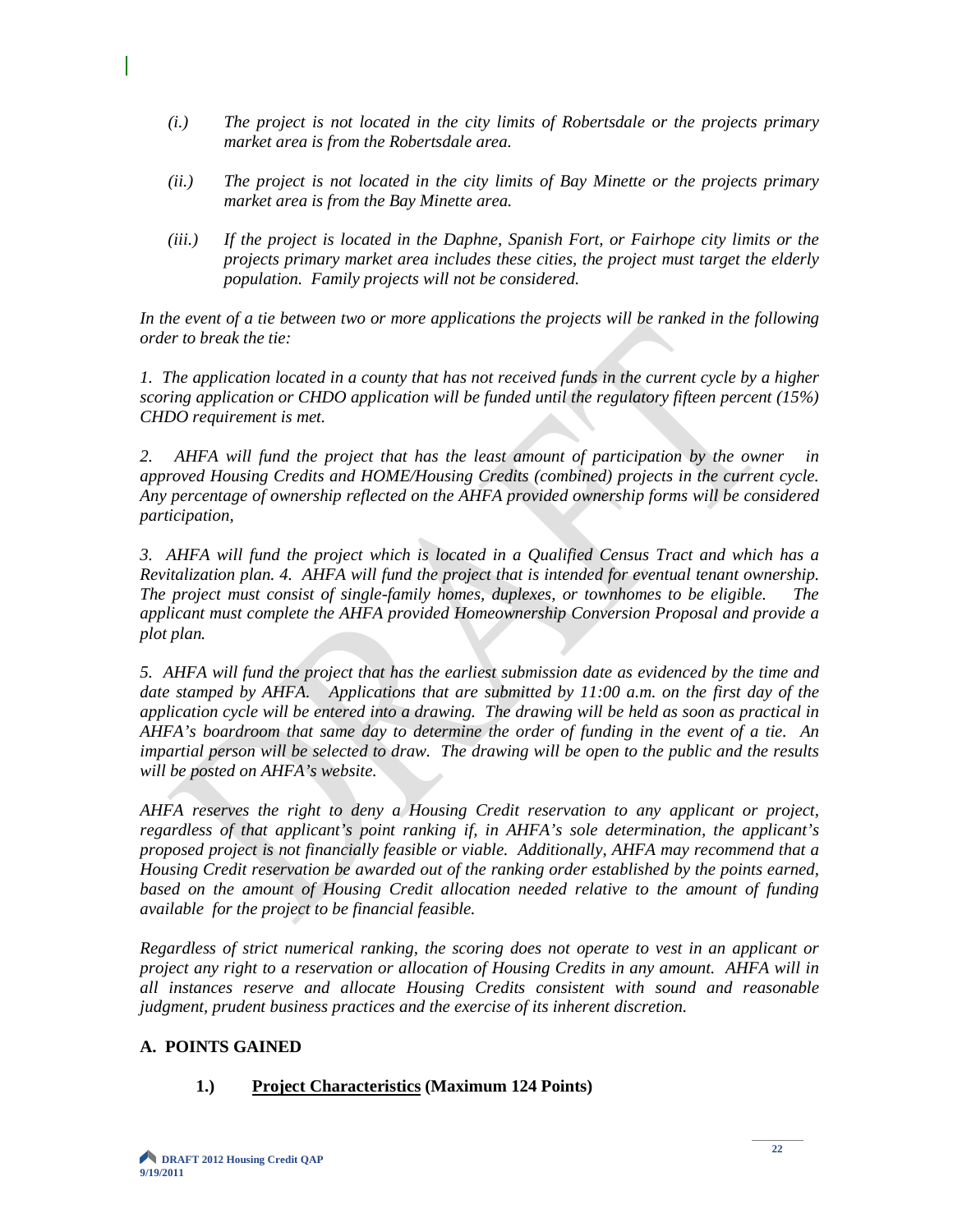- (i.) Type of Construction (Maximum 45 Points)
	- (a.) A maximum of 25 points will be given to projects which provide extra unit/project amenities. Refer to the application for distinction between an *extra* amenity and a *required*  amenity.

Points will be awarded for providing the following amenities. Only the amenities listed below will be eligible for points.

#### *4 Points*

Clubhouse Washer/Dryer provided in each unit

#### *3 Points*

Community laundry (not eligible for points if you provide washer/dryer in each unit) Playground Computer center (two or more computers with printer and internet access) Swimming pool Splash Center Exercise room with equipment Dishwasher in each unit Covered bus stop shelter Gazebo

## *2 Point*

Garbage disposal in each unit Microwave in each unit Ice maker in each unit Washer-dryer connections in each unit (not eligible for point if you provide washer/dryer in each unit) Community TV with cable Basketball court Picnic area with grills Storm doors Provide wireless internet service in clubhouse Putting Green

(b.) 5 points will be given for solid sod, which must provide a minimum of 20 feet (if ground space allows) from all sides of every building and between all buildings and paved areas. Landscaping around and between the buildings is allowed.

#### *New Construction Projects Only (Maximum of 15 points)*

(c.) 4 points will be given for a 30-year roof as evidenced by manufacturer's warranty.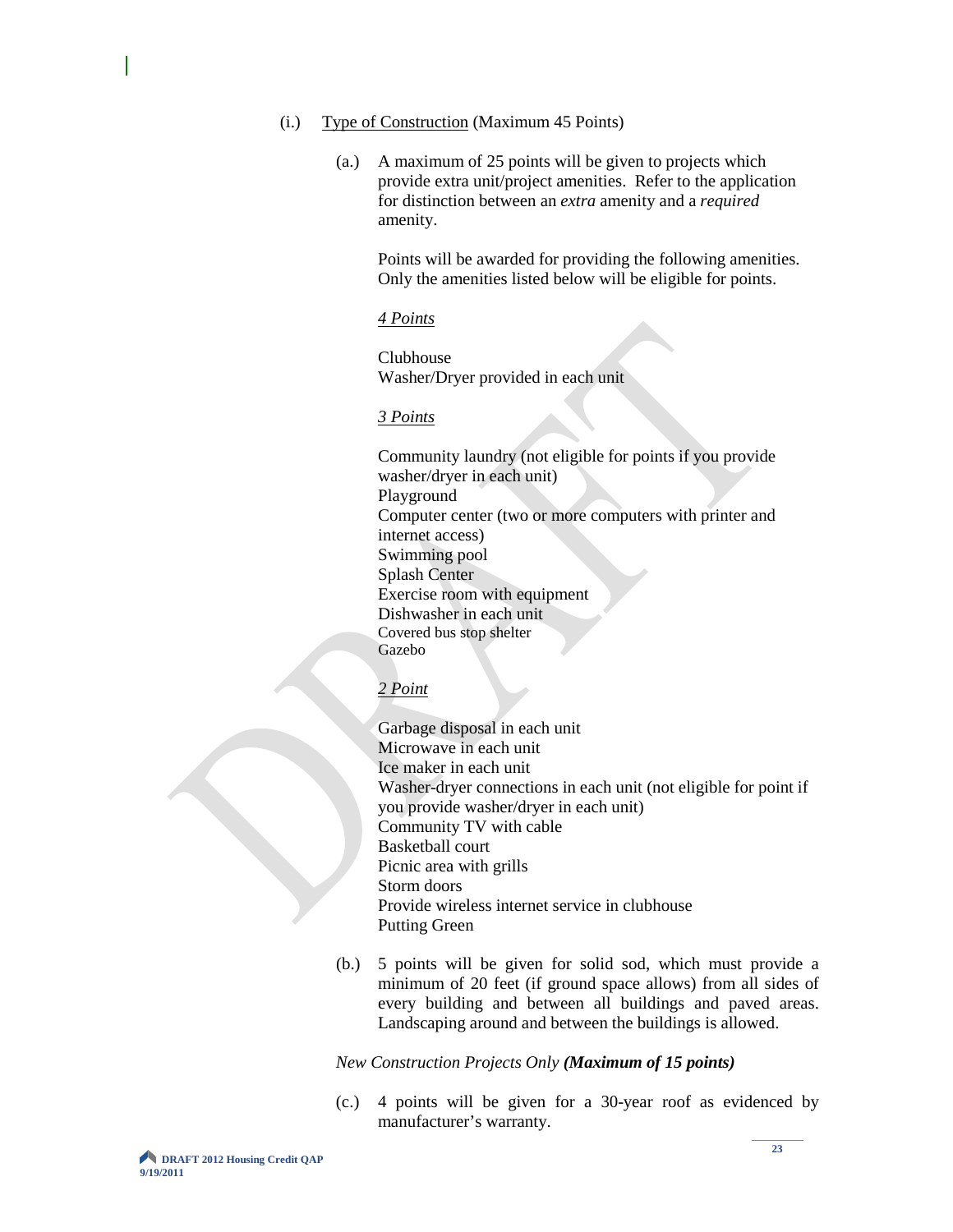- (d.) 4 points will be given for storm windows and insulated exterior doors or thermal break insulated windows and insulated exterior doors.
- (e.) 4 points for full brick/cementitious siding, stucco, or concrete masonry unit (CMU) products (no EIFS is acceptable).

**Multifamily units** *(two or more units in a building)* – A minimum of 50% of each exterior building, defined as the exterior façade from finished grade elevation to eave line, shall be brick. Each exterior wall must contain brick up to the bottom of the first floor windows on a two-story unit or the window sill of a one-story unit. The remaining 50% can be cementitious siding, stucco, or CMU products. The CMU products must be decorative, textured, patterned, color core, or painted. All entry areas into the apartment including covered breezeways, porches, balconies, and patios must have brick, cementitious siding, stucco, or CMU to be considered full brick.

**Single-family units** *(single unit/detached building)* – A minimum of 50% of the building, defined as the exterior façade from finished grade elevation to eave line, shall be brick. Each exterior wall must contain brick up to the bottom of the first floor windows on a two-story unit or the window sill of a onestory unit. The remaining 50% can be cementitious siding, stucco, or CMU products. The CMU products must be decorative, textured, patterned, color core, or painted.

(f.) 3 points will be given for underground utilities.

*Rehabilitation Projects Only (Maximum of 15 points)*

- (g.) 3 points will be given for replacing existing roof with a 30-year roof as evidenced by manufacturer's warranty.
- (h.) 3 points will be given for replacing all entry doors with insulated exterior doors and replacing all windows with storm windows or thermal break insulated windows.
- (i.) 3 points will be given for replacing all kitchen cabinets and countertops.
- (j.) 3 points will be given for replacing all plumbing fixtures.
- (k.) 3 points will be given for replacing all HVAC equipment
- (l.) 2 points will be given for replacing all kitchen appliances.
- (m.) 1 point will be given for replacing all water heaters.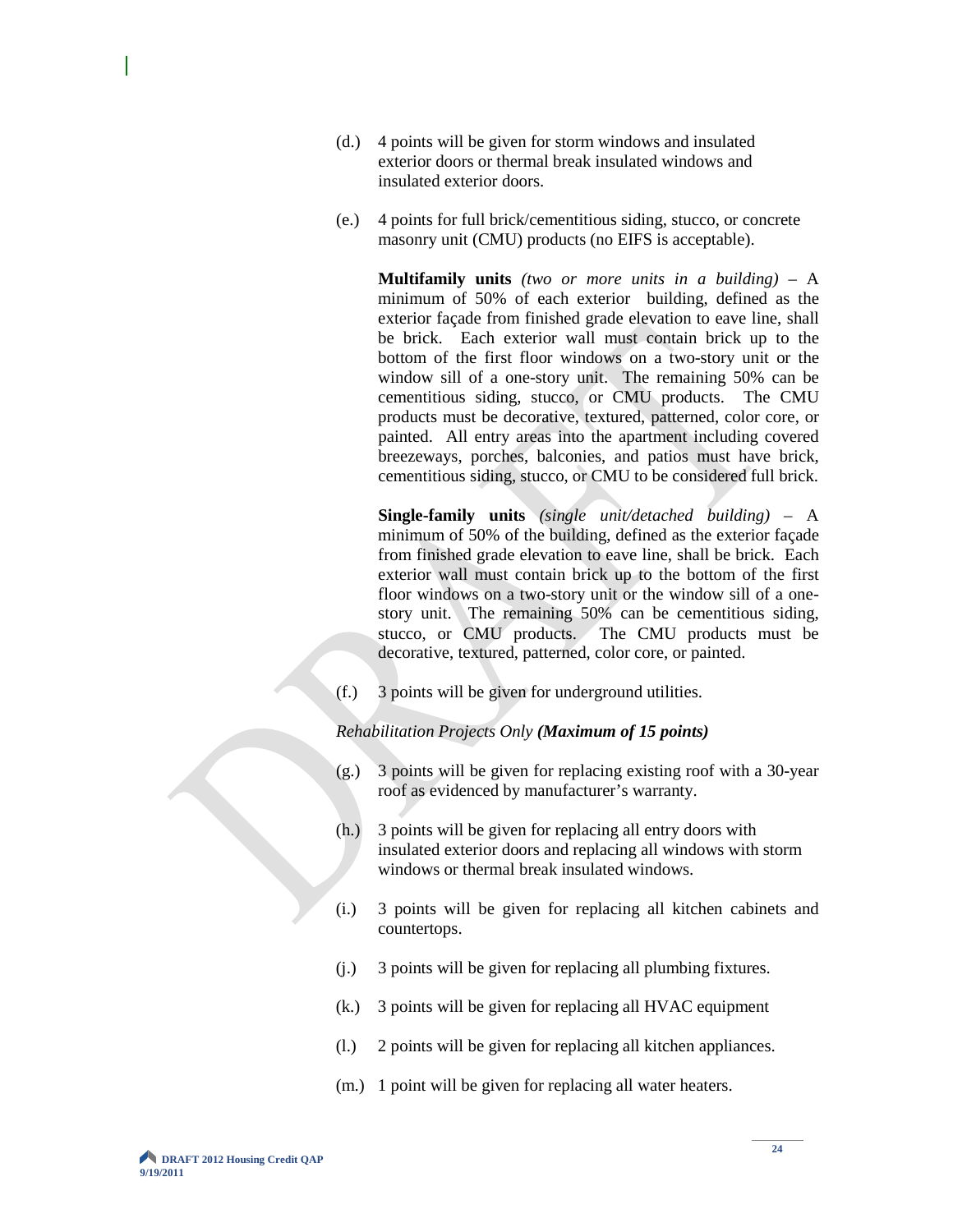*All points for rehabilitation construction items will be verified by the Capital Needs Assessment and Architect's Certification submitted with the application. Both documents must be completed and certified by the project Architect.*

- (ii) Energy Conservation and Healthy Living Environment (Maximum of 24 points)
	- (a.) 4 points will be given to projects that promote energy conservation by exceeding the standards of the Council of American Building Officials Model Energy Code, as verified by the project architect.
	- (b.) 4 points will be given to projects that are designed and built or rehabilitated to exceed a 15-year maintenance-free exterior standard, as verified by the project architect.
	- (c.) 4 points will be given for all units containing Energy STAR rated appliances (refrigerator and dishwasher).
	- (d.) 4 points will be given for attic insulation to R-38 (all attic spaces must be insulated in new construction and rehabilitation proposals).
	- (e.) 4 points will be given for ARI rated furnace (90% AFUE), or heat pump (HSPF 7.8 for both HP 1.5 ton units and HP 2.0 ton units).
	- (f.) 4 points will be given for the kitchen range hood ventilation to be vented to the exterior and equipped with a damper.
	- (g.) 4 points will be given for ceiling fans in living rooms and all bedrooms.
	- (h.) 4 points will be given for R-19 insulation in all exterior walls.
	- (i.) 4 points will be given for projects that use solar power generation for all common items such as security lighting, parking lighting, and features in common areas.
- (iii.) Rent Affordability (Maximum 8 Points)

A maximum of 4 points will be given to projects, which have a commitment for additional subsidies from the Federal Home Loan Bank for Affordable Housing Program (AHP) funds (AHP funds must be in the form of a grant from Federal Home Loan Bank), HOPE VI funds, HOME funds (AHFA's HOME funds do not qualify), USDA Rural Development 515 funds, CDBG, Neighborhood Stabilization Program funds, Capital Fund Program Grant, Replacement Housing Factor Fund Grant, Weatherization Program funds, CHOICE Neighborhood funds,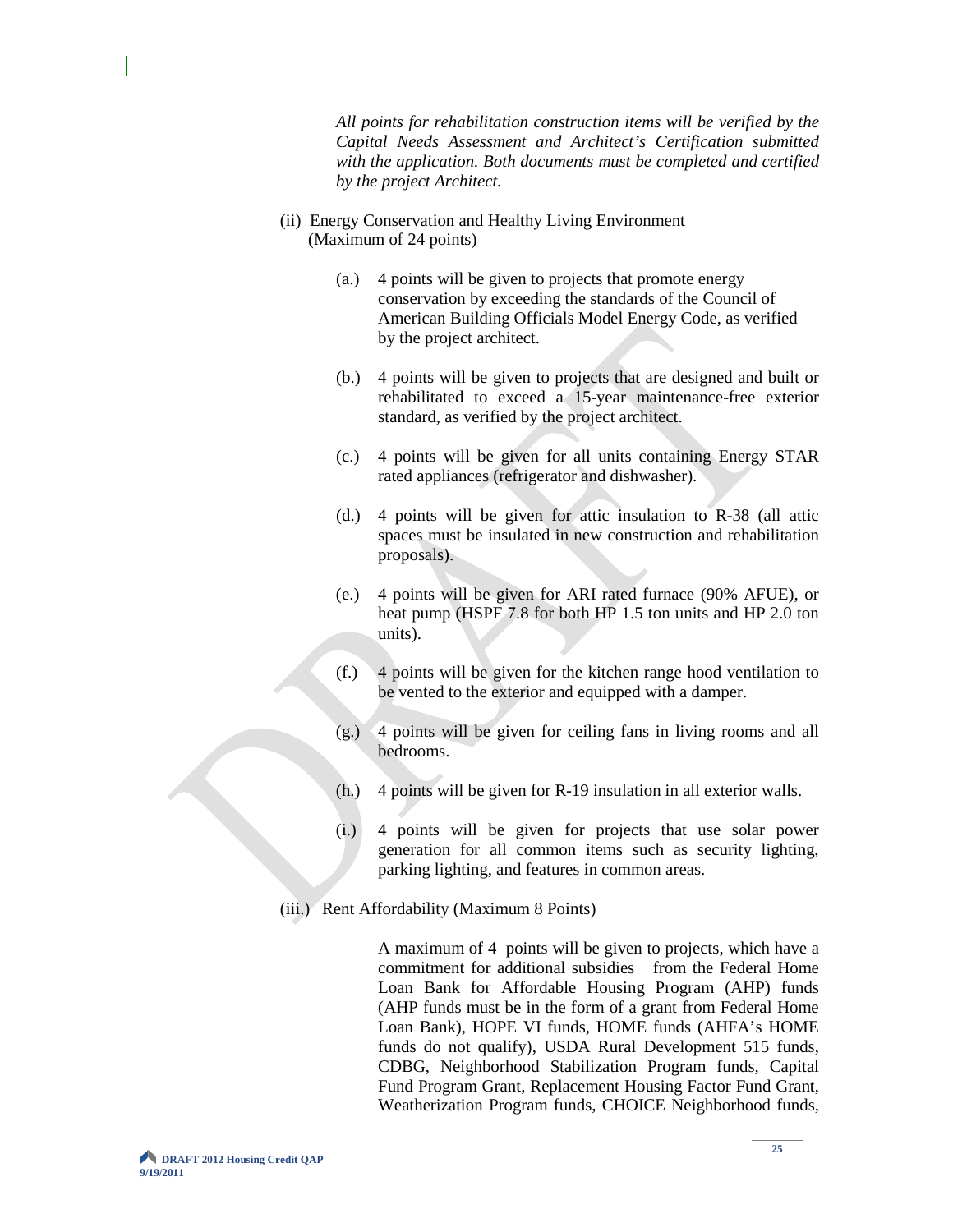Promised Neighborhood funds, and HUD's Economic Development Initiative program funds funded through the Community Development funds. The commitment must be a fully executed firm commitment from the applicable entity that will be granting the funds to project.

- 4 points \$15,000 per unit
- 3 points \$10,000 per unit
- 2 points \$4,000 per unit

 4 points will be given to projects which have committed in writing to extend the low-income set-aside 5 years beyond the 15 years required by law.

- (iv.) Tenant Needs (Maximum 10 Points)
	- (a.) A maximum of 5 points (1 point each) will be given to applicants that provide services and/or activities for the tenants free of charge. In order for the service to be eligible for points, the owner must pay for the service, provide a place for the service, or provide transportation to the service. One point will be awarded for each fully completed Tenant Service form (see application package). **The Tenant Service form must be signed by the service provider to be eligible for points. (Example: A representative of Fire Department must sign as the provider if fire safety is offered as a service. The following services are the only services eligible for points.**

Holiday festivities (3 times annually) Computer training (monthly) Financial (2 times annually) Tutoring assistance (weekly) Potluck dinners (2 times annually) Fire safety (2 times annually) Police safety (2 times annually) Game night (monthly) After- school program (weekly) Arts and crafts (monthly) Movie night (monthly) Mom's day out (monthly) Monthly newsletter Blood pressure screening (4 times annually) CPR classes (2 times annually)

- (b.) 3 points will be given to projects with 100% of the units in the project designed, equipped and set-aside for elderly.
- (c.) 3 points will be given to projects targeting low-income families (individuals with children) with a minimum of 15% of the units having three or more bedrooms. **(If an applicant chooses 100% elderly, the applicant** *will not* **receive points**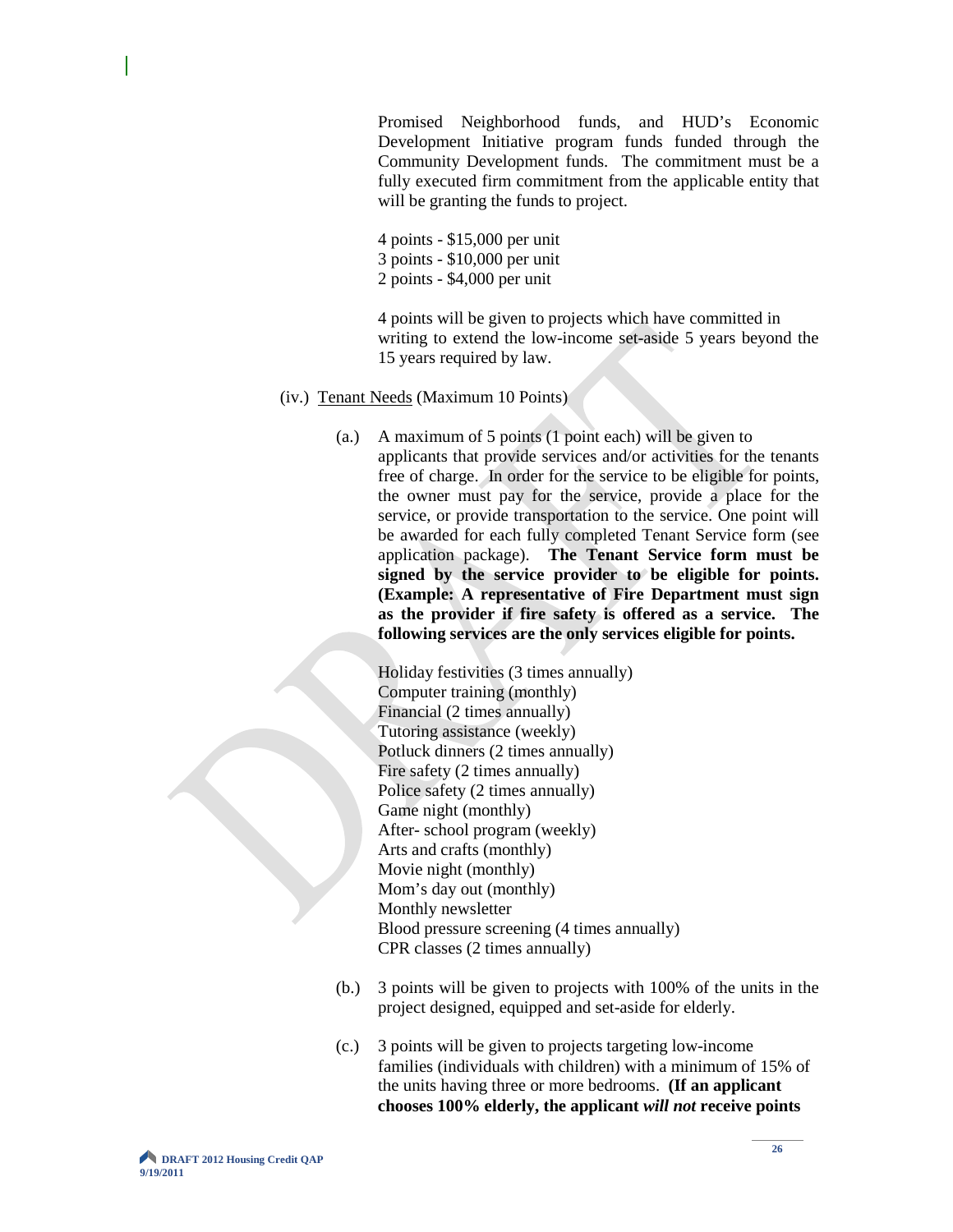#### **for three or more bedrooms.)**

- (d.) 2 points will be given to projects which have committed in writing to target households on the public housing waiting list.
- (v.) Readiness Issues (Maximum 14 Points)
	- (a.) 5 points will be given to applicants with evidence of attendance at the AHFA sponsored HOME/Housing Credit Training Seminar. The attendant must be a member of the development team.
	- (b.) 5 points will be given for evidence that the applicant has secured construction and permanent financing sufficient to complete the project, as evidenced by a firm letter of commitment from a lending institution. The borrower must accept the commitments, if required by the lending institution. A general letter of interest or support is *not* a firm commitment. To be considered a commitment, the document must contain the terms, conditions, interest rate, disbursement conditions, security requirements, and repayment provisions and be signed by an authorized representative of the lending institution. The commitment may be subject to an allocation of Housing Credits or HOME funds. The commitment may not be subject to final credit approval by the lending institution. If the applicant is applying for HOME funds the first mortgage must have a twenty-year term and a twenty-year amortization. If the project is an acquisition/ rehabilitation and the applicant is assuming the existing mortgage, the applicant must submit an approved assumption agreement or a commitment from the applicable lending institution approving the transfer.
	- (c.) 2 points will be given for evidence of availability of *all* utilities (electricity, gas, water, sewage, and telephone) to the site or evidence that they will be provided. *The sewage letter must state whether there is capacity to serve the proposed units. Evidence must be in the form of a signed letter from the utility provider this also includes rehabilitation projects.*
	- (d.) 2 points will be given for dated and executed organizational documents.
- (vi.) Project Type (Maximum 3 Points)

3 points will be given for rehabilitation of existing buildings that are listed on the National Register of Historical Places.

- (vii.) Location (Maximum 20 Points)
	- (a.) Points Gained for Site Selection

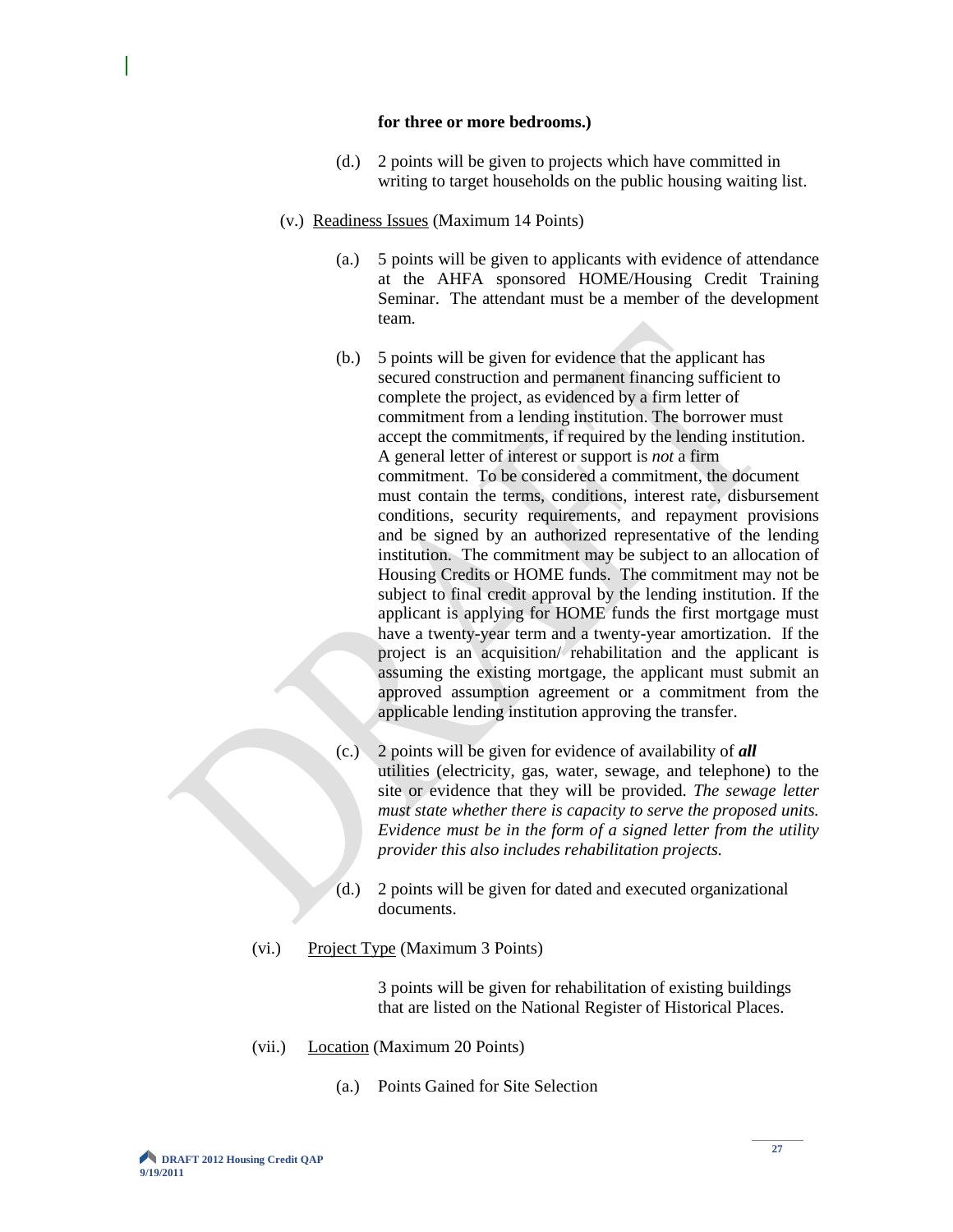#### Neighborhood Characteristics (Maximum 20 points)

Points will be awarded for the following services located within the specified distance of the site. Distance will be measured by odometer from the automobile entrance of the proposed project site to the closest automobile entrance to the parking lot of the applicable service. Points will only be awarded for the services listed below.

#### **4 points (2 miles)**

Grocery store Hospital/Doctor Office Pharmacy/Drug Store Convenience Store Bank/Credit Union U.S. Post Office

- (b.) Points Deducted for Site Selection
	- (1.) Negative Neighborhood Services (No Maximum)

(There **is not a limit** on the amount of points that can be deducted for negative neighborhood services.)

5 points **each** will be deducted if any of the following incompatible uses are adjacent to the site. *Adjacent is defined as nearby, but not necessarily touching. (The following list is not all inclusive).*

| Pig/chicken farm     |
|----------------------|
| Processing plants    |
| Industrial           |
| Airports             |
| <b>Liquor Store</b>  |
| Prisons              |
| Solid waste disposal |
|                      |

2 points **each** will be deducted if any of the following incompatible uses listed are within ½ mile of the site. (The list is not all inclusive).

| Pig/chicken farm     |
|----------------------|
| Processing plants    |
|                      |
| Solid waste disposal |
|                      |

(2.) Accessibility (Maximum 2 points Deducted**)**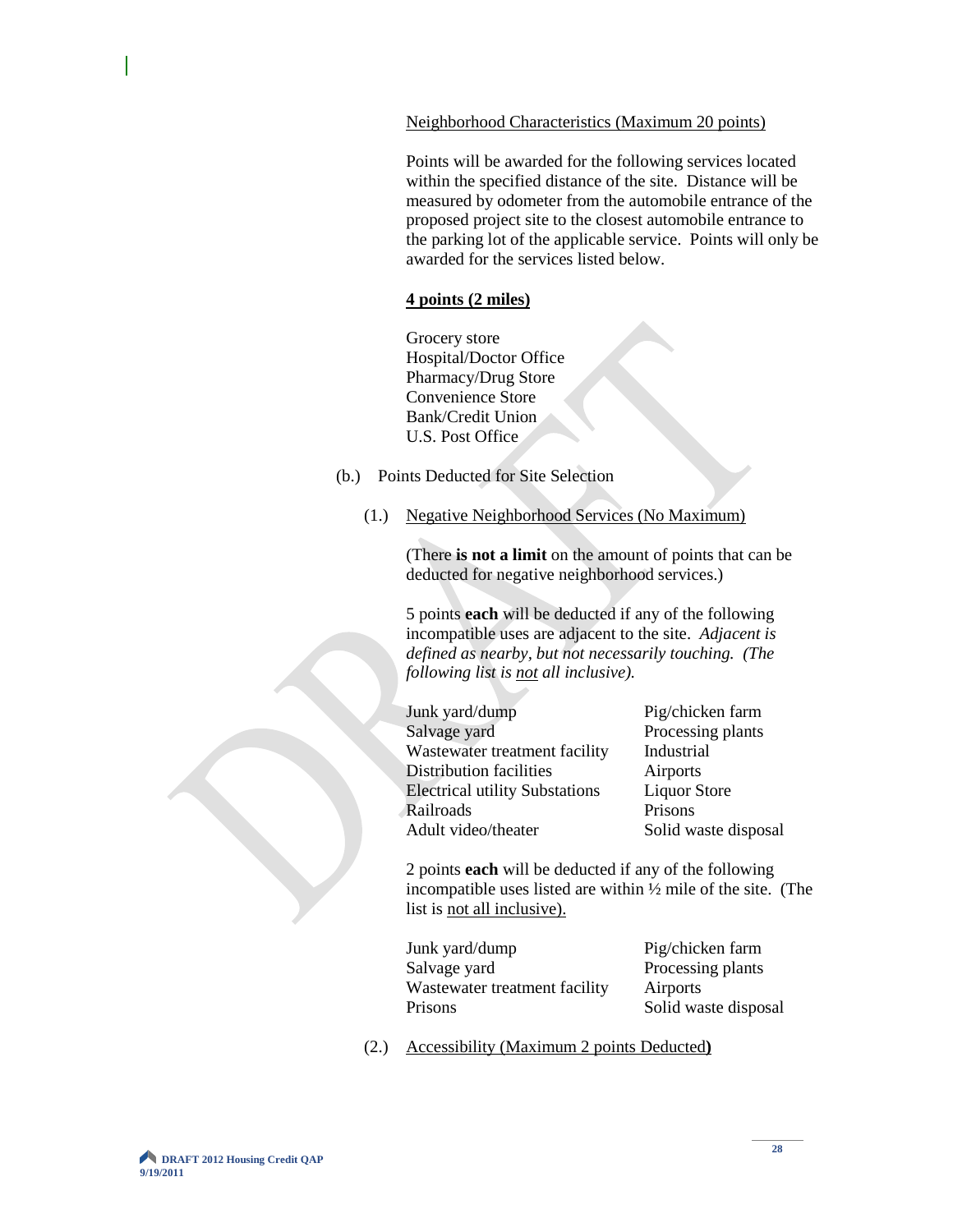2 points will be deducted if the condition of the streets and sidewalks are unsatisfactory. The width of the streets will be taken into consideration.

#### **2.) Applicant Characteristics (Maximum 28 Points)**

- (i.) 5 points will be given to applicants with participation of minorities or women. To qualify for the points for participation of minorities or women, the application must meet one of the following requirements:
	- Minorities or women have ownership in the project;
	- Minority- or women-owned business or individual(s) is/are listed as the developer on page 2 of the application;
	- Applicant/Owner guarantees at least 10% of the total building cost (line 19 of the Estimated Cost Certification) is awarded to minority- or women-owned businesses.

*In all cases, the minority or female individual(s) must have at least a 50% ownership interest as the project's general partner or 50% ownership interest in the participating business to qualify for the points. These businesses include, but are not limited to, real estate firms, construction firms, appraisal firms, management firms, financial institutions, investment banking firms, underwriters, accountants, and providers of legal services. The name and address of the company and the anticipated contract amount must be listed at the time of application on the form provided by AHFA in the application package in order to receive the points.*

(ii.) A maximum of 10 points will be given to owners (individual(s), corporation(s), or in the case of a limited partnership, the general partner(s)) who have previous successful experience in the development of multifamily housing. Mobile home developments, hospitals, sanitariums, life care facilities, or intermediate care facilities **are not** considered multifamily housing for purposes of qualifying for points. The owner may include experience gained as an owner in another firm, but not as an *employee* of another firm. Applicants must **currently own** the properties listed for development points.

> 10 points (1000+ units or 10+ projects) 9 points (900 - 999 units or 9 projects) 8 points (800 - 899 units or 8 projects) 7 points (700 - 799 units or 7 projects) 6 points (600 - 699 units or 6 projects ) 5 points (500 - 599 units or 5 projects) 4 points (400 - 499 units or 4 projects) 3 points (300 - 399 units or 3 projects) 2 points (200 - 299 units or 2 projects) 1 point (100 - 199 units or 1 project)

(iii.) A maximum of 10 points will be given to applicants with sound experience as managing agents of **low-income** housing. This experience is defined by the highest number of units currently managed.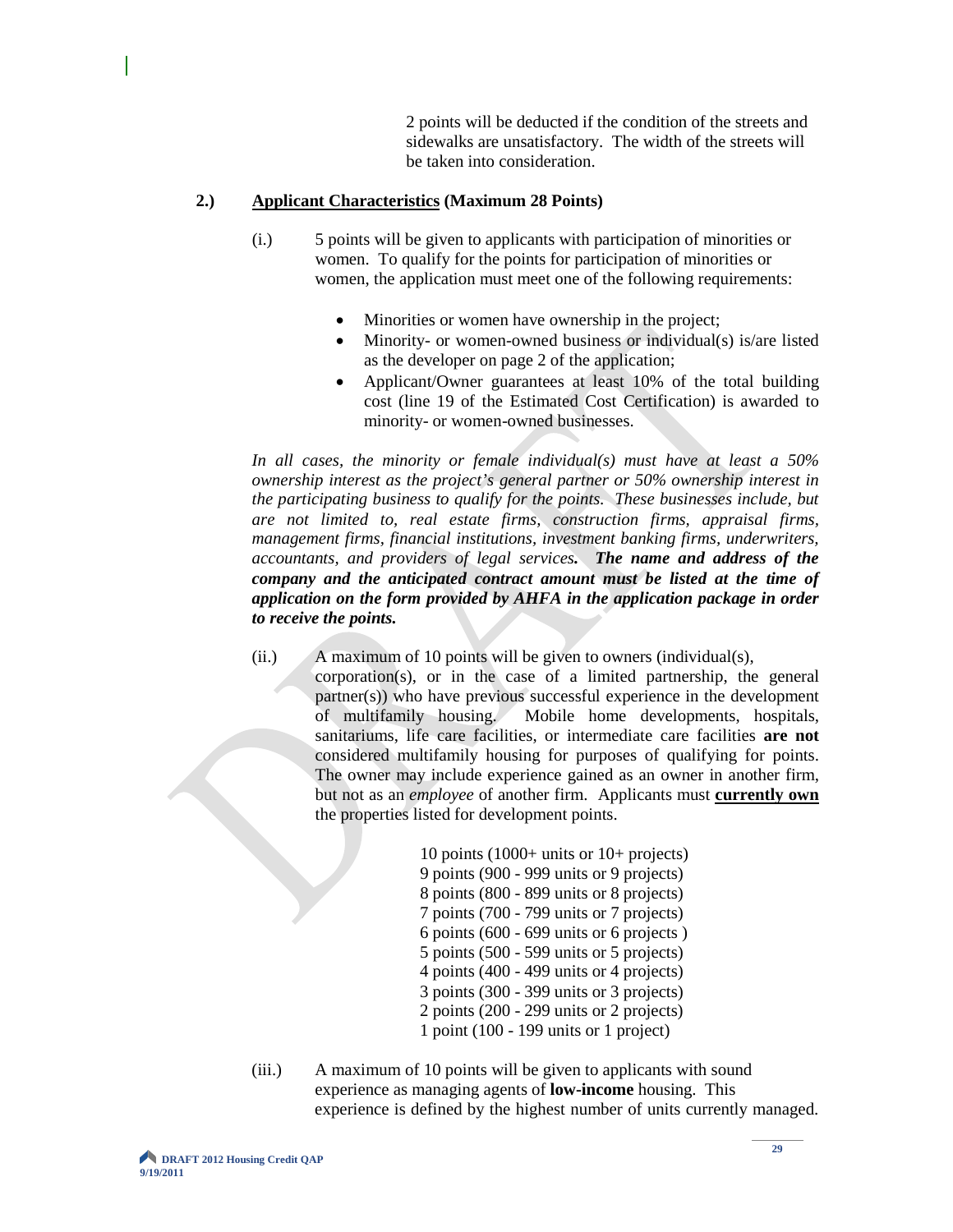Only those units in projects that are considered low-income units will be counted in this total.

> 10 points (1000+ units or 10+ projects) 9 points (900 - 999 units or 9 projects) 8 points (800 - 899 units or 8 projects) 7 points (700 - 799 units or 7 projects) 6 points (600 - 699 units or 6 projects) 5 points (500 - 599 units or 5 projects) 4 points (400 - 499 units or 4 projects) 3 points (300 - 399 units or 3 projects) 2 points (200 - 299 units or 2 projects) 1 point (100 - 199 units or 1 project)

(iv.) A maximum of 3 points will be given to applicants that have been awarded Housing Credits or HOME Funds from AHFA. The applicant must have received IRS form 8609 or have closed the HOME loan and be in compliance at the time of allocation to qualify for the points. Applicants must **currently own** the properties listed for development points:

| 3 points | $(300+$ units or 3+ projects)                    |
|----------|--------------------------------------------------|
| 2 points | $(200-299 \text{ units or } 2 \text{ projects})$ |
| 1 point  | $(100-199 \text{ units or } 1 \text{ project})$  |

#### **B. POINTS LOST**

1.) Incomplete Application (No Maximum Points Lost)

**If threshold documentation is missing or a threshold requirement is not met at the time AHFA receives the application, the application will no longer be considered. AHFA may request a clarification of a threshold requirement and determine if the application is complete at AHFA's discretion.** 

One (1) point per missing and/or incomplete document will be deducted from an applicant's score if AHFA, during the completeness check or any time during the evaluation of the application, must notify the applicant of any document(s), which must be submitted. If the documents are not received by the specified time, the application will no longer be considered.

- 2.) Compliance (Maximum Loss of 30 Points)
	- (i.) A maximum of 15 points will be deducted if the applicant's approved and/or existing projects or the applicant's management company's existing projects are not in compliance with Section 42, the HOME Regulations or AHFA's applicable QAP, HOME Action Plan, HOME, TCAP, or Exchange Commitments, Design Quality Standards and other policies and procedures.
	- (ii.) A maximum of 10 points will be deducted if there is a change in the financial structure (mortgages and/or rents) without AHFA's prior written approval.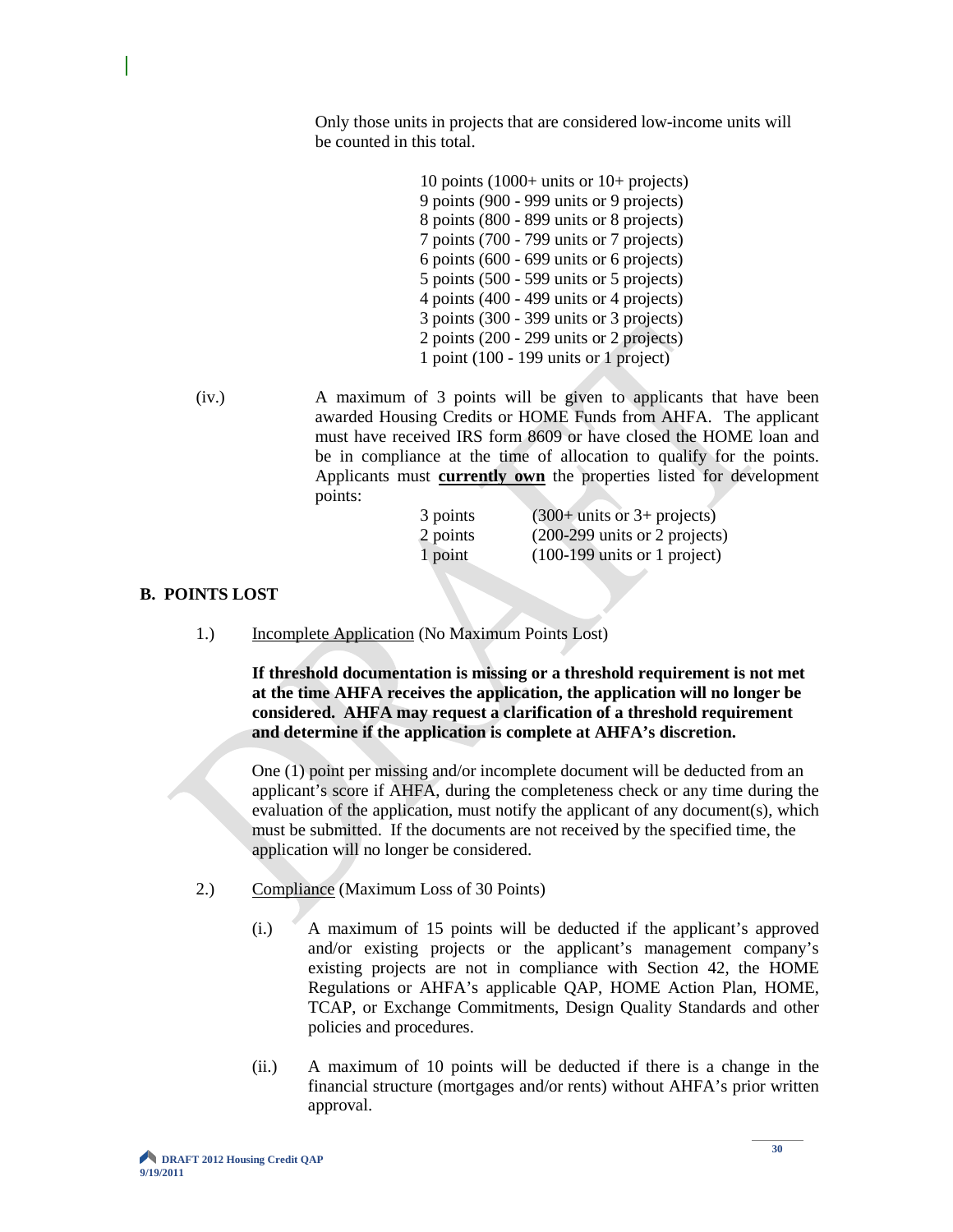- (iii.) A maximum of 5 points will be deducted if the applicant has not met the Davis-Bacon requirements on any existing project.
- 3.) Progress of AHFA Funded Projects (No Maximum)

2 points will be deducted if the applicant has any prior approved project by AHFA and has not closed syndication. AHFA reserves the right to contact Housing Credit investor for verification. Go Zone projects and projects that have closed an Exchange loan with AHFA will be exempt.

2 points will be deducted if the applicant has any prior approved project by AHFA and has not closed a construction loan if a construction loan is required to complete the project. No points will be deducted if the applicant has submitted a Firm Commitment application for approval to FHA on the applicant's prior approved project. AHFA reserves the right to contact the construction lender for verification.

#### **IV. COMPLIANCE MONITORING**

Section 11407 (b)(10) of the Omnibus Budget Reconciliation Act of 1990 provides an effective date of January 1, 1992, for qualified allocation plans to contain compliance monitoring procedures required by Section  $42 \text{ (m)}(1)(B)(iii)$ . These compliance monitoring procedures apply to all buildings placed in service in Alabama that have received allocations of Low-Income Housing Tax Credits as determined by Section 42 and related Treasury Regulations (Reg.). A complete outline of AHFA's compliance requirements is located in AHFA Compliance Manual available at www.ahfa.com/Compliance/Compliance Monitoring.aspx. The basic compliance monitoring procedures and requirements are as follows:

- A. AHFA will verify that the owner of a low-income housing project is maintaining records for each qualified low-income building in the project. These records must show, for each year in the compliance period, the information required by the record-keeping provisions contained in Reg. §1.42-5(b)(1), incorporated herein by reference.
- B. AHFA will verify that the records documenting compliance with Section 42 for each year as described in Paragraph A above are retained for at least six years after the due date (with extensions) for filing the federal income tax return for that year. AHFA will also verify that the records for the first year of the credit period are being retained for at least six years beyond the due date (with extensions) for filing the federal income tax return for the last year of the compliance period of the building.
- C. AHFA must receive from the owner of a low-income housing project written certification, under penalty of perjury, as provided in Reg.  $\S1.42-5(c)(1)$  which certification provisions are incorporated herein by reference. Owners must also supply a copy of the Schedule A (Form 8609) Annual Statement filed with the federal income tax return of the ownership entity, a financial statement of the project, and must have entered all required tenant data annually by a date set by AHFA.
- D. AHFA will review the certifications described in Paragraph C above for compliance with the requirements of Section 42.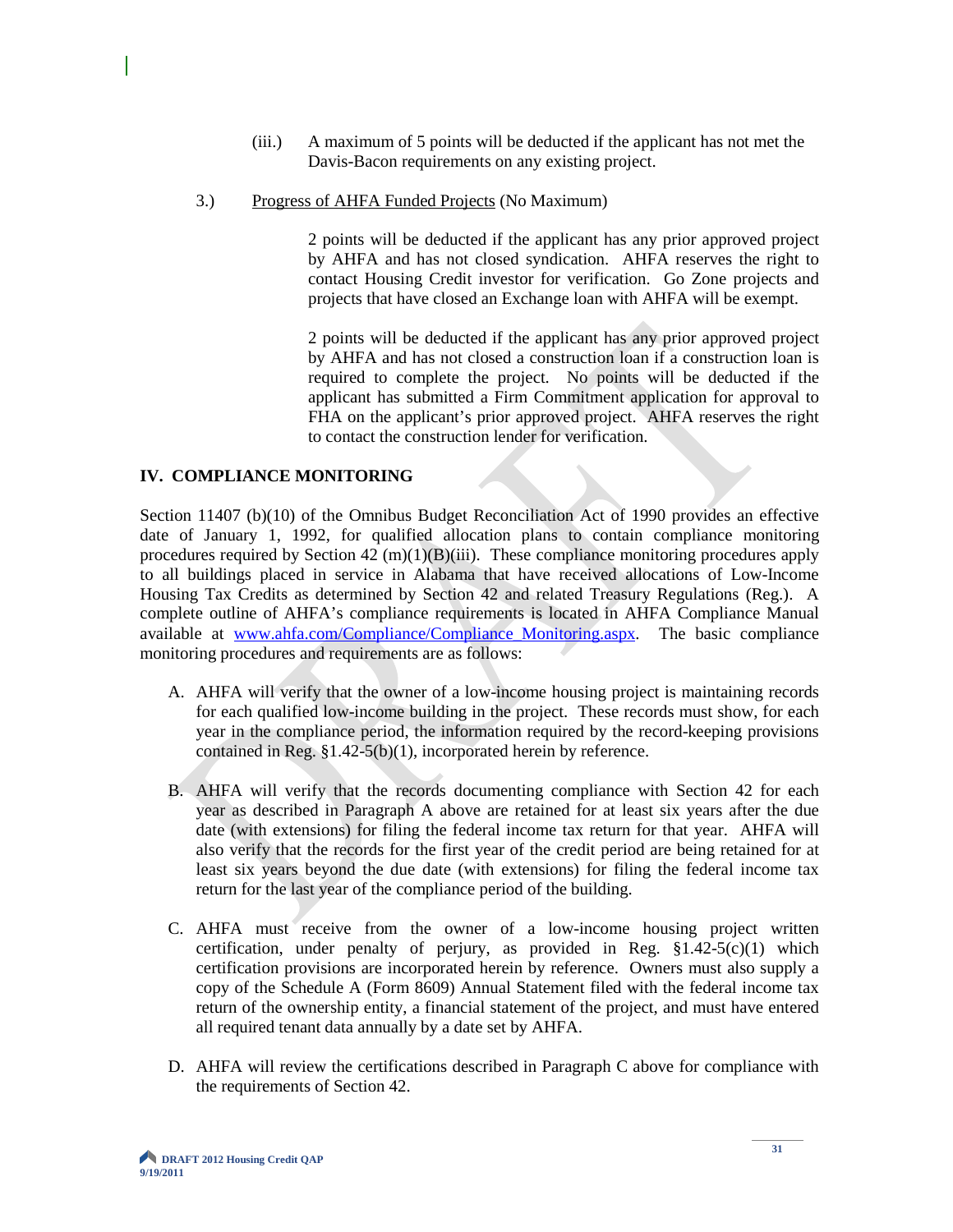- E. AHFA will inspect the required number of the low-income housing projects each year and will review the low-income certification, the documentation the owner has received to support that certification, and the rent records for each low-income tenant in at least 20% of the low-income units in those projects. AHFA will determine which tenants' records are to be inspected, in accordance with Reg.  $\S 1.42-5(c)(2)(iii)$ . AHFA will also conduct a physical inspection of at least 20% of the low-income units in projects selected for tenant file review.
- F. The owner must allow AHFA to perform an on-site inspection of any low-income building in the project through the end of the extended use period. This inspection is separate from any review of tenant files under Paragraph E and will include habitability requirements.
- G. AHFA will promptly notify the owner in writing if AHFA does not receive the certification described in Paragraph C, or is not permitted to inspect and review as described in Paragraphs D, E, and F, or otherwise discovers that the project does not comply with Section 42. In such event, the owner will be allowed a correction period to supply missing documentation or to correct noncompliance. This correction period begins the earlier of: (1) the date the notification is mailed or (2) the date of the inspection.
- H. AHFA will notify the IRS of an owner's noncompliance or failure to certify no later than 45 days after the end of the time allowed for correction and no earlier than the end of the correction period, whether or not the noncompliance or failure to certify is corrected. AHFA may notify HUD and/or the IRS by filing Form 8823, Low-Income Housing Credit Agencies Report of Noncompliance.
- I. AHFA will charge fees to cover the administrative expenses in monitoring compliance and to collect all expenses incurred in carrying out its duties as the Housing Credit agency, including but not limited to, reasonable fees for legal and professional services.
- J. During the compliance period, the owner will furnish to AHFA within 90 days of the close of each fiscal year a consolidated statement of financial position, an income and expense statement, and a rent roll of the project for that fiscal year. These items are to be certified by the owner.
- K. Compliance with requirements of Section 42 is the responsibility of the owner of the building for which the credit is allowable. AHFA's obligation to monitor for compliance with the requirements of Section 42 does not make AHFA or the State of Alabama liable to any owner or to any shareholder, officer, director, partner, member or manager of any owner or of any entity comprising any owner for an owner's non-compliance therewith.
- L. Owners and managers must attend AHFA's compliance training within 150 days of receiving IRS Form 8609 from AHFA.
- M. Failure to comply with all of the accessible and adaptive design and construction requirements of the Fair Housing Act may result in loss of Housing Credits pursuant to 26 C.F.R. § 1.42-9.
- N. It is the policy of AHFA to immediately report any indication of fraud, waste, abuse, or potentially criminal activity pertaining to federal funds to the appropriate federal department and the cognizant inspector general of such department.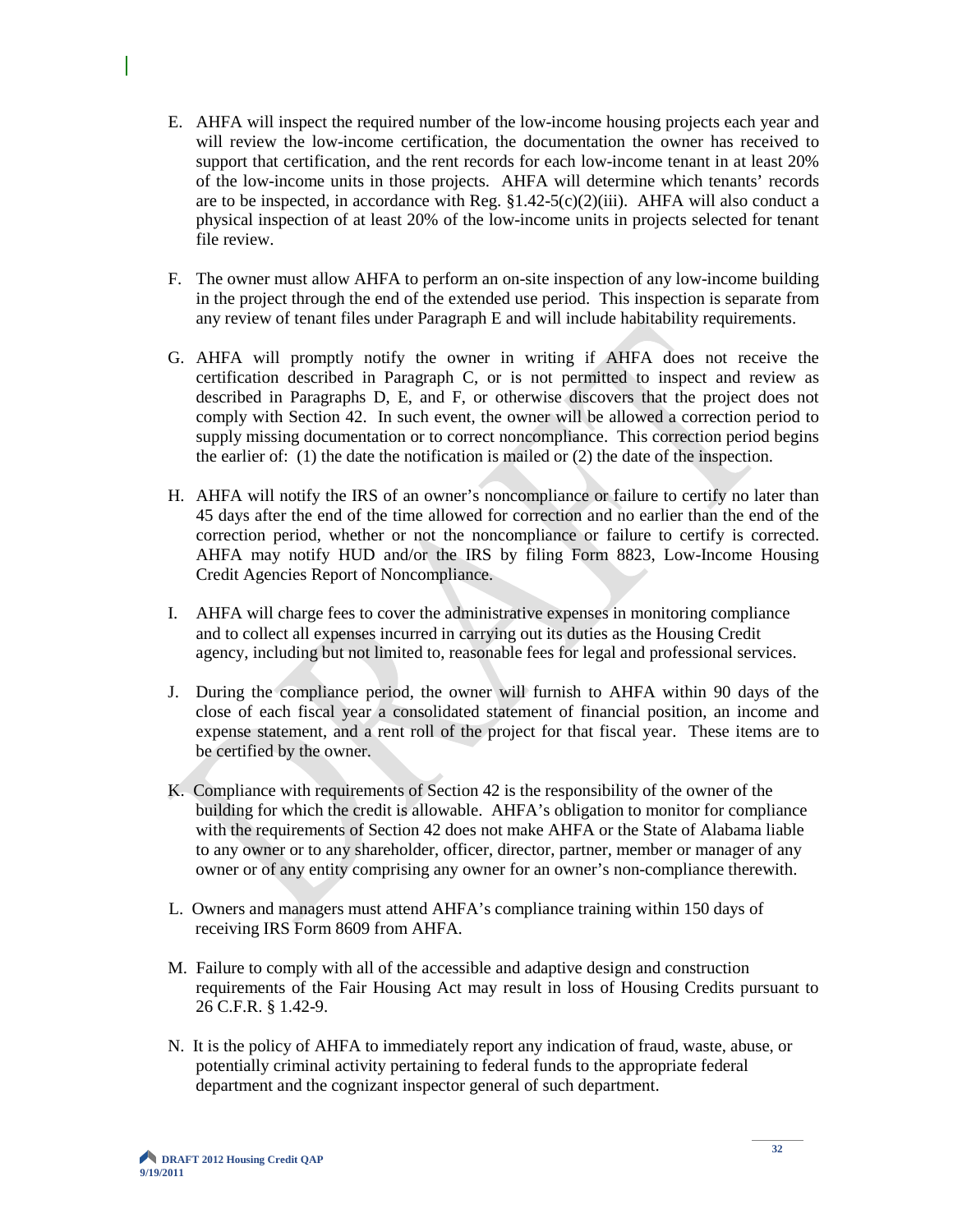# **Addendum A**

# **20121 Design Quality Standards (For Attached Rental Units)**

**The following outline of minimum standards must be used in designing Housing Credit and HOME projects of twelve or more units.**

**Any deviations from these standards should have the prior written consent or approval of the Alabama Housing Finance Authority fourteen (14) days prior to submitting an application for funding. Any deviation requested and approved less than fourteen (14) days prior to submitting an application will be charged \$500.**

**Any deviations from these standards after the reservation for funding and through the construction of the project should have the prior written consent or approval of Alabama Housing Finance Authority before the work has commenced. Any deviation requested and approved will be charged \$500.**

**All projects must be designed in accordance with the applicable requirements of the Americans with Disabilities Act, Section 504 Requirements, Fair Housing and any local building codes.**

#### **I. Site Selection Criteria:**

- **A.** HOME proposed sites containing property within a 100-year flood plain and/or wetlands are not permitted.
- **B.** Sites located in a Radon Zone-1 (highest level) will require Radon Resistant New Construction Practices. Rehabilitation projects must meet the Radon Mitigation Standards as required by the Environmental Protection Agency. The following counties are located in Radon Zone -1: Calhoun, Clay, Cleburne, Colbert, Coosa, Franklin, Jackson, Jefferson, Lauderdale, Lawrence, Limestone, Madison, Morgan, Shelby, and Talladega.
- **C.** All new construction developments must submit a complete site specific soils report, not more than one year old at the time of submission of final plans and specifications, bound within the project specifications. Rehabilitation projects adding any new building foundations must submit a foundation specific soils report. The soils report must reflect the results of laboratory tests conducted on a minimum of one (1) soil boring per planned building location and a minimum total of two (2) soil borings at the planned paved areas of the development. A registered professional engineer or a certified testing agency with a current license to practice in the State of Alabama must prepare the report.
- **D.** Sites located outside municipal city limits:
	- 1. A proposed new construction site may be located outside a municipality's city limit, but must be within the local police or sheriff jurisdiction.
	- 2. A proposed site that is located in the police jurisdiction of a local municipality must comply with applicable zoning restrictions as if located within that municipality's city limit.
	- 3. Domestic water and fire water service must be provided to the development by the local utility service provider.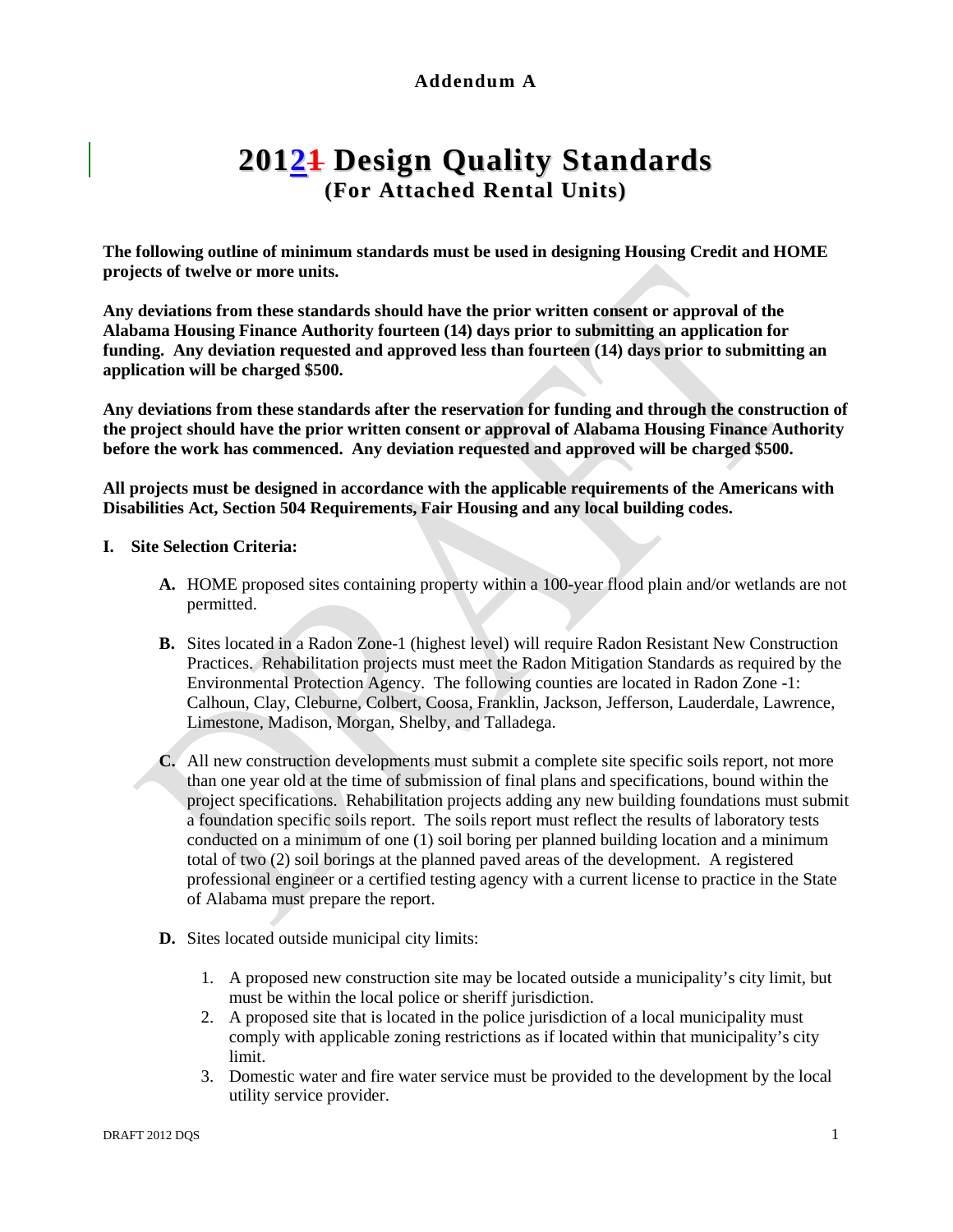#### **II. Building Design Criteria**

#### **A. Maximum Building Standards:**

- 1. The square footage of the Project's community building must not exceed 2,500 square feet heated and cooled (inclusive of the office area, community laundry, community meeting room, restrooms, kitchens, etc.) and be ADA accessible.
- 2. All 100% Elderly projects must be one-story structures. Exception: Projects may have more than one story, provided elevators are to be installed servicing all upper level apartments. Design exceptions, or deviations, may be reviewed by AHFA on an individual basis.

#### **B. Minimum Building Standards:**

- 1. Minimum Apartment Unit Net Area Requirements:
	- a. "Net" area is measured from the **interior finished face** of the exterior wall to the **centerline** of the common, or party, wall.
	- b. Minimum Bedroom Net Area is measured from the interior faces of all walls surrounding each bedroom, excluding closets, mechanical rooms, and storage rooms.

|                  |                            | <b>Minimum Unit</b> | Min. Bedroom    |
|------------------|----------------------------|---------------------|-----------------|
| <b>Unit Type</b> | <b>Number of Bathrooms</b> | Net Area*           | <b>Net Area</b> |
| 1 Bedroom        |                            | 725 s.f.            | $120$ s.f.      |
| 2 Bedroom        |                            | 900 s.f.            | $120$ s.f.      |
| 2 Bedroom        | 1.5                        | $925$ s.f.          | $120$ s.f.      |
| 2 Bedroom        | 2                          | 975 s.f.            | $120$ s.f.      |
| 3 Bedroom        |                            | $1,200$ s.f.        | $120$ s.f.      |
| 4 Bedroom        |                            | $1,455$ s.f.        | $120$ s.f.      |

*\*Note 1: Unit areas do not include outside storage, covered porches, patios, balconies, etc.* 

- 2. Exceptions to the minimum area requirements:
	- a. Projects with USDA Rural Development (formerly FmHA) financing;
	- b. Single-Room Occupancy ("SRO") projects; and
	- c. Rehabilitation of existing residential rental units.
- 3. For new construction, all units must include an exterior storage closet with a minimum area of sixteen (16) square feet.
- 4. Exterior Building Standards:
	- a. Exterior Finishing Materials:
		- 1. Exterior building coverings: For new construction, very low maintenance materials are required. Acceptable materials include:
			- a. Brick;
			- b. High quality vinyl siding with a minimum thickness of .042 and a lifetime non-prorated limited warranty (50 year) transferable; or
			- c. Cementitious siding.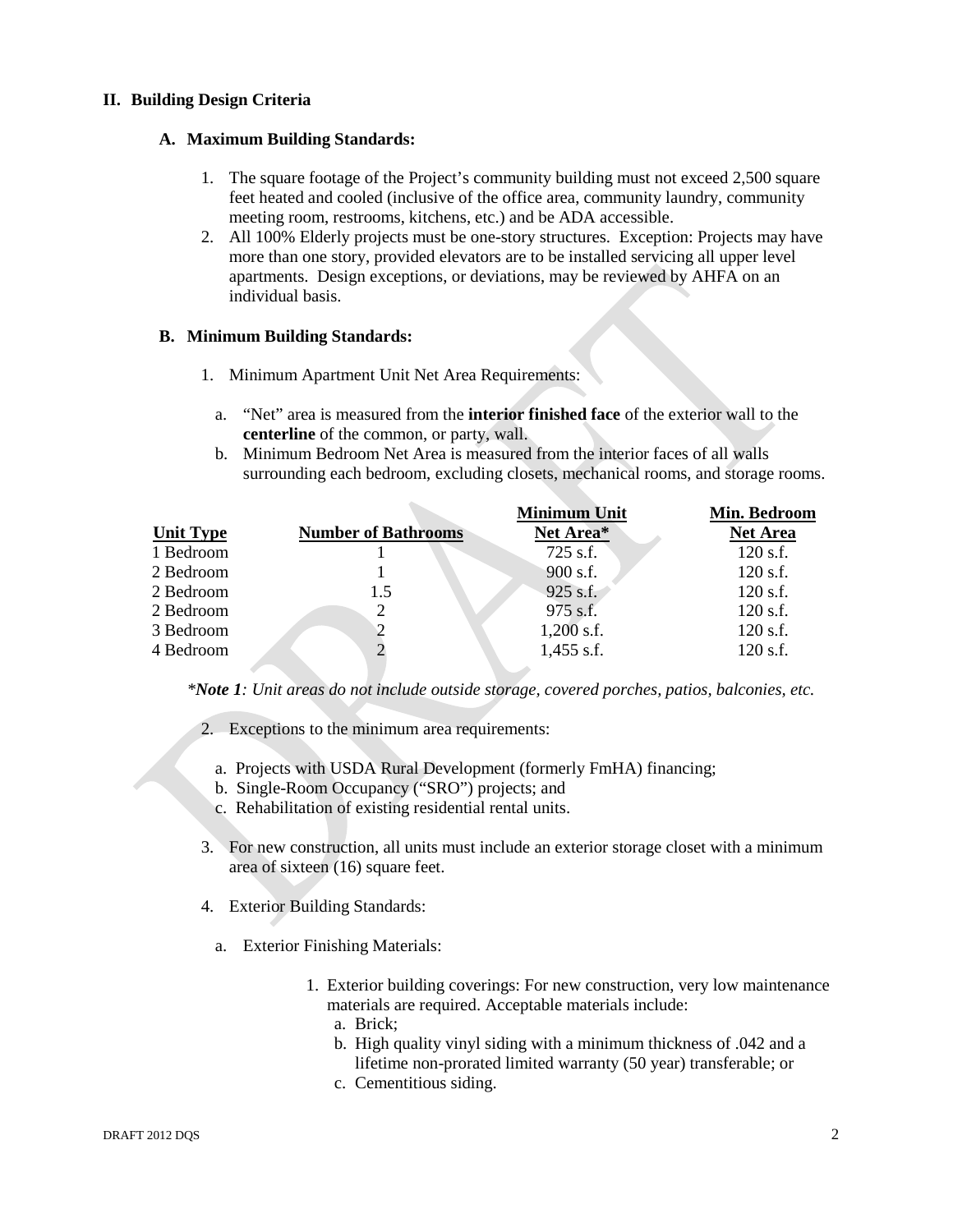All siding materials listed above are required to be 8 inches above the finished floor elevation of the building ground floor, with the exception of concrete patio and covered breezeway areas. Brick or decorative block must be used as an apron material.

- 2. Prefinished fascia and soffit: Vinyl, aluminum, and/or perforated cementitious panels should be used and must contain vents.
- 3. Windows frames and sashes are to be constructed of vinyl-clad wood, solid extruded vinyl, fiberglass, or aluminum and all windows are required to have screens.
- 4. Materials for entry doors are to be metal-clad wood, fiberglass, or hollow metal construction. "Peepholes" and deadbolt locks are required in entry doors. Dead bolt locks on entry doors should have "thumb latch" on interior side. Double keyed dead bolt locks are prohibited. Minimum clear width of all exterior doors shall be 34 inches.
- 5. Roofing materials: Anti-fungal shingles or metal roof with 25-year warranty or better should be used.
- 6. Roof gable vents should be made of aluminum or vinyl materials.
- 7. All attics shall be vented.
- 8. All primary entries should be within a breezeway or have a minimum roof covering of 3-feet deep by 5-feet wide, and should be designed to divert water away from the entry door. Entry pads measuring 4 feet by 4 feet and made of impervious material with a minimum slope of 1/4 inch per foot are required at each exterior entry.
- 9. All breezeways must be constructed of concrete floor/decking material.
- 10. Exterior shutters are required on all 100% vinyl siding buildings.
- 11. Stairway components, such as stringers, treads, and risers must be constructed from steel or concrete. Handrails and pickets must be constructed from steel or aluminum.
- 12. Patio and porch/balcony components used as part of the building shall have concrete slabs or decks and must be constructed so that no wood is exposed. Concealment shall be with materials such as aluminum or vinyl siding or cementitious materials. Structural wood columns shall be at a minimum 6" x 6 pressure treated columns concealed as noted above properly sized fiberglass, high density urethane or aluminum columns. Decorative rails and/or guard rail systems used at porches and patios shall be code compliant systems of vinyl, fiberglass or metal. Wood railings are not allowed.
- b. Other Exterior Standards:
	- 1. Exterior lighting is required at entry doors.
	- 2. Address numbers are to be clearly visible.
	- 3. One and one-half parking spaces per living unit required for family units, one space per unit for elderly units, two parking spaces for single family homes, and two parking spaces for each duplex, unless local code dictates otherwise, and no designated street parking allowed.
	- 4. Metal flashing or 20 mil polyethylene when used in conjunction with a selfadhering polyethylene laminate flashing, should be installed above all exterior door and window units.
	- 5. A landscaping plan must be submitted indicating areas to be sodded and landscaped. Landscaping plan(s) must follow any applicable landscape municipal ordinance. At a minimum, all disturbed areas must be seeded. One 1 1/2" tree per unit. Six 1 gallon shrubs per unit.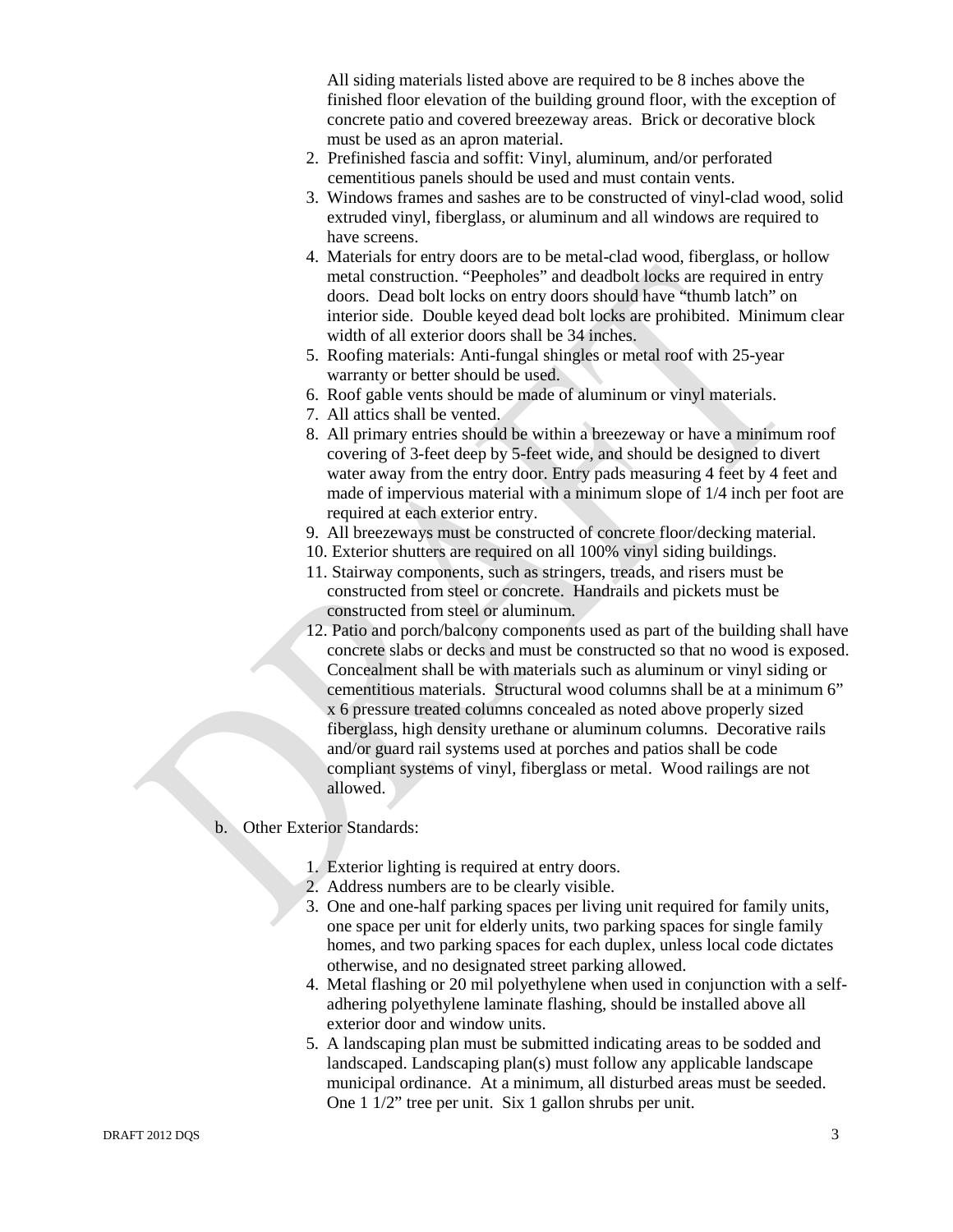- 6. Concrete curbing is required along all paved areas throughout the development site, including parking areas. (Valley curbs are not allowed)
- 7. Sidewalk access to all parking spaces must be provided.
- 8. A project sign including the fair housing logo is required.
- 9. A minimum of one enclosed on a minimum of 3 sides trash dumpster or compactor is required. The trash dumpster/compactor must be ADA accessible.
- 10. Continuous asphalt or concrete paved access road must be provided to the entrance of the development.
- 11. All parking must be asphalt or concrete. An asphalt or concrete paving recommendation letter must be provided with the application by a geotechnical engineer.
- 12. All sidewalks and walkways must be concrete and at least 36 inches wide. All amenities should be connected to the dwelling units by a sidewalk or walkway.
- 13. Mailboxes, playground and all exterior project amenities must be ADA accessible.
- 5. Interior Building and Space Standards:
	- a. Wall Framing:
		- 1. Walls may be framed using metal studs in lieu of wood.
		- 2. Sound proofing or sound batt insulation is required between the stud framing in party walls. A sound rating of STC 54 is required.
	- b. Insulation Requirements:
		- 1. Exterior wall insulation should have an overall R-11 minimum for the entire wall assembly.
		- 2. Roof or attic insulation should have an R-30 minimum.
		- 3. Vapor retarders must be installed if recommended by project architect.
	- c. Kitchen spaces:
		- 1. 6 1/2-inch deep double bowl stainless steel sinks are required in each unit.
		- 2. Each unit must be equipped with a 5 lb. ABC rated dry chemical fire extinguisher readily accessible in the kitchen and mounted to accommodate handicapped accessible height in accessible units.
		- 3. New cabinets should have dual sidetrack drawers and no laminate or particleboard fronts for doors or drawer fronts. Cabinets shall meet the ANSI/KCMA A161.1 performance and construction standard for kitchen and vanity cabinets. Cabinets shall bear the certification seal of KCMA (Kitchen Cabinet Manufacturers Association).
		- 4. A pantry closet is required in each unit. The pantry must be 1'6" x 1'6" deep with a minimum five shelves, located in or adjacent to the kitchen.
		- 5. Fluorescent lighting is required.
	- d. Bathroom Spaces:
		- 1. Tub/shower units should have minimum dimensions of 30-inch width by 60-inch length and be equipped with anti-scald valves. All tubs in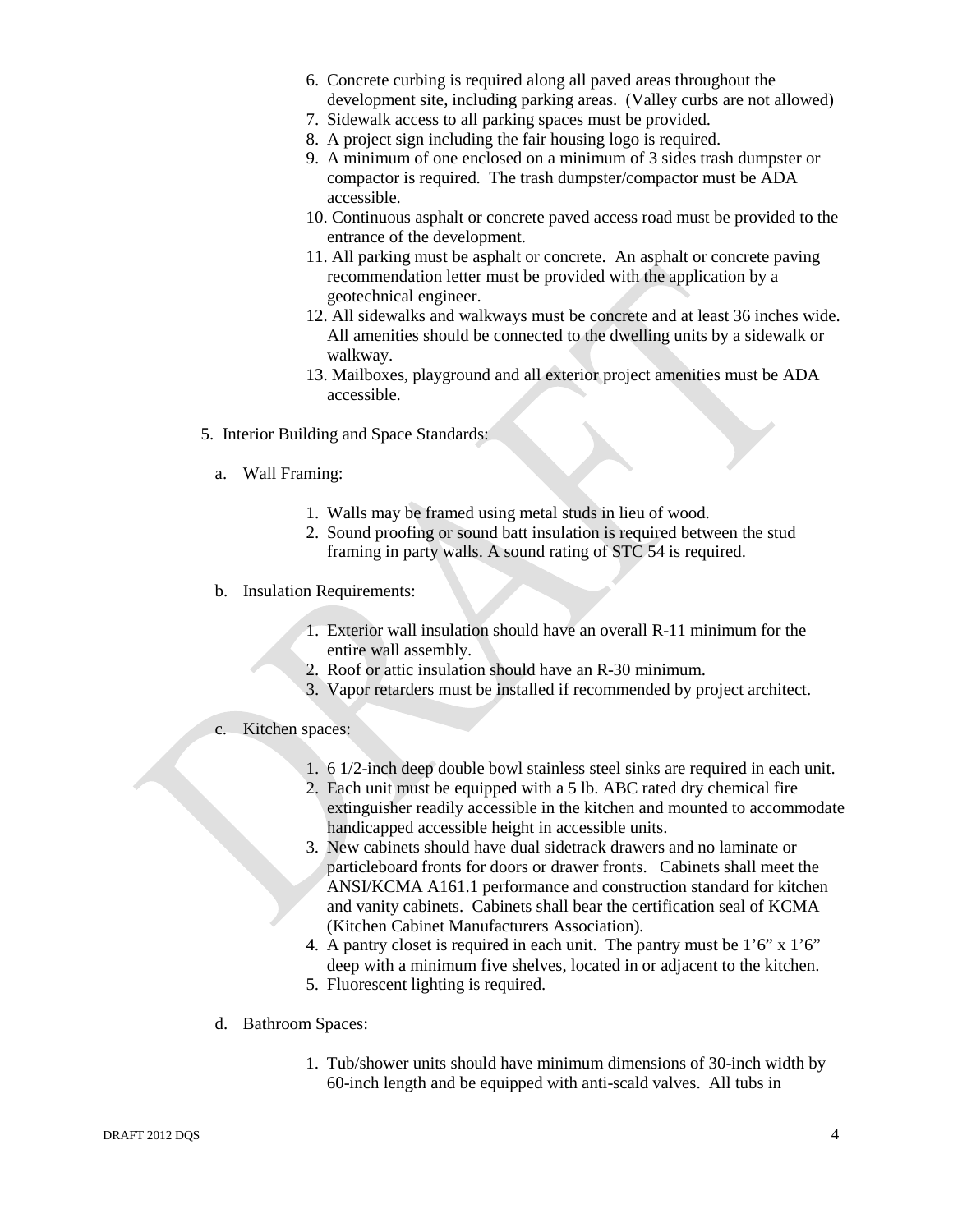designated handicap accessible units must come complete with "factoryinstalled grab bars".

- 2. Water closets should be centered 18 inches from sidewalls or vanity/lavatories.
- 3. Mirror length should extend to top of vanity backsplash with top of mirror a minimum of 6'-0" above finish floor. Framed decorative mirrors or medicine cabinets with mirrors are allowed with a minimum size of 14" x  $24"$
- 4. Vanity cabinets or a medicine cabinet shall be provided in all units. All cabinets in designated handicap accessible units must be installed at ADA mounting heights.
- e. Hallways should have a minimum width of 36 inches.
- f. All interior doors to habitable spaces should have minimum width of 30 inches.
- g. Overhead lighting is required in each room.
- h. Window treatments are required for all windows.
- i. Sliding glass doors are prohibited.
- j. Floor Finishes:
	- 1. Carpet materials must meet FHA minimum standards.
	- 2. Resilient flooring materials must meet FHA minimum standards.
- k. A minimum of two hard-wired with battery back-up smoke detectors is required per unit. Townhomes must have a minimum of one smoke detector upstairs.
- l. A carbon monoxide detector must be installed in each unit. (Only for projects using gas.)
- 6. Plumbing and Mechanical Equipment:
	- a. Water heaters should be placed in drain pans with drain piping plumbed to the outside. Pipe all T&P relief valve discharges direct to exterior of building and elbow down to 6" above finish grade.
	- b. Through-wall HVAC units are not permitted except in efficiency units or in offices.
	- c. CPVC supply piping is not allowed for interior space in-wall or overhead services.
	- d. HVAC units and water heaters are not permitted in attic spaces. Units must be placed in Mechanical Closets with insulated walls located in the living unit.
	- e. HVAC refrigeration lines shall be insulated.
	- f. HVAC 13 seer or greater should be used. On single-family homes the HVAC equipment should be placed so that their operation does not interfere with the comfort of the adjacent dwellings.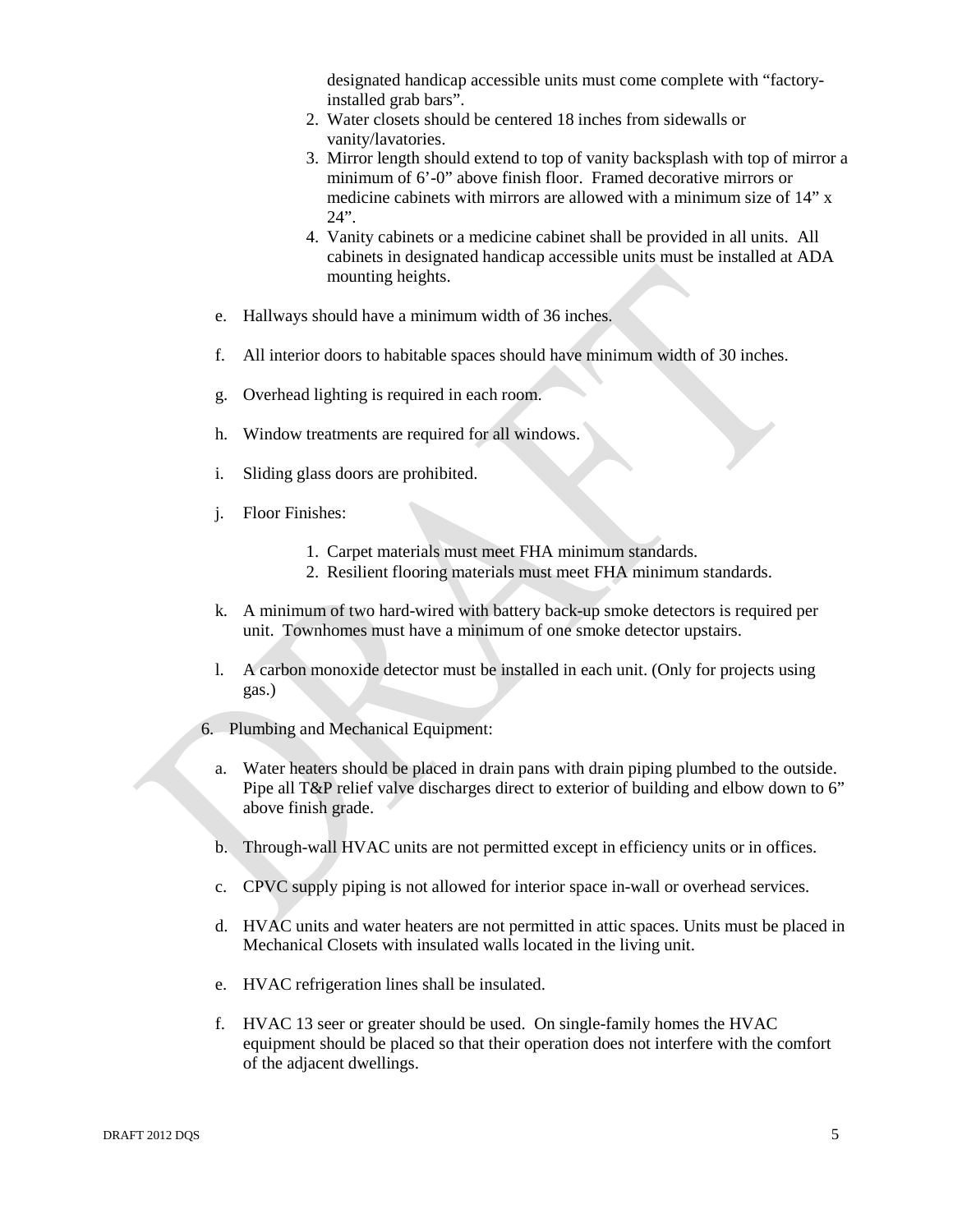#### **C. Modular Construction:**

- 1. Modular units are to be constructed in component sections and assembled by a manufacturer in a controlled environment. The component sections are to be assembled on a conventional permanent foundation at the project site. Finish work is to be completed on site.
- 2. Modular units must be constructed to meet applicable building codes, AHFA's specifications and Design Quality Standards stated herein.
- 3. A modular home manufacturer's warranty must be provided.

#### **Drawing Submission Criteria:**

The following documents should be prepared by a registered architect, surveyor, or engineer licensed to practice in the State of Alabama.

#### **A. Site Plan: The following items should be shown.**

- 1. Scale: 1 inch = 40 feet or larger for typical units.
- 2. North arrow.
- 3. Locations of existing buildings, utilities, roadways, parking areas if applicable.
- 4. Existing site/zoning restrictions including setbacks, rights of ways, boundary lines, wetlands, and flood plain.
- 5. All proposed changes and proposed buildings, parking, utilities, and landscaping.
- 6. Existing and proposed topography of site.
- 7. Finished floor height elevations and all new paving dimensions and elevations.
- 8. Identification of all specialty apartment units, including, but not limited to, designated handicapped accessible and sensory impaired apartment units.
- 9. Site accessibility design requirements.

#### **B. Floor Plans:**

- 1. Scale:  $1/4$  inch = 1 foot or larger for typical units.
- 2. For projects requiring renovation and/or demolition of existing structures, show proposed changes to building components and design, identifying removal and new construction methods.
- 3. Show room/space layout, identifying each room/space with name and finished space size.
- 4. Indicate the total gross square foot size, and the net square foot size for each typical unit.
- 5. For projects involving removal of asbestos and/or lead paint, identify location and procedures for removal.

#### **C. Elevations and sections for new construction:**

- 1. Scale:  $1/8$  inch = 1 foot or larger.
- 2. Identify all materials to be used on building exteriors and foundations.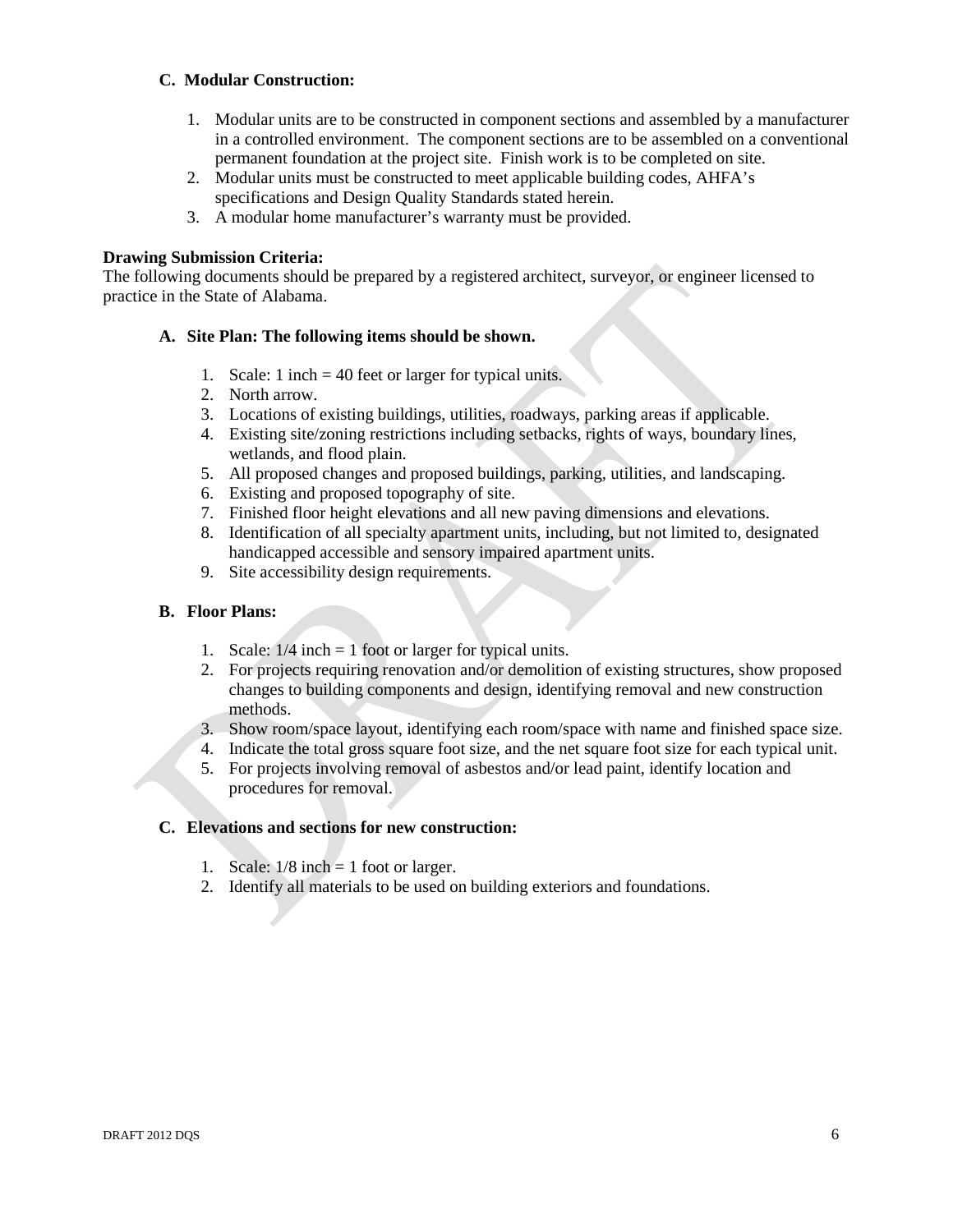# **Addendum B**

# **20121 Design Quality Standards (For Single-Family Homes)**

**The following outline of minimum standards must be used in designing Housing Credit and HOME projects of twelve or more units and consist of single-family. All single-family homes must be new construction.**

**Any deviations from these standards should have the prior written consent or approval of the Alabama Housing Finance Authority fourteen (14) days prior to submitting an application for funding. Any deviation requested and approved less than fourteen (14) days prior to submitting an application will be charged \$500.**

**Any deviations from these standards after the reservation for funding and through the construction of the project should have the prior written consent or approval of Alabama Housing Finance Authority before the work has commenced. Any deviation requested and approved will be charged \$500.**

**All projects must be designed in accordance with the applicable requirements of the Americans with Disabilities Act, Section 504 Requirements, Fair Housing and any local building codes.**

#### **I. Site Selection Criteria:**

- **A.** HOME proposed sites containing property within a 100-year flood plain and/or wetlands are not permitted.
- **B.** Sites located in a Radon Zone-1 (highest level) will require Radon Resistant New Construction Practices. The following counties are located in Radon Zone -1: Calhoun, Clay, Cleburne, Colbert, Coosa, Franklin, Jackson, Jefferson, Lauderdale, Lawrence, Limestone, Madison, Morgan, Shelby, and Talladega.
- **C.** All developments must submit a complete site specific soils report, not more than one year old at the time of submission of final plans and specifications, bound within the project specifications. The soils report must reflect the results of laboratory tests conducted on a minimum of one (1) soil boring for every two (2) single family buildings and a minimum total of two (2) soil borings at the planned paved areas of the development. A registered professional engineer or a certified testing agency with a current license to practice in the State of Alabama must prepare the report.
- **D.** Sites located outside municipal city limits:
	- 1. A proposed new construction site may be located outside a municipality's city limit, but must be within the local police or sheriff jurisdiction.
	- 2. A proposed site that is located in the police jurisdiction of a local municipality must comply with applicable zoning restrictions as if located within that municipality's city limit.
	- 3. Domestic water and fire water service must be provided to the development by the local utility service provider.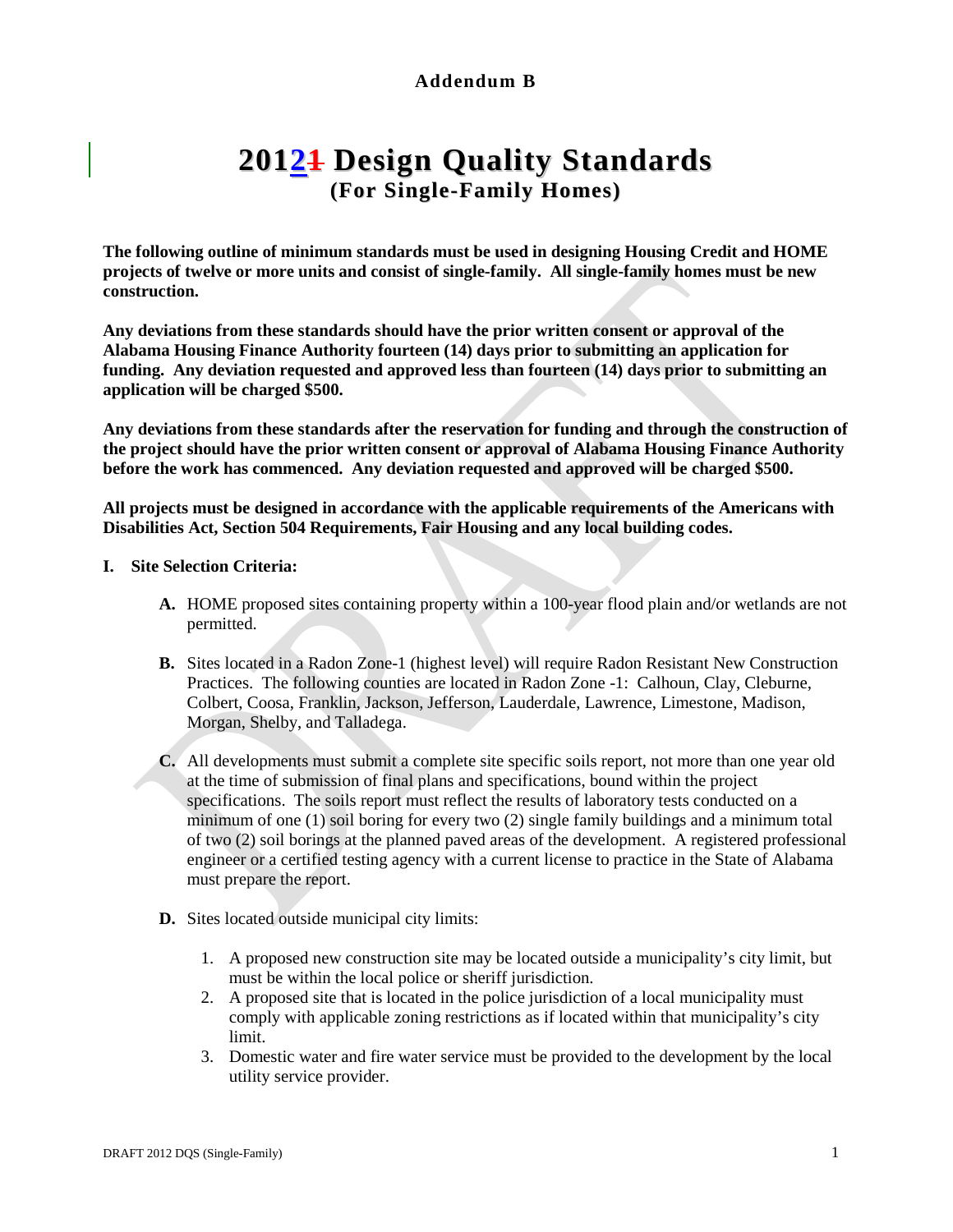#### **II. Building Design Criteria**

#### **A. Maximum Building Standards:**

- 1 The square footage of the Project's community building must not exceed 2,500 square feet heated and cooled (inclusive of the office area, community laundry, community meeting room, mechanical room, restrooms, kitchens, etc.) and be ADA accessible.
- 2. All 100% Elderly projects must be one-story structures.

#### **B. Minimum Building Standards:**

- 1. Minimum Unit Net Area Requirements:
	- a. "Net" area is measured from the **interior finished face** of the exterior wall to the **centerline** of the common, or party, wall.
	- b. Minimum Bedroom Net Area is measured from the interior faces of all walls surrounding each bedroom, excluding closets, mechanical rooms, and storage rooms.

|                  | Number of        | <b>Minimum Unit</b> | <b>Minimum Bedroom</b> |
|------------------|------------------|---------------------|------------------------|
| <b>Unit Type</b> | <b>Bathrooms</b> | Net Area*           | Net Area*              |
| 3 Bedroom        |                  | $1,200$ s. f.       | $120$ s. f.            |
| 4 Bedroom        |                  | $1.455$ s.f.        | 120 s.f.               |

*\*Note 1: Unit areas do not include outside storage, covered porches, patios, balconies, etc.* 

- 2. All units must include an exterior storage closet with a minimum area of sixteen (16) square feet.
- 3. All single-family rental homes must have a minimum of thirty (30) feet of building facing the front street. This thirty (30) feet must be the sum of all front-facing dimensions adjacent to conditioned space and can include the "common" wall which is part of a frontfacing garage as long as this wall is front-facing and conditioned on one side.
- 4. All single-family rental homes must have a minimum of thirty (30) feet front yard building set-back from the curb. Each home must have a minimum of ten (10) foot side yards. (Minimum width of lot shall be fifty (50) feet.) Both lot width and side yard setbacks can be modified with the following exception: A ten (10) foot side yard setback on one lot side and a "zero lot line" setback on the other (thus, a forty (40) foot minimum lot width) will be allowed with a front-facing garage.
- 5. All single-family rental homes must have a minimum of three (3) different front and rear elevation designs. No identical front elevations may be built next to each other.
- 6. All single-family rental homes must have a minimum of three (3) different color schemes.
- 7. Exterior Building Standards:
	- a. Exterior Finishing Materials:
		- 1. Exterior building coverings: Very low maintenance materials are required. Acceptable materials include: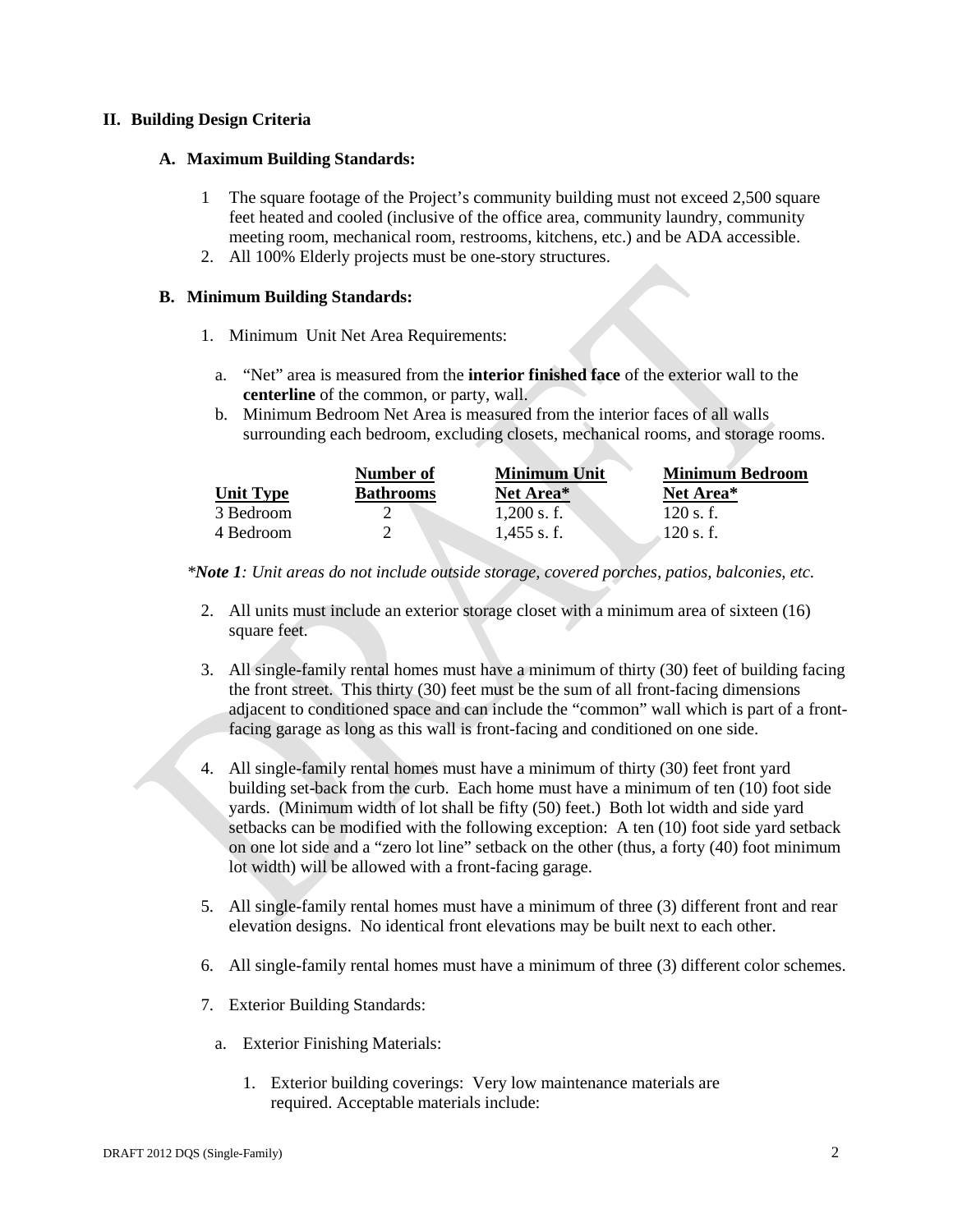- a. Brick;
- b. High quality vinyl siding with a minimum thickness of .042 and a lifetime nonprorated limited warranty (50 year) transferable; or
- c. Cementitious siding.

*All siding materials listed above are required to be 8 inches above the finished floor elevation of the building ground floor, with the exception of concrete patio and covered breezeway areas. Brick or decorative block must be used as an apron material.*

- 2. Prefinished fascia and soffit: Vinyl, aluminum, and/or perforated cementitious panels should be used and must contain vents.
- 3. Windows frames and sashes are to be constructed of vinyl-clad wood, solid extruded vinyl, fiberglass, or aluminum and all windows are required to have screens.
- 4. Materials for entry doors are to be metal-clad wood, fiberglass, or hollow metal construction. "Peepholes" and deadbolt locks are required in entry doors. Dead bolt locks on entry doors should have "thumb latch" on interior side. Double keyed dead bolt locks are prohibited. Minimum clear width of all exterior doors shall be 34 inches.
- 5. Roofing materials: Anti-fungal shingles or metal roof with 25-year warranty or better should be used.
- 6. Roof gable vents should be made of aluminum or vinyl materials. All roof penetrations must be located on the rear most section of the roofline.
- 7. All attics shall be vented.
- 8. Exterior shutters are required on all single-family homes.
- 9. Units where a conventional wood frame foundation system is used, a non-wood "maintenance-free" composite decking material may be used at porches above a pressure treated wood framing system.
- b. Other Exterior Standards:
	- 1. Exterior lighting is required at entry doors.
	- 2. Address numbers are to be clearly visible.
	- 3. Two parking spaces for each home.
	- 4. Metal flashing or 20 mil polyethylene when used in conjunction with self-adhering polyethylene laminate flashing, should be installed above all exterior door and window units.
	- 5. A landscaping plan must be submitted indicating areas to be sodded and landscaped. Landscaping plan(s) must follow any applicable landscape municipal ordinance. At a minimum, all disturbed areas must be seeded. All rental units must have minimum of two (2) trees per unit and twelve (12) 1 gallon shrubs per unit.
	- 6. Concrete curbing is required along all paved areas throughout the development site, including parking areas. Six (6) inch raised curbs and gutter design is required. No valley curbs allowed.
	- 7. Sidewalk access to the front door and the driveway must be provided.
	- 8. A project sign including the fair housing logo is required.
	- 9. A minimum of one enclosed on a minimum of 3 sides trash dumpster or compactor or individual dumpster at each home is required by the local unit of government. If a trash dumpster/compactor is provided it must be ADA accessible.
	- 10. Continuous asphalt or concrete paved access road must be provided to the entrance of the development.
	- 11. All community parking must be asphalt or concrete. An asphalt or concrete paving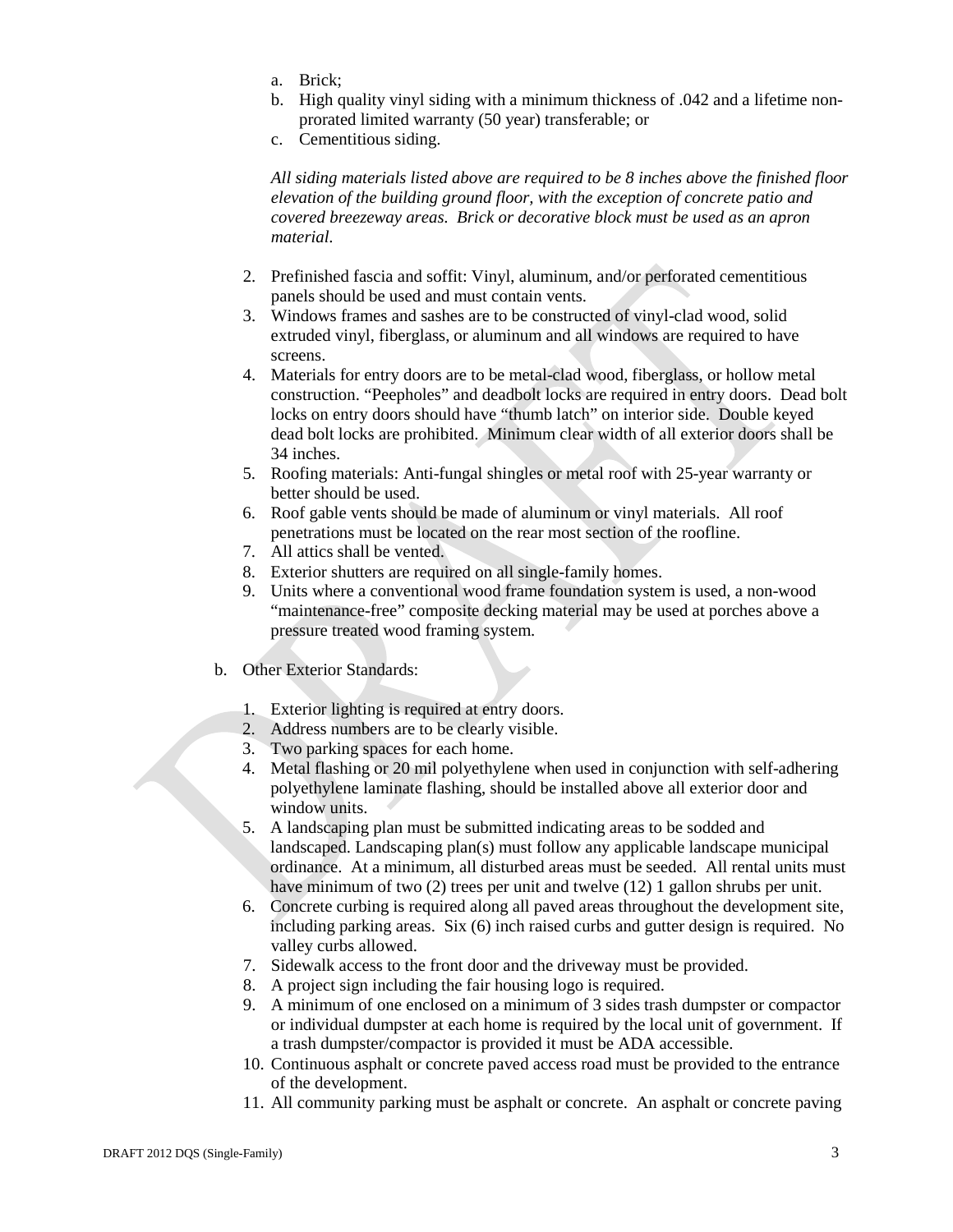recommendation letter must be provided with the application by a geotechnical engineer.

- 12. All sidewalks and walkways must be concrete and at least 36 inches wide. All amenities should be connected to the dwelling units by a sidewalk or walkway on one side of the street throughout the development.
- 13. All driveways must be concrete.
- 14. Mailboxes, playground and all exterior project amenities must be ADA accessible.
- 8. Interior Building and Space Standards:
	- a. Wall Framing:
		- 1. Walls may be framed using metal studs in lieu of wood.
		- 2. Sound proofing or sound batt insulation is required between the stud framing in party walls. A sound rating of STC 54 is required.
	- b. Insulation Requirements:
		- 1. Exterior wall insulation should have an overall R-11 minimum for the entire wall assembly.
		- 2. Roof or attic insulation should have an R-30 minimum.
		- 3. Vapor retarders must be installed if recommended by project architect.
	- c. Kitchen spaces:
		- 1. 6 1/2-inch deep double bowl stainless steel sinks are required in each unit.
		- 2. Each unit must be equipped with a 5 lb. ABC rated dry chemical fire extinguisher readily accessible in the kitchen and mounted to accommodate handicapped accessible height in accessible units.
		- 3. New cabinets should have dual sidetrack drawers and no laminate or particleboard fronts for doors or drawer fronts. Cabinets shall meet the ANSI/KCMA A161.1 performance and construction standard for kitchen and vanity cabinets. Cabinets shall bear the certification seal of KCMA (Kitchen Cabinet Manufacturers Association).
		- 4. A pantry closet is required in each unit. The pantry must be  $1'6''$  x  $1'6''$  deep with a minimum five shelves, located in or adjacent to the kitchen.
		- 5. Fluorescent lighting is required.
	- d. Bathroom Spaces:
		- 1. Tub/shower units should have minimum dimensions of 30-inch width by 60-inch length and be equipped with anti-scald valves. All tubs in designated handicap accessible units must come complete with "factory-installed grab bars".
		- 2. Water closets should be centered 18 inches from sidewalls or vanity/lavatories.
		- 3. Mirror length should extend to top of vanity backsplash with top of mirror a minimum of 6'-0" above finish floor. Framed decorative mirrors or medicine cabinets with mirrors are allowed with a minimum size of 14" x 24".
		- 4. Vanity cabinets or a medicine cabinet shall be provided in all units. All cabinets in designated handicap accessible units must be installed at ADA mounting heights.
	- e. Hallways should have a minimum width of 36 inches.
	- f. All interior doors to habitable spaces should have minimum width of 30 inches.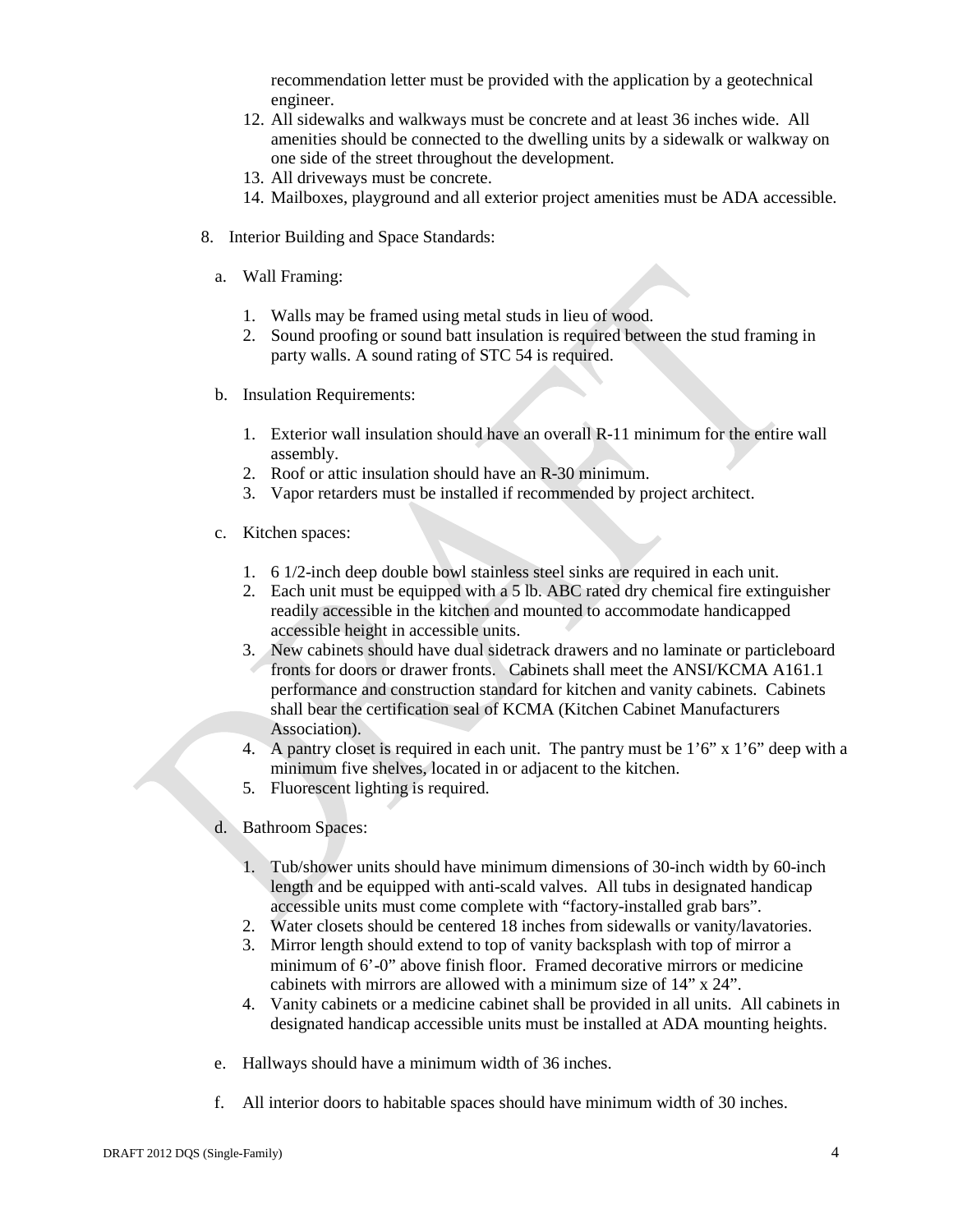- g. Overhead lighting is required in each room.
- h. Window treatments are required for all windows.
- i. Sliding glass doors are prohibited.
- j. Floor Finishes:
	- 1. Carpet materials must meet FHA minimum standards.
	- 2. Resilient flooring materials must meet FHA minimum standards.
- k. A minimum of two hard-wired with battery back-up smoke detectors is required per unit.
- l. A carbon monoxide detector must be installed in each unit. (Only for projects using gas.)
- 9. Plumbing and Mechanical Equipment:
	- a. Water heaters should be placed in drain pans with drain piping plumbed to the outside. Pipe all T&P relief valve discharges direct to exterior of building and elbow down to 6" above finish grade.
	- b. Through-wall HVAC units are not permitted except in efficiency units or in offices.
	- c. CPVC supply piping is not allowed for interior space in-wall or overhead services.
	- d. HVAC refrigeration lines shall be insulated.
	- e. HVAC 13 seer or greater should be used. HVAC equipment should be placed so that their operation does not interfere with the comfort of the adjacent dwellings.

#### **C. Modular Construction:**

- 1. Modular units are to be constructed in component sections and assembled by a manufacturer in a controlled environment. The component sections are to be assembled on a conventional permanent foundation at the project site. Finish work is to be completed on site.
- 2. Modular units must be constructed to meet applicable building codes, AHFA's specifications and Design Quality Standards stated herein.
- 3. A modular home manufacturer's warranty must be provided.

#### **III. Drawing Submission Criteria:**

The following documents should be prepared by a registered architect, surveyor, or engineer licensed to practice in the State of Alabama.

#### **A. Site Plan: The following items should be shown.**

- 1. Scale: 1 inch = 40 feet or larger for typical units.
- 2. North arrow.
- 3. Locations of existing buildings, utilities, roadways, parking areas if applicable.
- 4. Existing site/zoning restrictions including setbacks, rights of ways, boundary lines, wetlands, and flood plain.